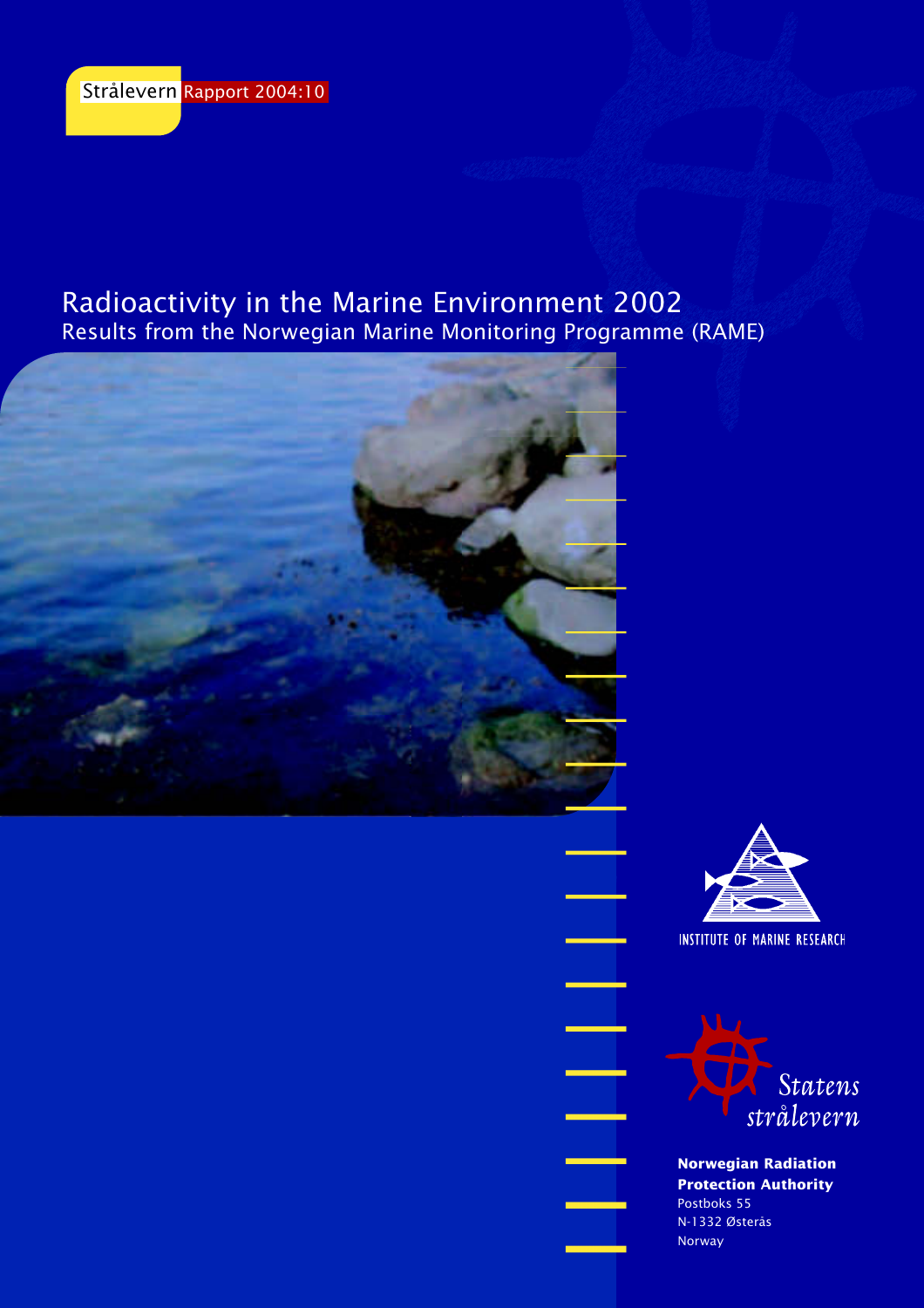#### *Reference:*

**NRPA. Radioactivity in the Marine Environment 2002. Results from the Norwegian National Monitoring Programme (RAME). StrålevernRapport 2004:10. Østerås: Norwegian Radiation Protection Authority, 2004.**

#### **Authors:**

**Gäfvert T, Føyn L, Brungot A L, Kolstad A K, Lind B, Gwynn J, Sværen I, Alvestad P, Skipperud L, Strålberg E, Christensen G C, Salbu B, Drefvelin J, Dowdall M, Rudjord A L Key words:**

**Radioactivity, marine environment, RAME, monitoring, Norway** 

#### *Abstract:*

**This report presents results of monitoring of radioactivity in water, sediment, fish, seaweed and crustaceans collected along the Norwegian coast and in the Barents Sea in 2002. An overview of discharges from Norwegian sources and data concerning the longrange transport of radionuclides from European nuclear facilities is included.**

#### *Referanse:*

**Statens strålevern. Radioaktivitet i det marine miljø. Resultater fra det nasjonale overvåkningsprogrammet (RAME) 2002. StrålevernRapport 2004:10. Østerås: Statens strålevern, 2004. Språk: engelsk.**

#### *Forfattere:*

**Gäfvert T, Føyn L, Brungot A L, Kolstad A K, Lind B, Gwynn J, Sværen I, Alvestad P, Skipperud L, Strålberg E, Christensen G C, Salbu B, Drefvelin J, Dowdall M, Rudjord A L**

**E***mneord:* **Radioaktivitet, marin miljø, RAME, overvåking, Norge**

#### *Resymé:*

**Rapporten inneholder resultater fra overvåkningen av radioaktivitet i sjøvann, sedimenter, fisk og skalldyr i 2002 langs norskekysten, i Barentshavet. En oversikt over utslipp fra norske kilder og utslippsdata fra europeiske nukleære anlegg som er relevante for langtransport av radioaktivitet til norske havområder er inkludert i rapporten.**

**Head of project: Anne Liv Rudjord** *Approved:*

Strane

**Per Strand, Director, Department for Emergency Preparedness and Environmental Radioactivity**

**52 pages. Published 2004-12-10. Printed number 400 (04-12). Cover design: Lobo media, Oslo. Printed by Lobo media.**

*Orders to:* **Norwegian Radiation Protection Authority, P.O. Box 55, N-1332 Østerås, Norway. Telephone +47 67 16 25 00, fax + 47 67 14 74 07. www.nrpa.no ISSN 0804-4910**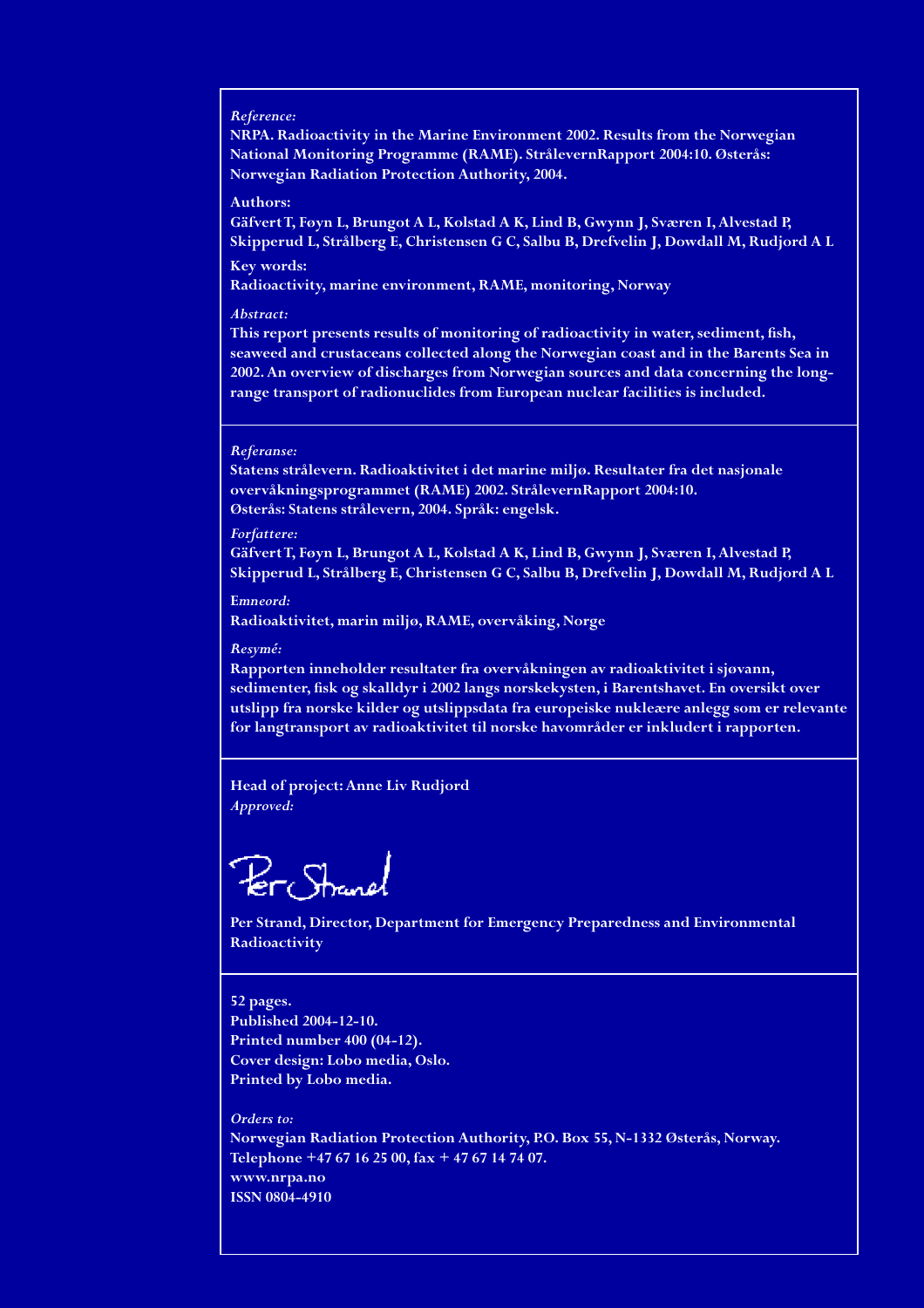# Radioactivity in the Marine Environment 2002

Results from the Norwegian Marine Monitoring Programme (RAME)

Statens strålevern

Norwegian Radiation Protection Authority Østerås, 2004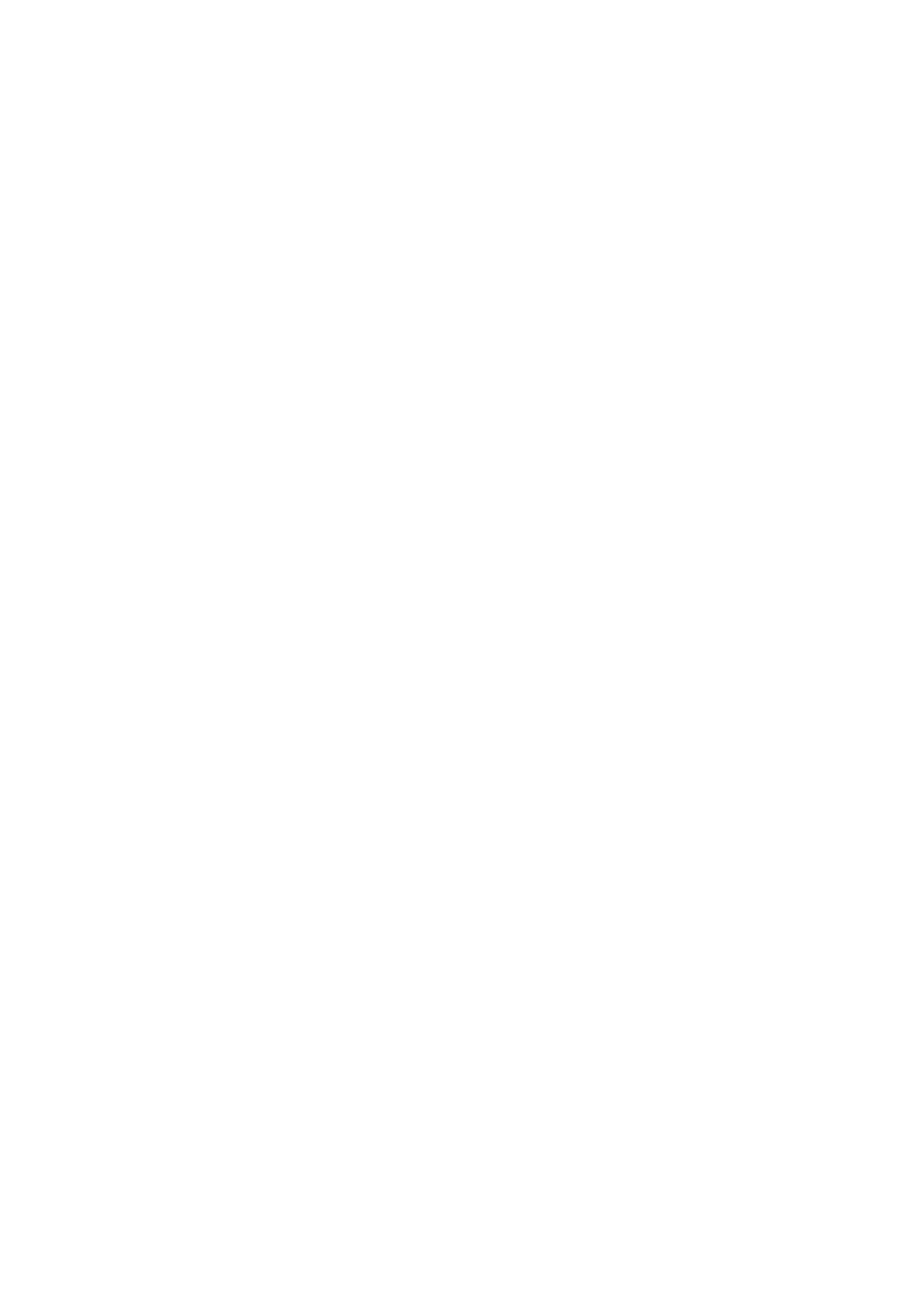# Contents

| 1   | Introduction                   |                                                                                                                                                                              | $\overline{7}$ |
|-----|--------------------------------|------------------------------------------------------------------------------------------------------------------------------------------------------------------------------|----------------|
| 2   |                                | Sources of radionuclides in the marine environment                                                                                                                           | 9              |
| 2.1 |                                | Discharges of anthropogenic radionuclides from Norwegian sources                                                                                                             | 9              |
|     | 2.1.1<br>2.1.2                 | <b>IFE Kjeller and Amersham Health</b><br><b>IFE Halden</b>                                                                                                                  | 9<br>10        |
| 2.2 |                                | Unsealed radioactive substances in medical research and industry                                                                                                             | 11             |
| 2.3 |                                | Naturally occurring radioactive material                                                                                                                                     | 11             |
|     | 2.3.1<br>2.3.2                 | TENORM/NORM in oil and gas production in Norway<br>Discharge of produced water containing <sup>226</sup> Ra and <sup>228</sup> Ra                                            | 12<br>12       |
| 2.4 |                                | Long-range transport of radionuclides                                                                                                                                        | 13             |
|     | 2.4.1<br>2,4.2<br>2.4.3        | Discharge of radionuclides from European nuclear installations<br>Global fallout from nuclear weapons testing<br>Outflow of Chernobyl-contaminated water from the Baltic Sea | 14<br>15<br>15 |
| 2.5 | environment                    | Other present and potential sources of radioactivity in the northern marine                                                                                                  | 15             |
| 3   | <b>Collection of samples</b>   |                                                                                                                                                                              | 17             |
| 3.1 | Sea water                      |                                                                                                                                                                              | 18             |
| 3.2 | Sediments                      |                                                                                                                                                                              | 18             |
| 3.3 | Fish, crustaceans and molluscs |                                                                                                                                                                              | 18             |
| 3.4 | Seaweed and other biota        |                                                                                                                                                                              | 19             |
| 3.5 | Marine mammals                 |                                                                                                                                                                              | 19             |
| 4   |                                | Radioactivity in sea water and sediments                                                                                                                                     | 20             |
| 4.1 | Technetium-99 in sea water     |                                                                                                                                                                              | 20             |
|     | 4.1.1                          | Technetium-99 at coastal sampling stations                                                                                                                                   | 20             |
| 4.2 | Strontium-90 in sea water      |                                                                                                                                                                              | 21             |
| 4.3 | Radium-226 in sea water        |                                                                                                                                                                              |                |
| 4.4 |                                | Caesium-137 in sea water and sediment                                                                                                                                        | 23             |
|     | 4.4.1<br>4.4.2                 | Caesium-137 in fjord sediments<br>Caesium-137 in the Svalbard region                                                                                                         | 24<br>25       |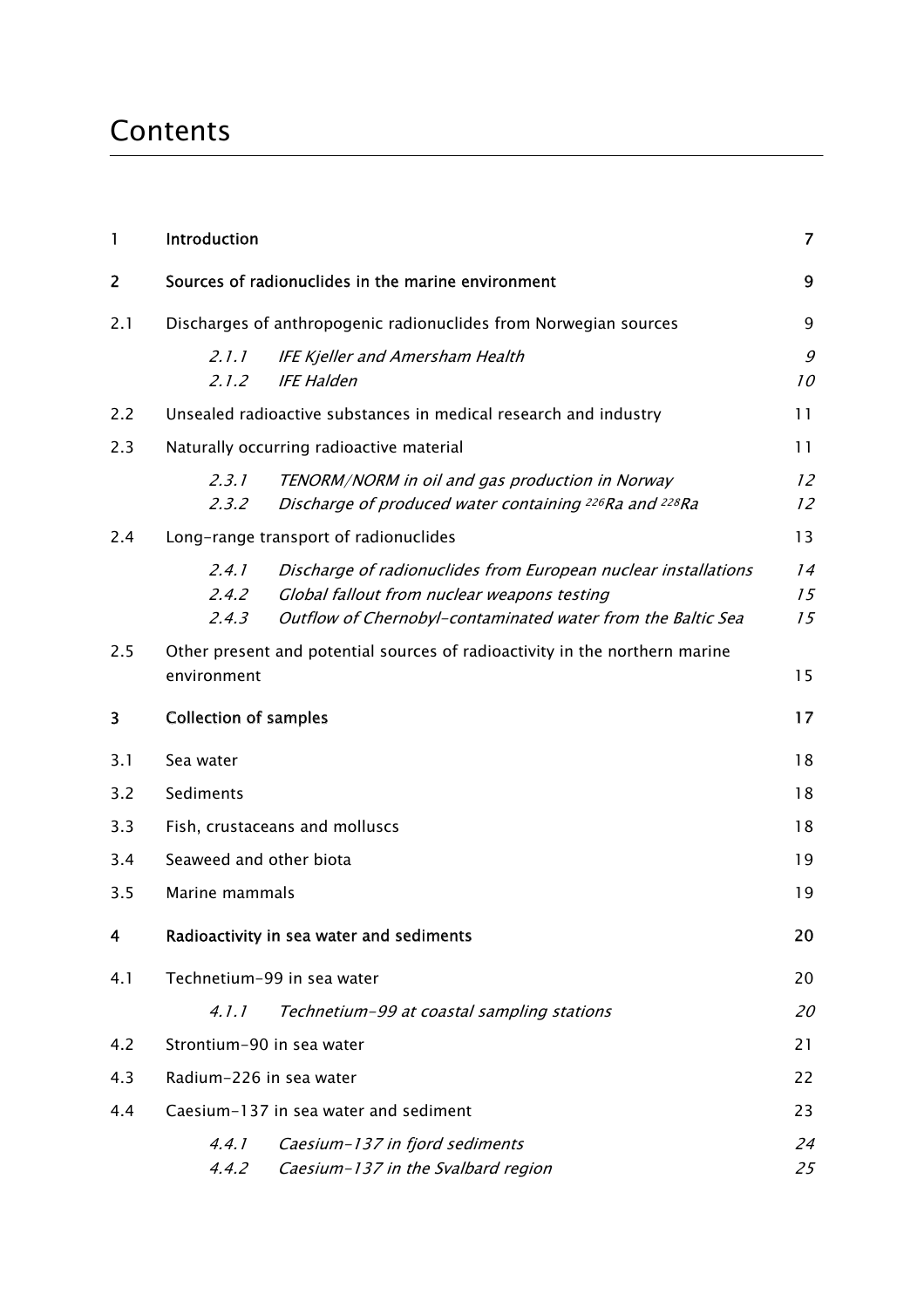| 4.5      | Plutonium-239+240 in sea water and sediment                                                                                                                                                                                                         | 25                         |  |  |
|----------|-----------------------------------------------------------------------------------------------------------------------------------------------------------------------------------------------------------------------------------------------------|----------------------------|--|--|
| 4.6      | Americium-241 in sea water                                                                                                                                                                                                                          | 26                         |  |  |
| 5        | Radioactivity in biota                                                                                                                                                                                                                              |                            |  |  |
| 5.1      | Technetium-99 in seaweed                                                                                                                                                                                                                            | 27                         |  |  |
|          | 5.1.1<br>The Svalbard region                                                                                                                                                                                                                        | 30                         |  |  |
| 5.2      | Caesium-137 and plutonium-239+240 in seaweed                                                                                                                                                                                                        | 31                         |  |  |
|          | 5.2.1<br>Caesium-137 in seaweed<br>5.2.2<br>The Svalbard region<br>Plutonium 239+240 in seaweed<br>5.2.3                                                                                                                                            | 31<br>31<br>32             |  |  |
| 5.3      | Caesium-137 in marine mammals                                                                                                                                                                                                                       | 34                         |  |  |
| 5.4      | Technetium-99 and caesium-137 in crustaceans and molluscs                                                                                                                                                                                           | 34                         |  |  |
| 5.5      | Polonium-210 in fish                                                                                                                                                                                                                                | 36                         |  |  |
| 5.6      | Caesium-137 and technetium-99 in fish                                                                                                                                                                                                               | 37                         |  |  |
| 6        | <b>Summary and conclusions</b>                                                                                                                                                                                                                      | 41                         |  |  |
| 6.1      | Sources                                                                                                                                                                                                                                             | 41                         |  |  |
| 6.2      | Radioactivity in sea water and sediment                                                                                                                                                                                                             | 42                         |  |  |
|          | 6.2.1<br>Caesium-137 in sea water and sediment<br>6.2.2<br>Technetium-99 in sea water<br>6.2.3<br>Strontium-90 in sea water<br>6.2.4<br>Plutonium-239+240 and americium-241 in sea water<br>6.2.5<br>Radium-226 in sea water                        | 42<br>42<br>42<br>42<br>42 |  |  |
| 6.3      | Radioactivity in biota                                                                                                                                                                                                                              | 43                         |  |  |
|          | 6.3.1<br>Technetium-99 in seaweed<br>6.3.2<br>Caesium-137 in seaweed<br>6.3.3<br>Plutonium-239+240 in seaweed<br>6.3.4<br>Technetium-99 and caesium-137 in crustaceans and molluscs<br>6.3.5<br>Technetium-99, caesium-137 and polonium-210 in fish | 43<br>43<br>43<br>43<br>43 |  |  |
| 7        | <b>References</b>                                                                                                                                                                                                                                   | 44                         |  |  |
| Appendix |                                                                                                                                                                                                                                                     | 49                         |  |  |
|          | Analytical methods                                                                                                                                                                                                                                  | 49                         |  |  |
|          | The Norwegian Radiation Protection Authority (NRPA)                                                                                                                                                                                                 | 49                         |  |  |
|          | Determination of <sup>238</sup> Pu, <sup>239+240</sup> Pu and <sup>241</sup> Am activity<br>Determination of 99Tc activity<br>Determination of <sup>210</sup> Po activity                                                                           | 49<br>49<br>50             |  |  |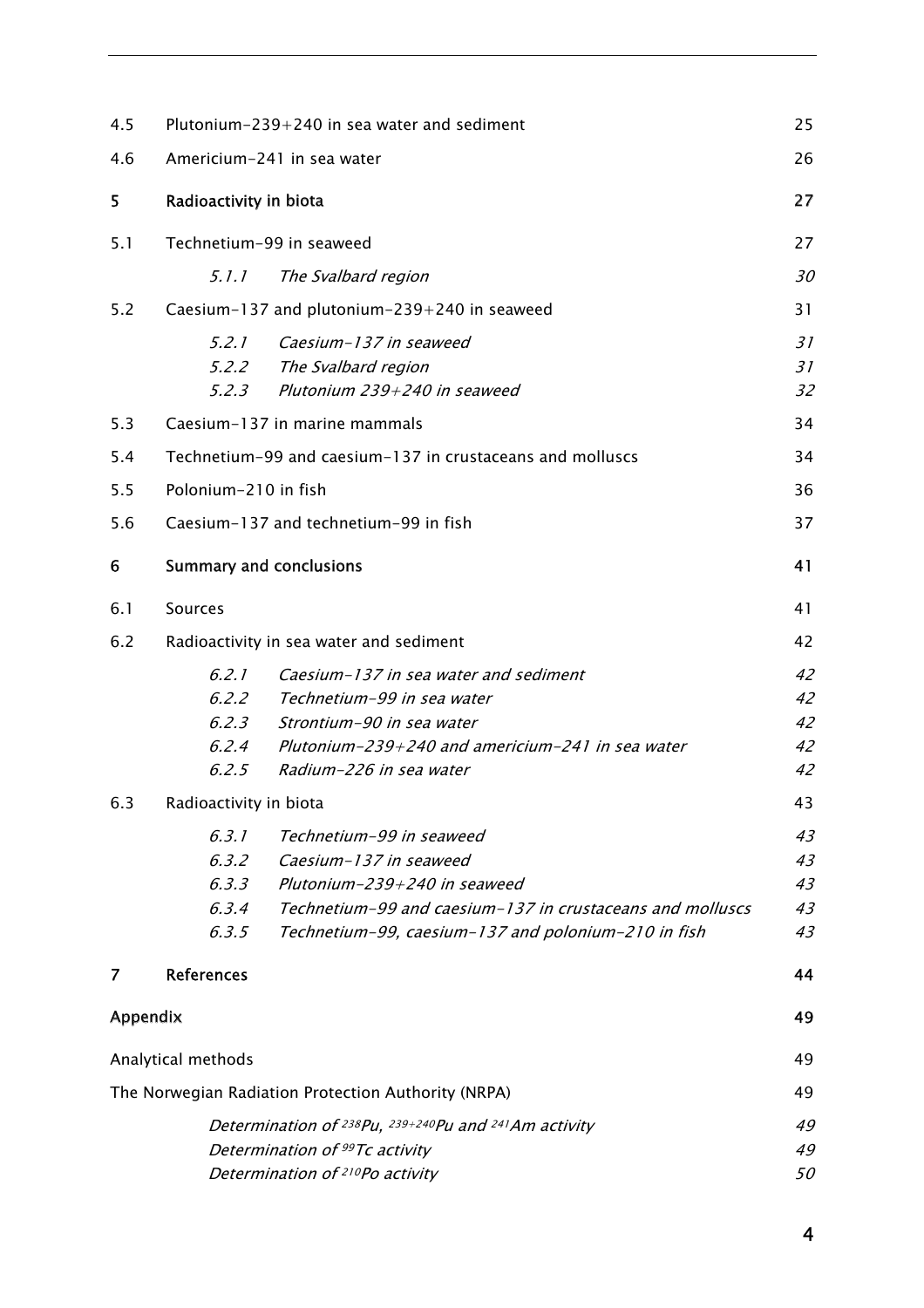| Determination of <sup>226</sup> Ra<br>Detection of gamma emitters                           | 50<br>50       |
|---------------------------------------------------------------------------------------------|----------------|
| The Institute of Marine Research (IMR)                                                      | 51             |
| Detection of gamma emitters                                                                 | 51             |
| Institute for Energy Technology (IFE)                                                       | 51             |
| Determination of beta emitters<br>Detection of gamma emitters<br>Determination of 239+240Pu | 51<br>51<br>51 |
| The Agricultural University of Norway (AUN)                                                 | 52             |
| Determination of 99Tc                                                                       | 52             |
| Labora A/S in Salten (previously The Norwegian Food Control Authority (SNT) in Salten)      | 52             |
| Detection of gamma emitters                                                                 | 52             |
| The Laboratory of the Local Office of the Directorate of Fisheries in Tromsø                | 52             |
| Detection of gamma emitters                                                                 | 52             |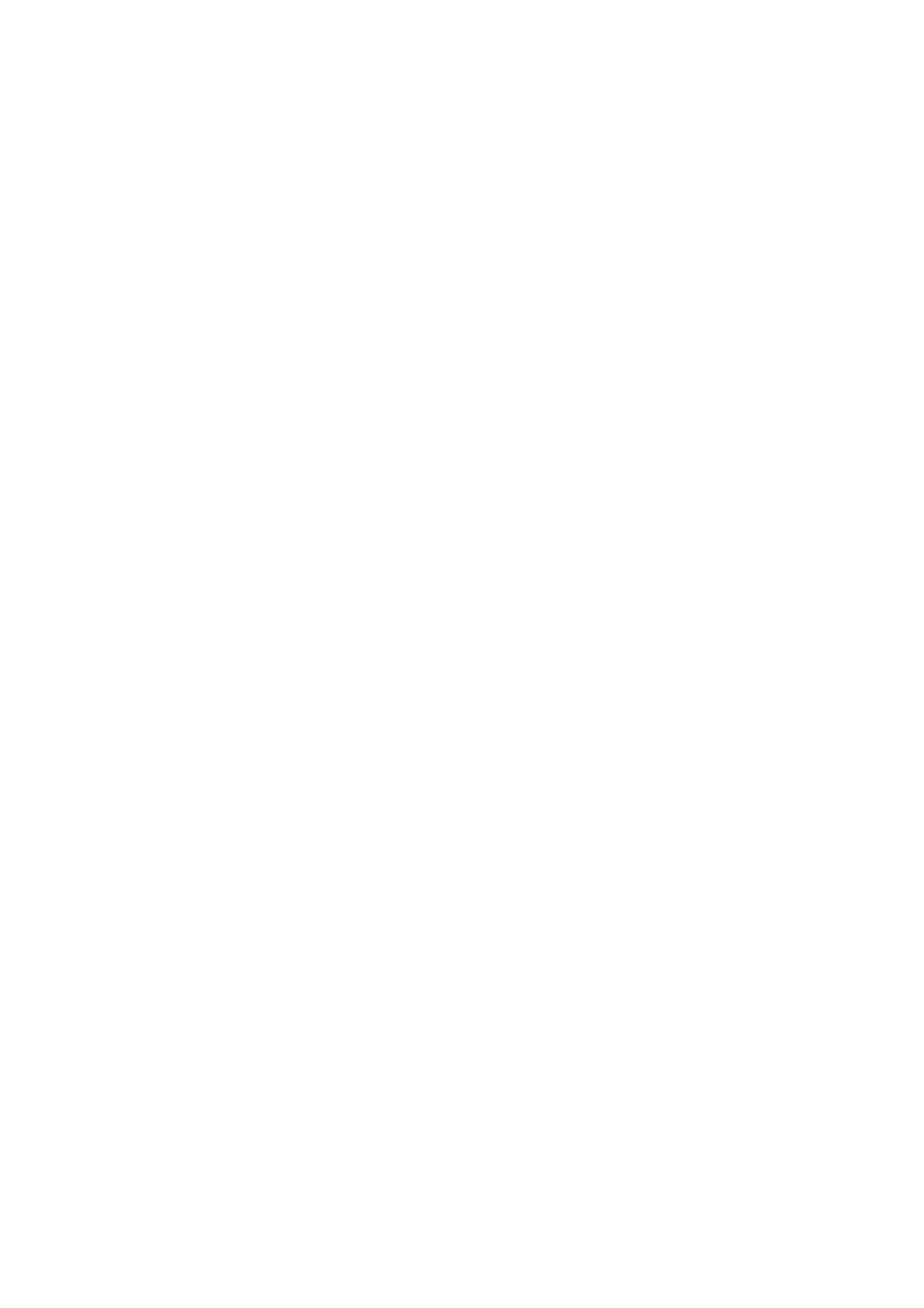# 1 Introduction

The issue of present and potential radioactive contamination in the marine environment has received considerable attention in Norway in recent years. In the late 1980s several accidents and incidents involving nuclear-powered submarines, demonstrated that the risk of the release of radionuclides into the Barents Sea should be considered more carefully. In particular, it became evident that better documentation concerning the radioactivity levels in fish and other seafood was important for the seafood export industries. Furthermore, in the early 1990s, information concerning the dumping of nuclear waste emerged through bilateral environmental cooperation between Norway and Russia. In the years that followed, concern grew regarding the safety of military and civil nuclear installations in the northwest of Russia. This concern was associated not only with possible reactor accidents, but also with the prolonged or sudden release of radionuclides from radioactive waste facilities.

In addition to the potential threats outlined above, radionuclides originating from nuclear weapons fallout, the Chernobyl accident and waste discharged from European reprocessing facilities have been detected in the Norwegian marine environment. In 1994 and 1995, the discharge of  $99$ Tc from the reprocessing facility at Sellafield in the UK increased sharply, and although this discharge has been reduced slightly, it has continued at a high level up to 2003. The discharge of  $^{99}$ Tc was substantially reduced from 2004, but it will take 3-4 years before this is observable in Norwegian waters. There has been much public concern about the consequences of such kinds of release, as the radionuclides discharged to the Irish Sea are transported by ocean currents via the North Sea into the Norwegian coastal current and to the Barents Sea. In response to this concern, programmes for the monitoring of radioactivity in the marine environment have been established. Due to the economic importance of the fishing industry and its vulnerability to contamination, as well as any rumours of radioactive contamination, one of the main objectives of these programmes is to document levels and trends of radionuclides in the Norwegian marine environment.

Other industrial activities, such as mining and oil production, may change the distribution of natural radionuclides in the environment. The discharge of radium from water produced by oil installations is one area that has recently received special attention.

In Norway there are currently two monitoring programmes concerned with radioactivity in the marine environment, both coordinated by the Norwegian Radiation Protection Authority (NRPA). One is funded by the Ministry of the Environment and focuses on monitoring of radioactivity in the marine environment both in coastal areas and in the open seas, the other by the Ministry of Fisheries which focuses on monitoring of radioactivity in commercially important fish species. Results of both these programmes are presented in this report. In addition, data from the Food Control Authority's monitoring programme, which is concerned with radioactivity in marine fish, have been included.

The marine monitoring programmes include the compilation of discharge data from Norwegian sources, in addition to the collection of discharge data relevant for the long-range transport of radionuclides from various sources. Liquid discharge data for 2002 from nuclear installations and recent trends in such discharges are summarised in Chapter 2.

During 2002, samples for monitoring radioactivity in the marine environment were collected in the Barents Sea, in selected fjords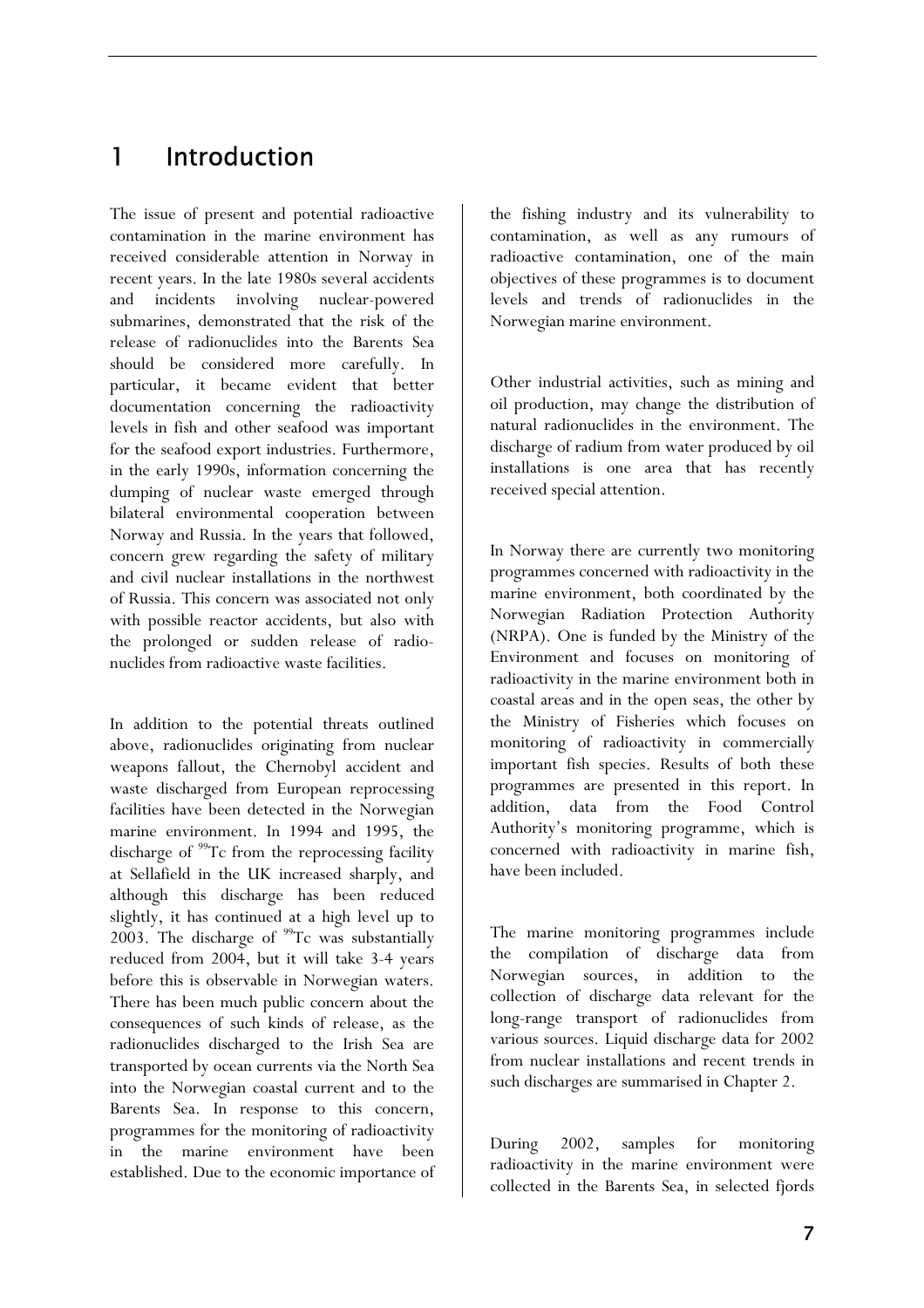and at coastal stations including the islands of Svalbard, Bjørnøya, Hopen and Jan-Mayen. Results from the analysis of these samples are presented in Chapters 4 and 5.

In Chapter 6, a summary of the findings and the conclusions are given. In the Appendix, technical information regarding sample preparation techniques and analytical methods employed in the laboratories are presented.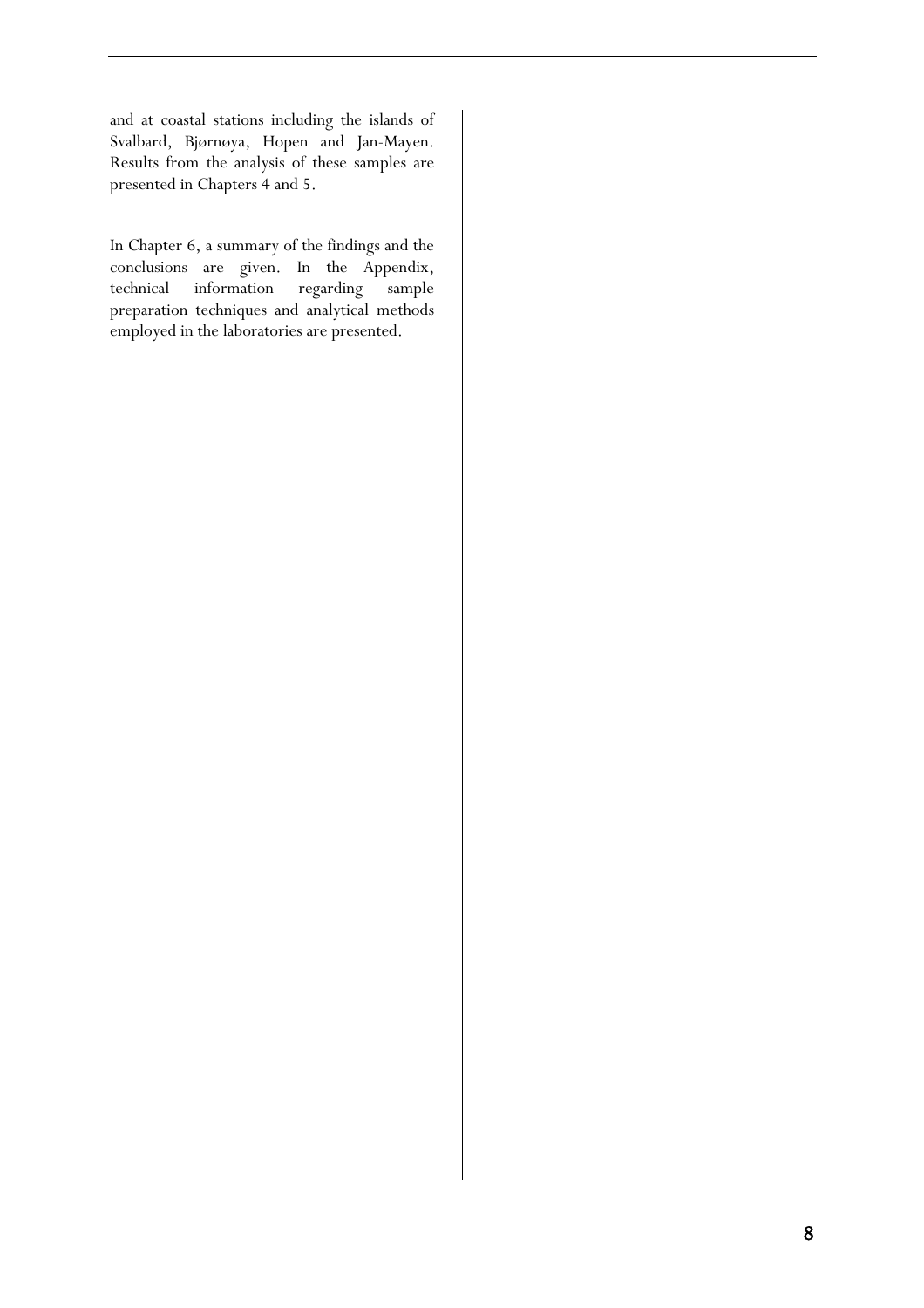# 2 Sources of radionuclides in the marine environment

This chapter provides updated information and an overview of radionuclide discharges and other sources that are relevant to the Norwegian marine environment. The collection and updating of this information is an integral part of the marine monitoring programme RAME (Radioactivity in the Marine Environment), the main purpose of which is to present recent trends in radionuclide discharges and other sources of radioactivity in the marine environment. Information on discharges from Norwegian sources and on long-range transport of radionuclides from various distant sources is included. Anthropogenic radionuclides are discharged from the nuclear facilities of the Institute for Energy Technology, IFE Kjeller and IFE Halden. Discharges from these facilities are authorised by the NRPA. Unsealed radioactive materials used in medicine and science will primarily be released to the marine environment via sewage treatment plants. The utilisation of such unsealed sources is regulated through guidelines issued by the NRPA.

In recent years, increased attention has been devoted to releases containing elevated levels of naturally occurring radionuclides. Such releases are the result of offshore oil production and, probably, leaching of mine tailings.

The discharge of radionuclides from Norwegian sources is only detectable in the local environment, near the discharge point. The long-range transport of radionuclides originating from fallout from atmospheric nuclear weapons tests (conducted mainly in the 1950s and 1960s), reprocessing of nuclear fuel and from the Chernobyl accident in 1986 are still the main contributors to the general levels of anthropogenic radionuclides found in Norwegian waters.

# 2.1 Discharges of anthropogenic radionuclides from Norwegian sources

### 2.1.1 IFE Kjeller and Amersham **Health**

IFE Kjeller is located about 20 km east of Oslo. The facilities include a heavy-water-cooled and moderated research reactor with a thermal effect of 2 MW, called JEEP II, a metallurgical laboratory, production facilities for medical radioactive isotopes, and a radioactive waste treatment plant for low-level and intermediatelevel waste (LLW and ILW). The liquid LLW originates from these facilities. Liquid effluent is discharged through a designated pipeline to the River Nitelva about 100 km from the sea. The river empties into Lake Øyeren where the water is mixed with the water from the Glomma River. The River Glomma empties into the Oslofjord at the city of Fredrikstad.

A plant manufacturing radiopharmaceutical products, managed by the private company Amersham Health, operates in close collaboration with IFE Kjeller. Authorisation for IFE Kjeller releases also includes the releases from this production facility.

*Table 2.1. Liquid discharges (MBq) from IFE Kjeller (IFE, 2003a; IFE 2002a; IFE, 2001a; IFE 2000a; IFE, 1999), 1998-2002 (including Amersham Health).* 

| Nuclide               | 1998               | 1999                | 2000             | 2001               | 2002               |
|-----------------------|--------------------|---------------------|------------------|--------------------|--------------------|
| $137$ Cs              | 110                | 30                  | 6.7              | 25.7               | 25                 |
| ${}^{134}\mathrm{Cs}$ | 5.0                | 1.9                 | 0.4              | 2.5                | 2.3                |
| 131 <sub>I</sub>      | 350                | $1.35 \cdot 10^{3}$ | 6.3              | 107                | 6.0                |
| 125 <sub>I</sub>      | 190                | 182                 | 91               | 310                | 350                |
| $\mathrm{^{65}Zn}$    | 0.9                | 0.8                 | 0.9              | 3.8                | < 0.4              |
| ${}^{60}\mathrm{Co}$  | 11                 | 6.9                 | 8.7              | 74                 | 60                 |
| 35 <sub>S</sub>       | 280                | 18.5                | 142              | $\theta$           | $\boldsymbol{0}$   |
| $^{90}\mathrm{Sr}$    | 81                 | 161                 | 6.5              | 1.0                | 0.6                |
| $239 + 240$ Pu        | 0.1                | 0.02                | 0.2              | 0.04               | 0.04               |
| $\rm{^3H}$            | $1.5 \cdot 10^{5}$ | $0.9 \cdot 10^5$    | $4.0 \cdot 10^5$ | $1.5 \cdot 10^{6}$ | $2.4 \cdot 10^{6}$ |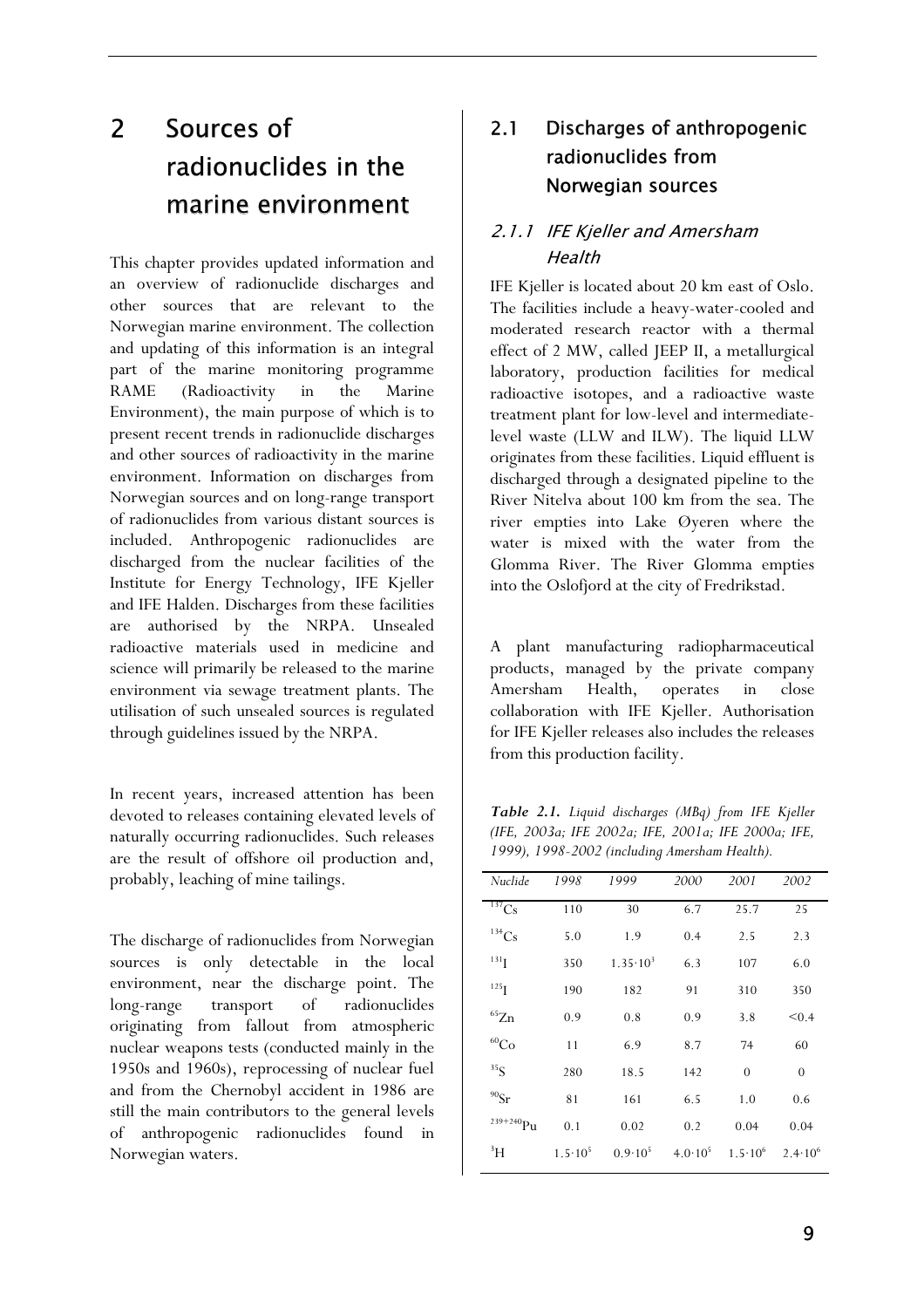The discharge limit authorised by the NRPA is based on the annual dose to any member of a critical group of the population along the River Nitelva, and shall not exceed  $1 \mu Sv$ . Each year, IFE Kjeller reports discharge data, the results of their environmental monitoring programme and calculations of effective doses resulting from discharges, to the NRPA. The reported discharges for the period 1998-2002 are summarised in Table 2.1.

*Table 2.2. Effective doses (* $\mu$ *Sv) to any member of the critical group from river water exposure pathways as reported by IFE Kjeller (IFE, 2003a; IFE 2002a; IFE, 2001a; IFE 2000a; IFE, 1999).* 

| 1998 | 1999 | 2000 | 2001 | <i>2002</i> |
|------|------|------|------|-------------|
| 0.24 | 0.53 | 0.04 | 0.21 | 0.18        |

Effective doses have been calculated by IFE for an individual in the hypothetical critical group exposed through the annual consumption of 20 kg of fish from the river and 100 hours per year presence on the riverbanks. In 2002, the calculated effective dose to this critical group was  $0.18$  µSv, corresponding to 18 % of the annual dose limit of 1  $\mu Sv$ . The effective dose to the critical group varies, as can be seen in Table 2.2, corresponding to between 4 and 53 % of the dose limit, with an average of 24 % for the years 1998-2002.

#### 2.1.2 IFE Halden

The Halden Boiling Water Reactor (HBWR) is located in the town of Halden, in the southeast of Norway, close to the Swedish border. The HBWR is heavy-water-cooled and moderated. The reactor was commissioned in 1959.

IFE Halden is authorised to discharge a limited amount of radioactivity from the research reactor to the River Tista (which empties into the Iddefjord). The discharge limit for liquid waste to the marine environment is based on a dose limit of 1  $\mu Sv$  per year to a hypothetical critical group, and the actual annual discharge is typically 5-10 % of the authorised limit. Liquid discharges in the period 1998-2002, and the corresponding doses to the critical group are presented in Tables 2.3 and 2.4.

| Table 2.3. Liquid discharge (MBq) from IFE Halden, |
|----------------------------------------------------|
| 1998 - 2002 (IFE, 2003b; IFE 2002b; IFE 2001b; IFE |
| 2000b).                                            |

| Nuclide              | 1998                     | 1999                         | 2000 | 2001                                                                | 2002               |
|----------------------|--------------------------|------------------------------|------|---------------------------------------------------------------------|--------------------|
| 137Cs                | 410                      | 530                          | 289  | 58                                                                  | 110                |
| 134Cs                | 28                       | 29                           | 14.5 | $\overline{2}$                                                      | 18                 |
| $^{131}$ I           | $\overline{\phantom{0}}$ | 6.5                          | 0.4  | 0.04                                                                | 0.9                |
| $\mathrm{^{58}Co}$   | 22                       | 19                           | 13.9 | 49                                                                  | 5.1                |
| $^{95}\mathrm{Zr}$   | 7.6                      | 14                           | 21.4 | 16                                                                  | 5.4                |
| ${}^{60}\mathrm{Co}$ | 220                      | 380                          | 530  | 440                                                                 | 88                 |
| 125Sb                | 4.4                      | 39                           | 116  | 130                                                                 | 18                 |
| $^{124}\mathrm{Sb}$  | $\overline{\phantom{m}}$ | $\qquad \qquad \blacksquare$ | 1.2  |                                                                     | 0.5                |
| $95$ Nb              | 20                       | 60                           | 38   | 40                                                                  | 12                 |
| $54$ Mn              | 6                        | 5.6                          | 5    | 7                                                                   | 0.5                |
| ${}^{51}Cr$          | 330                      | 240                          | 610  | 290                                                                 | 150                |
| $110m$ Ag            | 1.4                      |                              | 3.4  | 0.5                                                                 | 0.005              |
| $144$ Ce             | 18                       | 8.3                          | 15.5 | -14                                                                 | 5.7                |
| $\rm ^3H$            |                          |                              |      | $8.9 \cdot 10^5$ $6.7 \cdot 10^5$ $5.2 \cdot 10^5$ $2.4 \cdot 10^5$ | $1.1 \cdot 10^{6}$ |

The calculation of the effective dose to the critical group is based on the following assumptions:

- **-** An annual consumption of 30 kg of fish from the Iddefjord,
- **-** 200 hours per year exposure on the shore of the fjord,
- **-** 50 hours per year bathing in the fjord, and
- **-** 1000 hours per year boating on the fjord.

*Table 2.4. Effective doses (* $\mu$ *Sv) to the critical group from marine exposure pathways as reported by IFE Halden, 1998 - 2002 (IFE, 2003b; IFE 2002b; IFE 2001b; IFE 2000b).* 

| 1998 | 1999 | 2000 | 2001 | 2002 |
|------|------|------|------|------|
| 0.05 | 0.08 | 0.11 | 0.09 | 0.02 |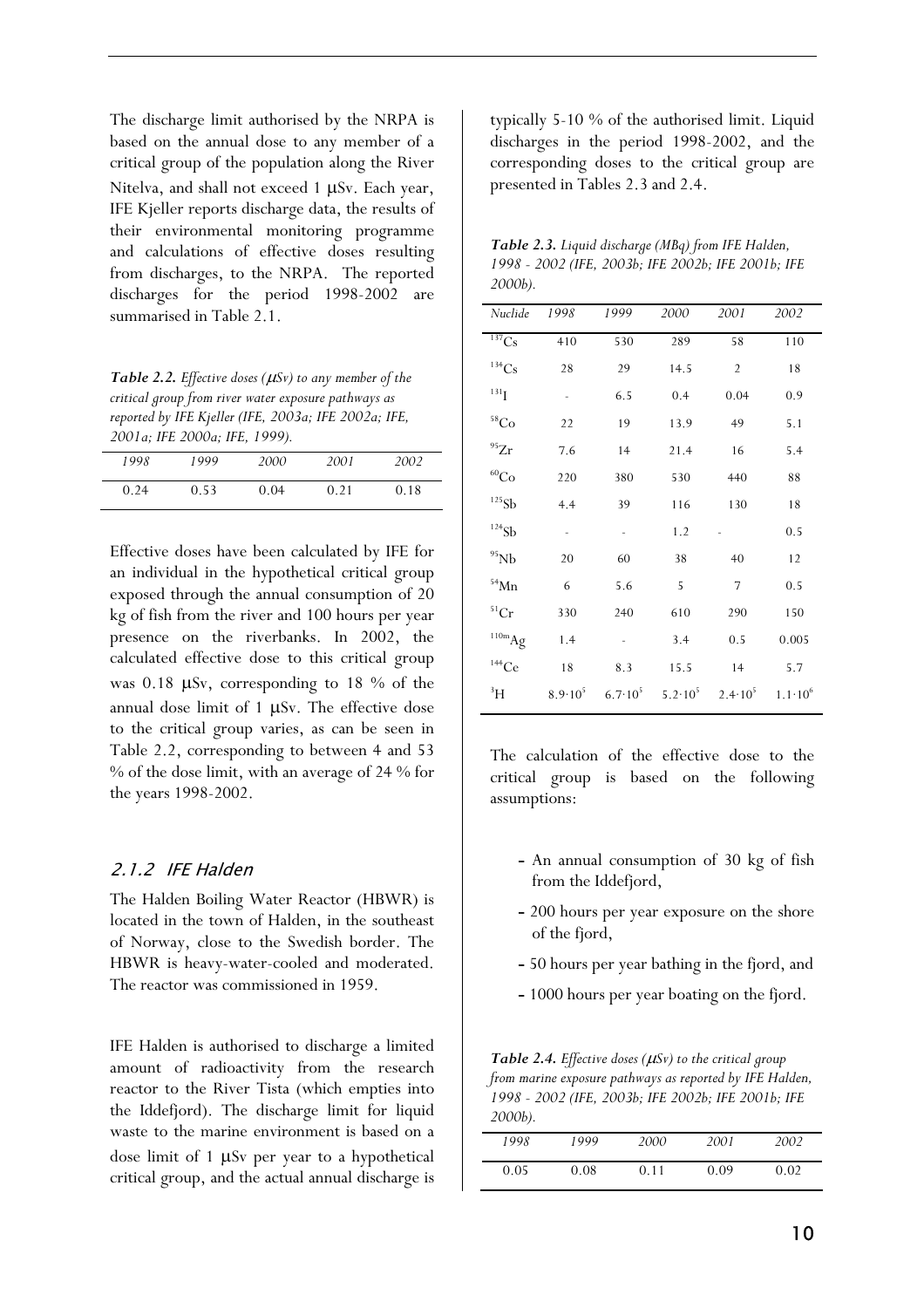# 2.2 Unsealed radioactive substances in medical research and industry

Unsealed radioactive substances are used in hospitals, research laboratories and various industrial activities. According to regulations from 1981, laboratories etc. handling unsealed radioactive substances must be authorised by the NRPA. With this authorisation, laboratories and hospitals are allowed to discharge activity into the sewage system according to predefined limits. On January 1, 2004 new regulations came into force, describing requirements for handling and discharge of unsealed radioactive sources. At the moment all discharges require authorisation, but predefined discharge limits may be applied in the future.

Unsealed radioactive substances used in medicine dominate the anthropogenic radioactive discharges to the sewage system. Radioactive solutions are given to patients for diagnostic and therapeutic purposes, and enter the sewage systems mainly by the excretion of urine and faeces.

In some tracer experiments in the offshore oil industry, tritium  $(^{3}H)$  is injected into rock formations or drilled wells, a fraction of which is recovered. Water-based material is discharged to the sea while oil-containing mud must be stored. However, for the consequence assessments required by the NRPA, it is conservatively assumed that all the <sup>3</sup>H is discharged to the open sea. The release of radionuclides used in research laboratories is in general considered less important, partly because only small quantities of activity are used and partly because some of the waste is collected and sent to the IFE (Kjeller) for storage as radioactive waste. Furthermore, most of these radionuclides have short half-lives and the activity is rapidly reduced during storage. Exact data on the nuclides and amounts discharged from the above sources are not available. However, the manufacturers of unsealed radioactive sources are required to

report their sales to NRPA monthly, listing customer, type of radionuclide and quantity (activity). In Table 2.5 the sales of unsealed radioactive sources in Norway in 2002 are listed. Regarding sales of <sup>99m</sup>Tc, it is important to consider the short half-life of this radionuclide, as a large fraction will decay before it is even used.

*Table 2.5. Unsealed radioactive sources (isotopes where total activity exceeds 1 GBq) sold in Norway in 2002.* 

| Nuclide                 | Half-life          | Activity (GBq) |
|-------------------------|--------------------|----------------|
| $\rm{^{99}Mo/^{99m}Tc}$ | 66 h/6 h           | 25 326.0       |
| $131$ <sub>I</sub>      | 8d                 | 1995.5         |
| $\rm ^{111}In$          | 2.8 <sub>d</sub>   | 26.6           |
| $\rm ^{51}Cr$           | 27.7d              | 5.6            |
| $\rm ^{67}Ga$           | 3.3d               | 2.1            |
| $133$ Xe                | 5.3d               | 429.4          |
| $^{125}$ I              | 60d                | 8.1            |
| 32P                     | 14.3 d             | 49.1           |
| 33 <sub>P</sub>         | 25.4d              | 1.5            |
| $\rm{^3H}$              | 12.3 y             | 31.2           |
| 35 <sub>S</sub>         | $87\;\rm{d}$       | 25.3           |
| 18 <sub>F</sub>         | $110 \text{ min}$  | 1 444.6        |
| $123$ <sub>I</sub>      | 13.1h              | 30.4           |
| $^{153}\mathrm{Sm}$     | 46.7h              | 55.0           |
| ${}^{89}Sr$             | $50.6\,\mathrm{d}$ | 7.3            |
| $^{201}$ Tl             | 73.1 h             | 58.4           |
| 90Y                     | 64.1h              | 2.2            |
|                         |                    |                |

# 2.3 Naturally occurring radioactive material

All minerals and rocks in the earth's crust contain small, but measurable amounts of naturally occurring radioactive material, often referred to as NORM. NORM includes longlived isotopes (primordials), such as potassium-40 ( $^{40}$ K), as well as isotopes of the uranium decay chain and the thorium decay chain  $(^{238}$ U and 232Th are the parent radionuclides of these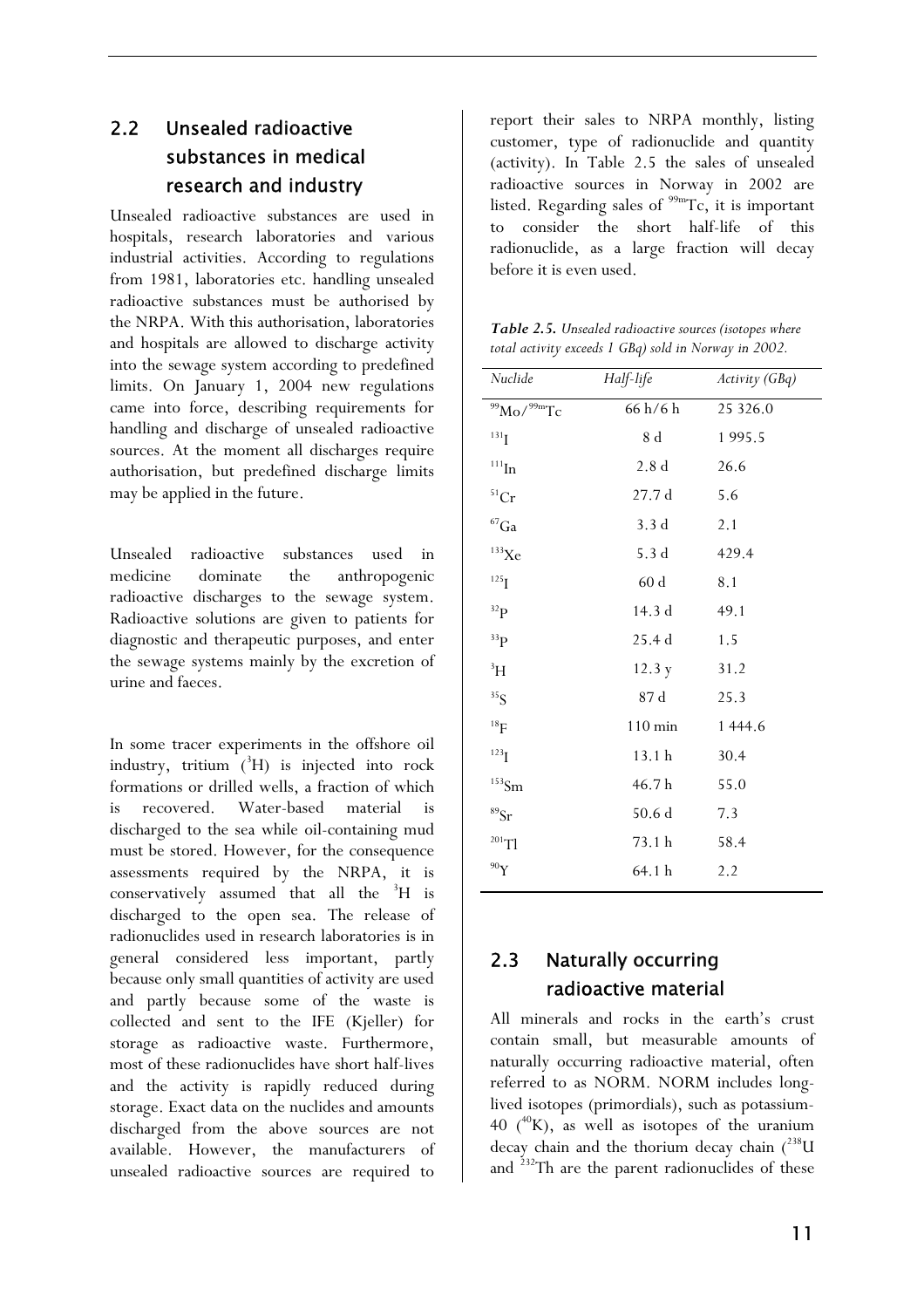two natural radioactive decay series). Naturally occurring radionuclides are released into the marine environment by natural processes such as erosion and leaching from marine sediments. The material is carried in river sediments, or dissolved in river water and finally reaches the sea.

In certain industrial or other technological processes naturally occurring radionuclides can be concentrated to levels orders of magnitude higher than those normally found in nature. In Norway, there are two main processes where technologically enhanced concentrations of naturally occurring radioactive material (TENORM) can be regarded as a discharge or leakage of radionuclides into the marine environment: oil and gas production in the North Sea and runoff from mine tailings.

## 2.3.1 TENORM/NORM in oil and gas production in Norway

Two isotopes in the uranium and thorium series are the most important in relation to the discharge of produced water and radioactive deposits in oil and gas production, namely  $^{226}$ Ra<br>and  $^{228}$ Ra. The occurrence of natural and <sup>228</sup>Ra. The occurrence of natural radionuclides in North Sea oil and gas production was first detected in 1981, and enhanced levels of radioactivity are now found in the production systems of several North Sea oil fields (Strand *et al*., 1997). The activity concentrations in scale deposited inside tubes and pipes range from background levels to several hundred Bq  $g^{-1}$  of <sup>226</sup>Ra (Smith, 1987). Doses to workers involved in handling contaminated equipment or waste are usually low, and the main problems related to radioactive deposits are waste disposal and the discharge of produced water.

# 2.3.2 Discharge of produced water containing 226Ra and 228Ra

Large volumes of produced water, containing dissolved <sup>226</sup>Ra and <sup>228</sup>Ra, are discharged into the sea during oil exploitation. Although the levels of  $^{226}$ Ra and  $^{228}$ Ra are not technologically enhanced, the natural concentrations of these

isotopes in the saline formation water are generally much higher (about 3 orders of magnitude) than the background concentration in sea water (a few mBq per litre). A minor fraction, about 10 % of the total volume produced by Norwegian platforms, is currently reinjected into the reservoirs. Annual discharged volumes of produced water from Norwegian, UK and Danish platforms in the North Sea are shown in Figure 2.1.

The concentration of radium in the produced water is assumed to change over the lifetime of the well. Injection of large volumes of sea water, to maintain the pressure within the well, may lead to dilution of the radium in the produced water, but at the cost of greater water-to-oil ratios later in the production process.



*Figure 2.1. Production (Norway and Denmark) or discharge (UK) of produced water by countries involved in oil exploitation in the North Sea. At Norwegian rigs, about 10 % of the produced water has been reinjected in recent years. (Sources: OLF (2003); DTI (2003); The Danish Energy Authority (2003))* 

Data on the  $226$ Ra concentration in produced water from 41 platforms operating in the Norwegian sector in the North Sea have been published by Strålberg *et al.* (2003). The average concentration of <sup>226</sup>Ra in produced water in 2002 from all Norwegian installations was 2.5 Bq  $l^{-1}$ . From previously published data on 228Ra (Strand *et al.,* 1997), one can make the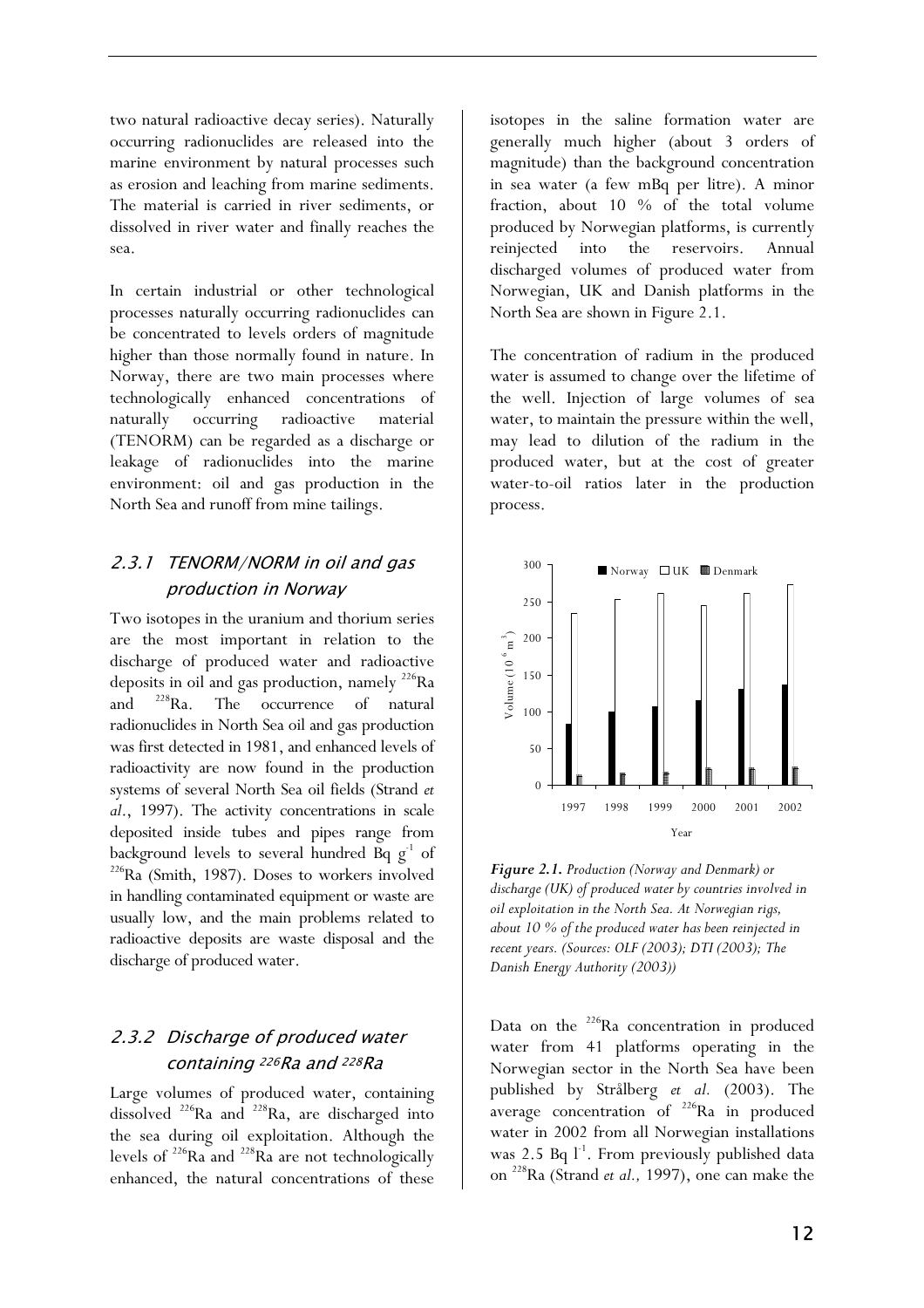assumption that the concentration of  $228$ Ra in the produced water is of the same order of magnitude. The total discharge of  $^{226}$ Ra during 2002 has been estimated to about 300 GBq. What was also noticed is that more than 50 % of the activity was released from only 2 of the 41 platforms.

There has been some concern that the use of so called scale inhibitors and scale dissolvers may change the behavior of the radium isotopes released to the sea. These compounds are used to prevent scale to precipitate inside the production system and occasionally to dissolve scale in plugged wells and may form complexes with radium ions. If the radium isotopes are discharged in a complexed form they may be more available for marine organisms than if they were released as ions.

# 2.4 Long-range transport of radionuclides

There are several sources of radioactive contamination of the northeast Atlantic and the Arctic marine environment, as shown in Figure 2.2.



*Figure 2.2. Sources of radionuclides in the northern marine environment: Chernobyl in the Ukraine, the reprocessing plants at Sellafield, Cap de la Hague and Dounreay, the dumping sites for nuclear waste in the Kara Sea, the sites of the sunken submarines Komsomolets and K-159 and Russian nuclear installations (Mayak, Tomsk and Krasnoyarsk) releasing radionuclides to the Russian rivers Ob and Yenisey.* 

The primary sources are fallout from atmospheric nuclear weapons testing during the 1950s and 1960s, discharged radionuclides from reprocessing plants and fallout from the Chernobyl accident.

Radioactive contaminants discharged into northern European marine waters can reach Norwegian waters by ocean current transportation. The main ocean currents of the area are presented in Figure 2.3. Of importance is also the interaction between the radionuclides and particulate material in the water, which controls the residence time of a radionuclide in the water column. Some elements, such as Pu and Am, are particle-reactive and will to a large extent end up in the sediments. From the sediments the radionuclides can later be remobilised and be transported away by local currents. Remobilised plutonium and  $137Cs$ from Irish Sea sediments contaminated by previous Sellafield discharges are one of the main sources of these elements in Norwegian marine waters. Other elements, such as  $^{99}$ Tc and  $^{90}$ Sr, are not particle-reactive and will follow currents and can be transported large distances away from the discharge point.



*Figure 2.3. Overview of the main current system in the North Sea, Norwegian Sea, Greenland Sea and Barents Sea (Aure* et al., 1998*).*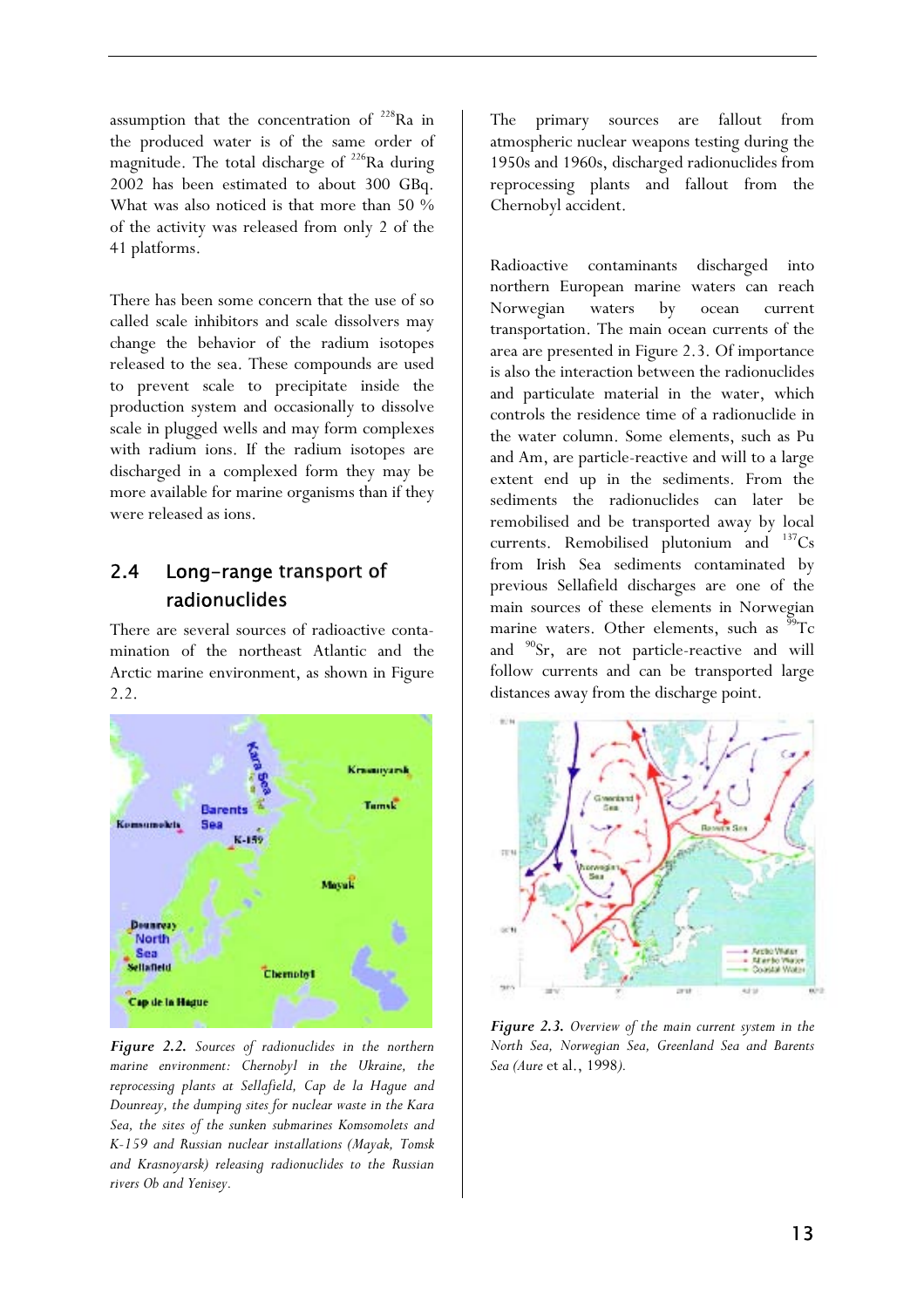### 2.4.1 Discharge of radionuclides from European nuclear installations

Spent nuclear fuel can be managed in different ways. In a few countries, for instance in France and the UK, spent nuclear fuel is reprocessed. The major part of the waste from these facilities, such as fission products, is stored pending final management and disposal, but a small part is discharged as liquid waste to the marine environment. Discharge limits are set by the relevant national authority.

Sellafield (formerly Windscale) is located on the west coast of Cumbria in the UK. Further information about this reprocessing plant can be found in Amundsen *et al*., (2003).

The other reprocessing plant in Europe affecting Norwegian marine waters is located at Cap de la Hague in France. Except for tritium  $(^{3}H)$ , the discharge of liquid radioactive waste has generally been lower here than from Sellafield.

Springfields is located on the west coast of the United Kingdom, and liquid waste is discharged to the Ribble estuary. This facility is mainly involved in the manufacture of fuel elements for nuclear reactors and the production of uranium hexafluoride.

The Dounreay facilities on the northern coast of Scotland were established in 1955, and have mainly been used in the development of technology for fast breeder reactors.

Liquid discharge of radioactive waste from Cap de la Hague, Sellafield, Springfields and Dounreay in 2002 is presented in Table 2.6.

| Table 2.6. Liquid discharge of radionuclides (TBq) from   |
|-----------------------------------------------------------|
| Sellafield, Cap de la Hauge, Springfields and Dounreay to |
| the marine environment in 2002 (OSPAR, 2004).             |

| Nuclide               | Cap de la<br>Hague   | Sellafield         | Springfields        | Dounreay             |
|-----------------------|----------------------|--------------------|---------------------|----------------------|
| $\rm{^3H}$            | $1.2 \cdot 10^{4}$   | $3.3 \cdot 10^{3}$ |                     | $8.9 \cdot 10^{-2}$  |
| Total- $\alpha$       | 0.04                 | 0.35               | 0.22                | $1.96 \cdot 10^{-3}$ |
| Total- $\beta$        | 13                   | $1.1 \cdot 10^{2}$ | 110                 | 0.31                 |
| $^{60}\mathrm{Co}$    | 0.38                 | 0.9                |                     | $4.4 \cdot 10^{-4}$  |
| $^{90}\mathrm{Sr}$    | 0.45                 | 19.8               |                     | $1.6 \cdot 10^{-1}$  |
| $^{99}$ Tc            | 0.14                 | 85.4               | $1.7 \cdot 10^{-2}$ |                      |
| $129$ <sup>I</sup>    | 1.3                  | 0.73               |                     |                      |
| $134$ Cs              | 0.07                 | 0.49               |                     |                      |
| ${}^{137}\mathrm{Cs}$ | 0.96                 | 7.7                |                     | $1.44 \cdot 10^{-2}$ |
| $Pu-\alpha$           | 0.013                | 0.34               |                     |                      |
| $\mathrm{^{241}Pu}$   | 0.23                 | 10.5               |                     | $1.97 \cdot 10^{-4}$ |
| $^{241}Am$            | 0.014                | 0.04               |                     |                      |
| $^{237}$ Np           | $1.0\!\cdot\!10^{4}$ |                    | $1.4 \cdot 10^{-3}$ |                      |
| $^{230}\mathrm{Th}$   |                      |                    | 0.10                |                      |
| $\mathrm{^{232}Th}$   |                      |                    | $2.5 \cdot 10^{-3}$ |                      |
| $U-\alpha$            |                      |                    | $5.0 \cdot 10^{-2}$ |                      |
| $U$ (kg)              | $4.6 \cdot 10^{-3}$  | 440                |                     |                      |

In addition to the direct discharges from reprocessing, the remobilisation of  $137Cs$  and plutonium from contaminated sediments in the Irish Sea acts as a secondary source of radionuclides in the marine environment. Substantial discharges of  $^{238}Pu$ ,  $^{239+240}Pu$ ,  $^{241}Am$  and  $^{137}Cs$ and other radionuclides in the 1970s and early 1980s resulted in widespread contamination of Irish Sea sediments. It has been shown that these radionuclides can be redissolved and transported out of the Irish Sea. An annual loss of 1.2 TBq  $^{239+240}$ Pu and 86 TBq  $^{137}$  Cs from the Irish Sea has been estimated by Cook *et al*., (1997), while Leonard *et al*., (1999) estimated annual losses of plutonium based on remobilisation from surface sediments to be 0.6 TBq. The half-lives of plutonium and americium in Irish Sea sediments were estimated to be 58 years and  $\sim$ 1000 years, respectively. This implies that remobilisation of radionuclides from Irish Sea sediments is a significant source of anthropogenic radionuclides in the North Sea and Norwegian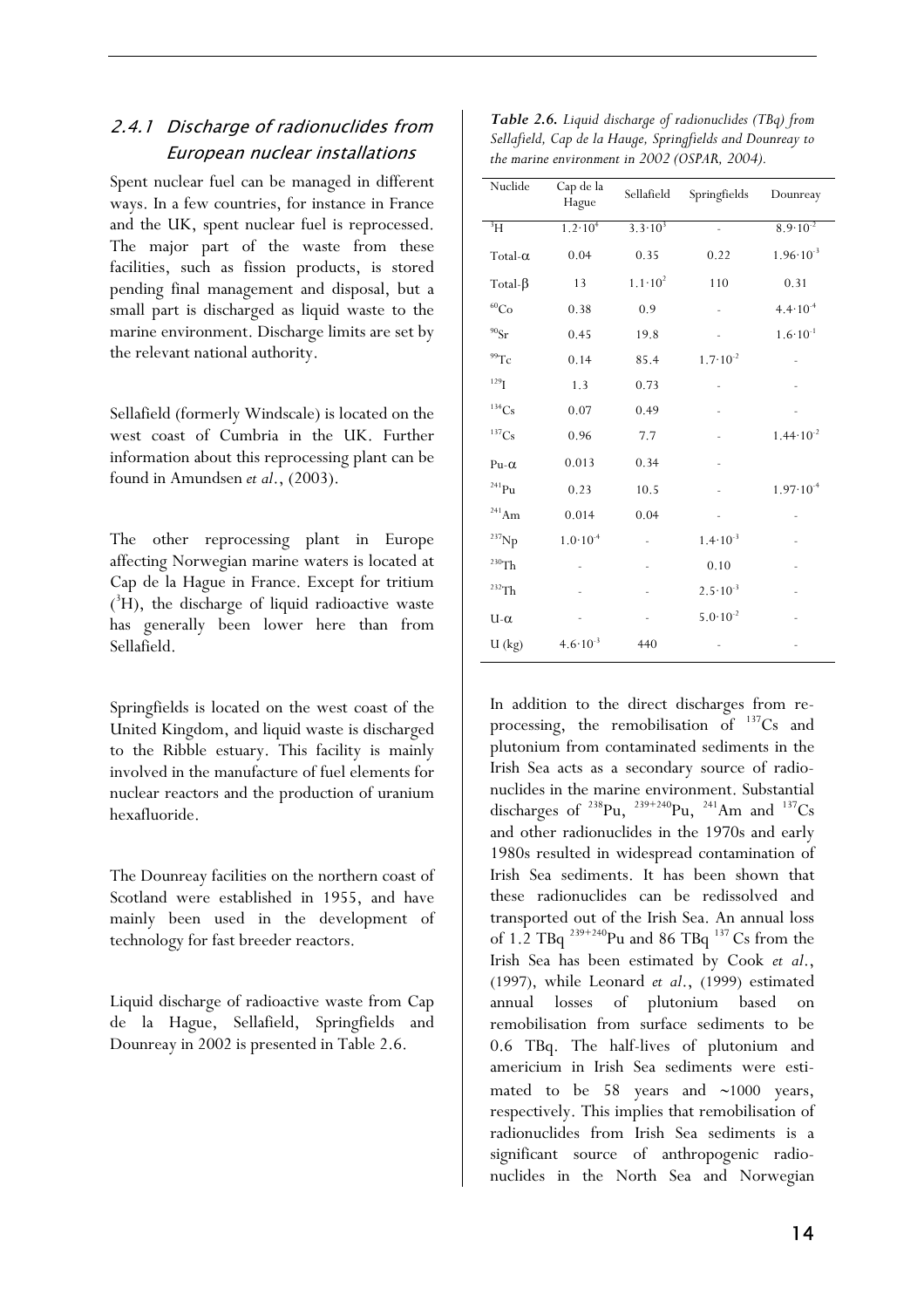coastal areas, and will remain so for a long time.

# 2.4.2 Global fallout from nuclear weapons testing

From a global point of view, atmospheric nuclear weapons tests, conducted between 1945 and 1980, are the largest source of radioactive contamination in the environment. The most intensive test period was between 1952 and 1962, during which the USSR and USA were responsible for most of the tests. The last atmospheric nuclear detonation was conducted in China in 1980. In total, it has been estimated that 948 PBq  $^{137}Cs$ , 622 PBq  $^{90}Sr$ , 6.52 PBq 239Pu and 4.35 PBq 240Pu have been released to the environment (UNSCEAR, 2000a), the major part in the northern hemisphere, where most of the tests took place.

Traces of atmospheric nuclear weapons tests can still be found in the marine environment. About 60 % of the released activity was deposited in the world's oceans. The distribution of the fallout today depends on parameters such as, ocean currents, diffusion and sedimentation rates. Earlier expeditions in the Atlantic have shown that the concentration of  $137$ Cs is about a few Bq m<sup>-3</sup> (about twice as much as  $^{90}Sr$ ), between 45<sup>o</sup> S and 45<sup>o</sup> N, with a slight increase to the north (Bourlat *et al.,*  1996). The activity concentration of <sup>239+240</sup>Pu shows the same trend, but the activity concentrations are about 1000 times lower. Reasons for this are that less plutonium was released, but also that plutonium is more particle-reactive and has a higher sedimentation rate, which means a shorter residence time in the water.

# 2.4.3 Outflow of Chernobylcontaminated water from the Baltic Sea

The worst nuclear accident in history occurred on April 26, 1986 in Chernobyl, Ukraine. In the initial explosion and the following fire, about 3-4 % of the nuclide inventory in the core was released to the atmosphere. The major part consisted of volatile radionuclides such as inert gases, iodine isotopes and  $^{134}Cs$  and  $^{137}Cs$ . Many of the released nuclides had short halflives and can not be observed in the environment today. The radionuclide that will affect the environment in a long-term perspective is  $^{137}Cs$ , with a physical half-life of 30 years. In total about 85 PBq of  $^{137}Cs$  was released to the environment (UNSCEAR, 2000b). The Baltic Sea was the most affected marine area, where about 5 PBq was deposited (Evans, 1991). Shortly after the accident the activity concentration of  $137Cs$  was extremely high in part of the Baltic Sea. Due to low water exchange and a constant supply from rivers it will take a relatively long time for the levels to decrease. The estimated mean activity concentration of 137Cs in the Baltic Sea surface water in 2000 was  $50 \pm 20$  Bq m<sup>-3</sup>, with an effective half-life of  $13 \pm 2$  years (Povinec *et al.*, 2003). Due to the water exchange through the Danish Straits it has been estimated that about 40 TBq flows from the Baltic Sea into the Kattegat annually (Dahlgaard, 2002). The  $^{137}Cs$ will subsequently be transported by the Baltic current which continues as the Norwegian coastal current. This is one of the major sources of 137Cs in the Norwegian marine environment, together with remobilised  $137$ Cs from the seabed of the Irish Sea.

# 2.5 Other present and potential sources of radioactivity in the northern marine environment

In addition to discharges from the western European reprocessing plants, northern marine waters have also received an input of various radionuclides from Russian reprocessing plants situated on the tributaries of the Russian rivers Ob and Yenisey (see Figure 2.2). These are the Mayak Production Association in the southern Urals and the Siberian Chemical Combine (Tomsk-7) north of the town of Tomsk, and the Krasnoyarsk Mining and Chemical Combine (KMCC). Uncertainty exists regarding the magnitude of radionuclide contributions from these sources, although estimates have been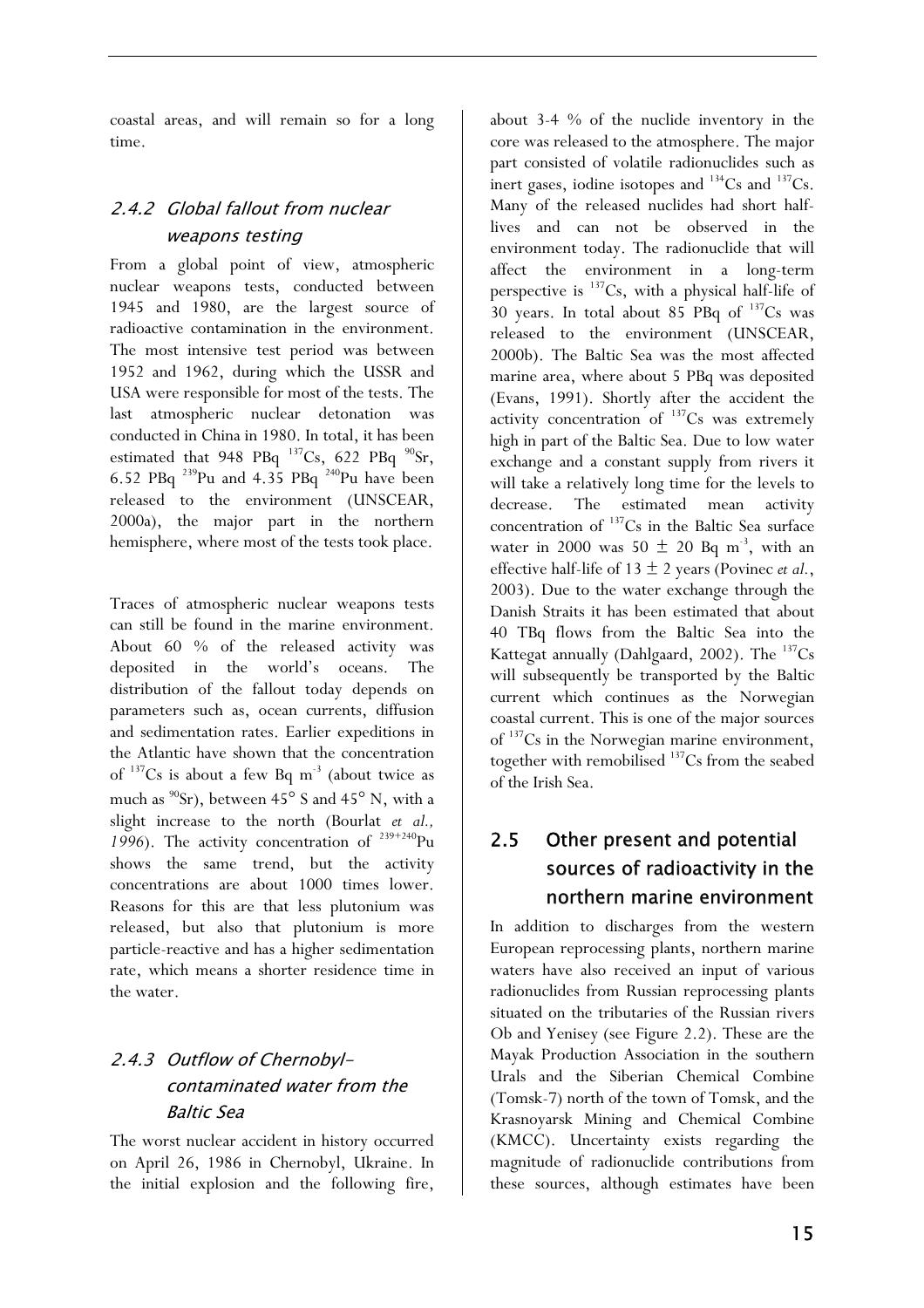made. For example, between 1958 and 1993 routine discharges from the KMCC are estimated to have led to an input of 30-100 TBq of 137Cs into the Kara Sea; a level which is of a similar order of magnitude to inputs from Sellafield-derived  $137Cs$  to the area (Vakulovsky *et al*., 1995). However, the fact that the prevailing surface currents tend to transport contamination away from the Kara Sea in predominantly easterly and northerly directions, suggests that the resultant inputs to the Barents Sea has been relatively low. Nonetheless, there is a potential for significant radionuclide contamination following large accidental releases of radioactivity from these nuclear complexes.

Several other sources exist which also represent potential sources of radionuclides in the Barents and Norwegian Seas. Among these are radioactive waste containers dumped in the Barents and Kara Seas by the Former Soviet Union (FSU) and the sunken submarines the Komsomolets and the  $K-159<sup>1</sup>$  in the Norwegian Sea and the Barents Sea. The dumping areas and the locations of the sunken submarines are given in Figure 2.2. Several investigations have been conducted to detect possible leakage from these sources.

As part of the bilateral environmental cooperation with the Russian Federation, a joint Russian-Norwegian expert group has been investigating the condition of the contained dumped objects and has analysed sediment and water samples at these sites. According to Strand *et al*. (1998), elevated levels of radionuclides in sediments collected in the vicinity of the dumped objects demonstrated that leakage had occurred, but no significant inputs of radionuclides to the open sea from this source have been detected. Following an accident on April 7, 1989, the Russian nuclear submarine the Komsomolets, lies at a depth of 1700 metres, 180 km southwest of Bear Island in the Norwegian Sea. The submarine contains a nuclear reactor and two torpedoes with nuclear warheads. According to Kolstad (1995) a very small leakage of radiocaesium isotopes may have occurred. Samples of water and sediments collected around the submarine by the Institute of Marine Research and analysed with respect to  $137$ Cs are presented in Figure 2.4.



<sup>&</sup>lt;sup>1</sup> On August 29, 2003, the Russian nuclear submarine K-159 sank in the Barents Sea (5-6 km NW of Kildin Island) while it was being towed to a scrap yard. The submarine was not carrying nuclear weapons, but the reactors onboard were loaded with fuel.

I

*Figure 2.4. 137Cs in samples from the position of the sunken nuclear submarine "Komsomolets".*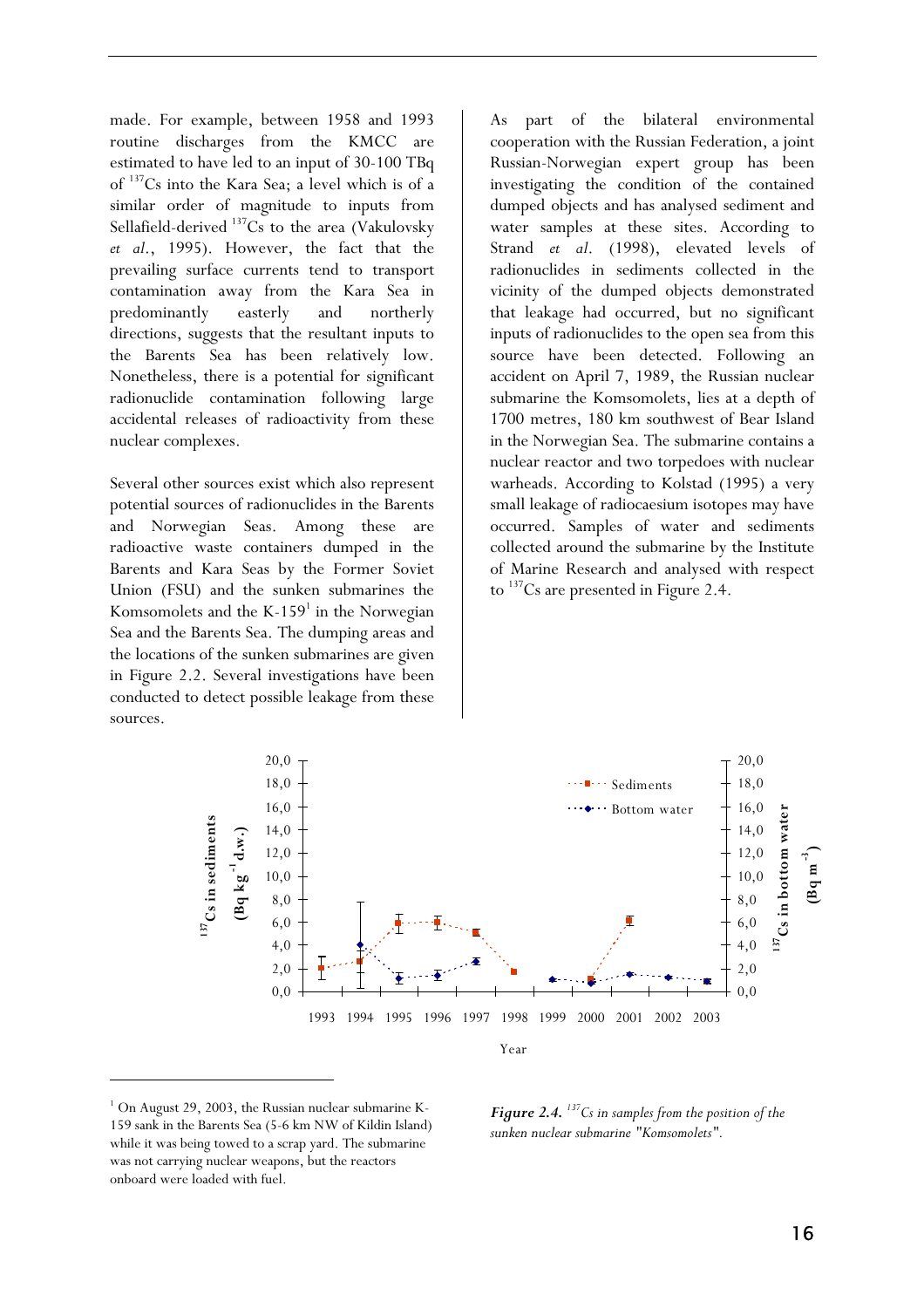# 3 Collection of samples

In 2002 samples were collected in the Barents Sea, in selected fjords and at permanent coastal stations including the islands of Svalbard, Bjørnøya, Hopen and Jan Mayen. A geographic overview of the sampling area covered by the marine monitoring programmes, with the permanent coastal stations marked, is shown in Figure 3.1.



*Figure 3.1. Geographic overview of the sampling area covered by the marine monitoring programmes. (Permanent coastal sampling stations are indicated by yellow dots).*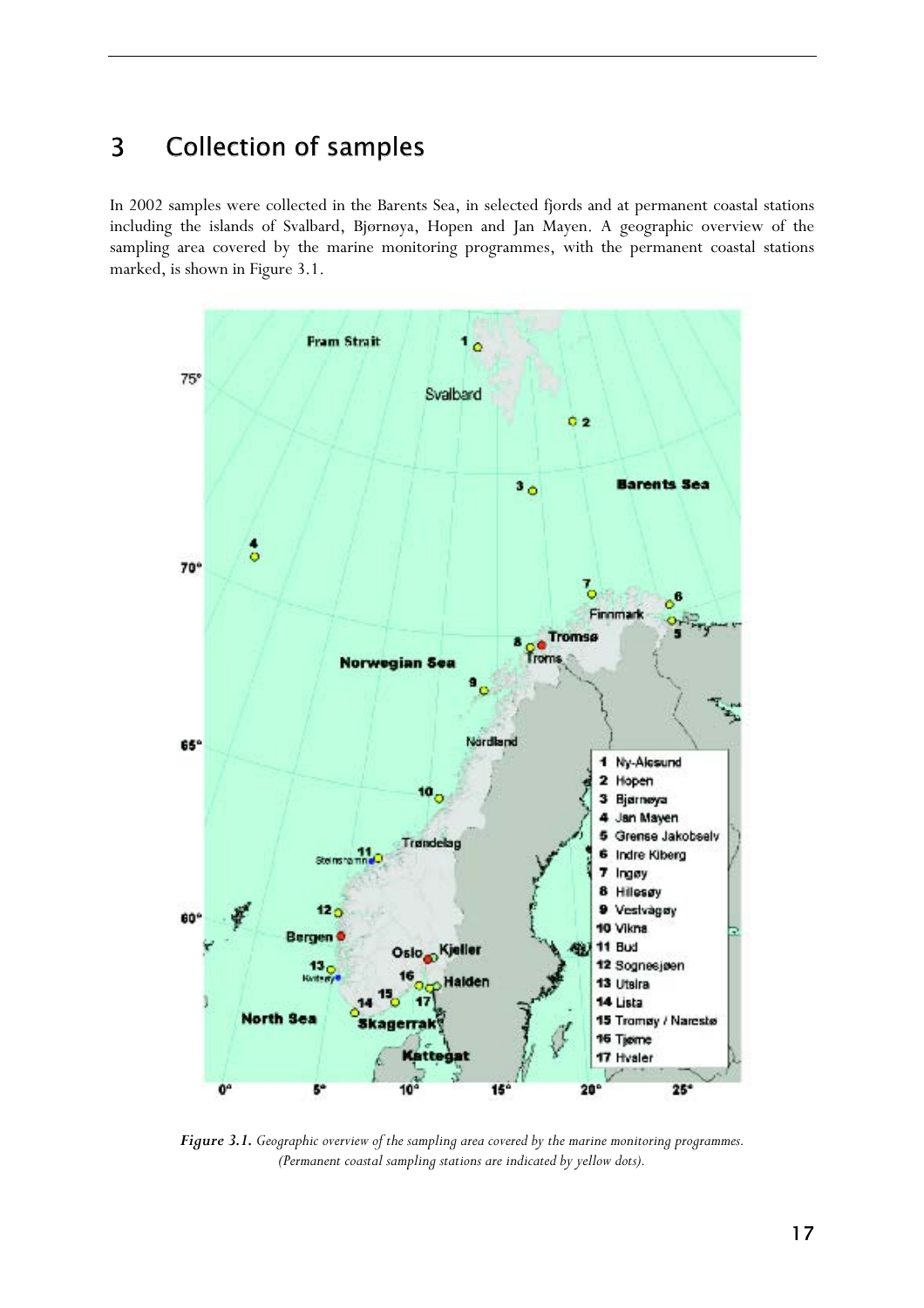Organisations participating in the monitoring programmes are the Norwegian Radiation Protection Authority (NRPA), the Institute of Marine Research (IMR), the Directorate of Fisheries (Fdir), the Institute for Energy Technology (IFE), the Agricultural University of Norway (AUN) and the National Institute of Nutrition and Seafood Research (NIFES).

One expedition to the Barents Sea took place between August 16 and September 7, 2002, with the R/V "G.O. Sars", and another one, west of Svalbard, between August 24 and September 8, 2002, with the R/V "Johan Hjort". During the expeditions samples of surface water were collected which were later analysed for  $^{99}$ Tc,  $^{137}$ Cs,  $^{90}$ Sr,  $^{241}$ Am and plutonium isotopes. Sediment was also sampled and later analysed for plutonium and  $137Cs$ . Fish samples collected were mainly analysed for <sup>137</sup>Cs and, to some extent, <sup>99</sup>Tc and <sup>210</sup>Po.

### 3.1 Sea water

For  $^{99}$ Tc,  $^{90}$ Sr and  $^{226}$ Ra 50-100 litres of unfiltered water was collected at each sampling station and later transported to various laboratories for analysis.

For the analysis of  $^{137}Cs$ , Cu<sub>2</sub>[Fe(CN)<sub>6</sub>]impregnated cotton filters are used as sorbents (Roos *et al.,* 1994). The system consists of a prefilter (1 micron) and two  $Cu<sub>2</sub>[Fe(CN)<sub>6</sub>]$ impregnated cotton filters connected in series. Assuming identical collection efficiency for the  $Cu<sub>2</sub>[Fe(CN)<sub>6</sub>]$ -impregnated cotton filters, the amount of caesium passing through the prefilter can be calculated by considering the two filters as the first two terms in a geometrical series, which has the sum:

$$
A({}^{137}Cs) = A_1/(1 - A_2/A_1)
$$

where  $A_1$  and  $A_2$  are the <sup>137</sup>Cs activities on the first and second impregnated filters, respectively.

Sea water samples of 200 litres (unfiltered) were collected for the determination of the activity concentrations of  $^{238}$ Pu,  $^{239+240}$ Pu and  $241$ Am.  $242$ Pu and  $243$ Am were used as chemical yield determinants. The precipitation of plutonium and americium from the water was performed *in situ* according to the analytical procedure described by Chen *et al*. (1991).

# 3.2 Sediments

Sediment samples were retrieved from the seabed using a Smøgen box corer. Profiles were collected from the box by slowly inserting PVC tubes into the sediment sample. Surface sediment samples were obtained from the upper 2 cm layer of the sediment remaining in the box-corer.

# 3.3 Fish, crustaceans and molluscs molluscs

The Directorate of Fisheries collected fish and shrimp samples from commercial fishing locations in the Barents Sea. Samples of cod were prepared four times per year by combining muscle samples of 50 grams from 100 individual fish. Twenty-five individual cod fish were also analysed each month with respect to <sup>137</sup>Cs. Additionally, NIFES in cooperation with Fdir sampled farmed salmon from different locations along the Norwegian coastline which were analysed for  $137Cs$  and  $99TC$ . During expeditions to the Barents Sea and a number of Norwegian fjords fish were also collected by the IMR and analysed for  $137Cs$ . At the request of the NRPA, Labora A/S in Salten was sampling different species of fish and crustaceans from the northern part of Norway.

Lobsters (*Homarus gammarus*) from three sites in Norway have been analysed for  $99Tc$  and  $137Cs$ . From one region (Værlandet) samples were delivered By IMR. From the two other sites (Mørekysten and Flekkerøy), local fishermen delivered the lobsters to the NRPA immediately after they had been caught.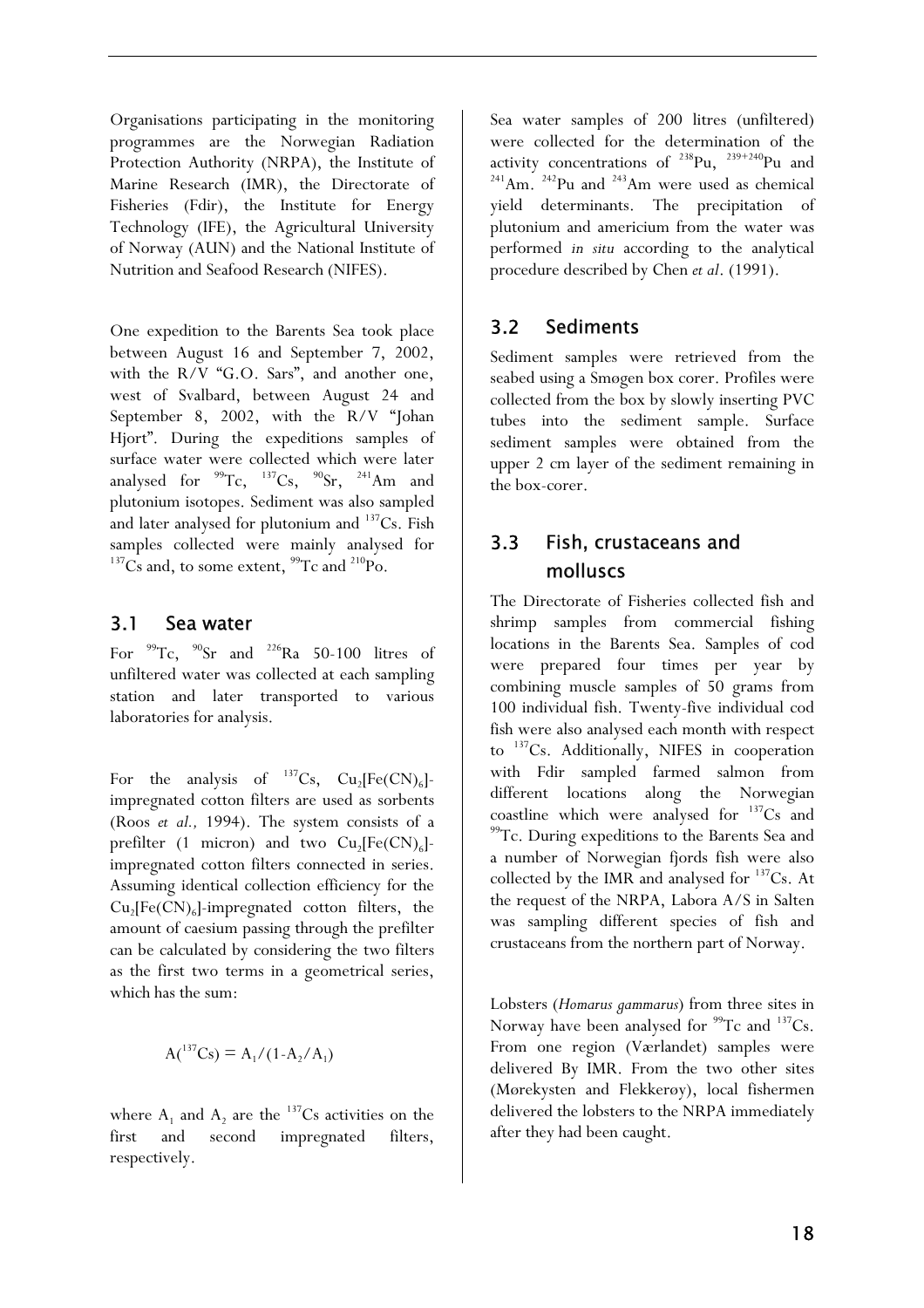Mussels (*Mytilus edulis*) have been sampled from different regions along the Norwegian coast by the NRPA and the Fdir and analysed for  $137Cs$ and  $^{99}$ Tc. From each region about 0.5 kg (w.w.) of mussel soft tissue was collected and homogenized.

# 3.4 Seaweed and other biota

The NRPA collected seaweed (*Fucus vesiculosus*) samples from eight stations along the Norwegian coastline. At Hillesøy in northern Norway, seaweed is collected every month and at the other locations once per year. In addition, IFE performs monthly or annual seaweed sampling at eleven locations along the coastline, from the Russian border in the north to the Swedish border in the south. Samples of the algae *Laminaria hyperborea* have been collected at two different locations on the Norwegian west coast, Kvitsøy and Steinshamn by the AUN. At Svalbard, samples of both *Fucus distichtus* and *Laminaria digitata* were collected by the NRPA.

# 3.5 Marine mammals

All marine mammal samples were provided by the Norwegian Polar Institute. Muscle samples of seal species were collected by the Norwegian Polar Institute as part of their 2002 scientific field campaigns, whilst muscle samples of polar bears from Svalbard were obtained from animals killed during 2002. All muscle samples were analysed for gamma-emitting nuclides.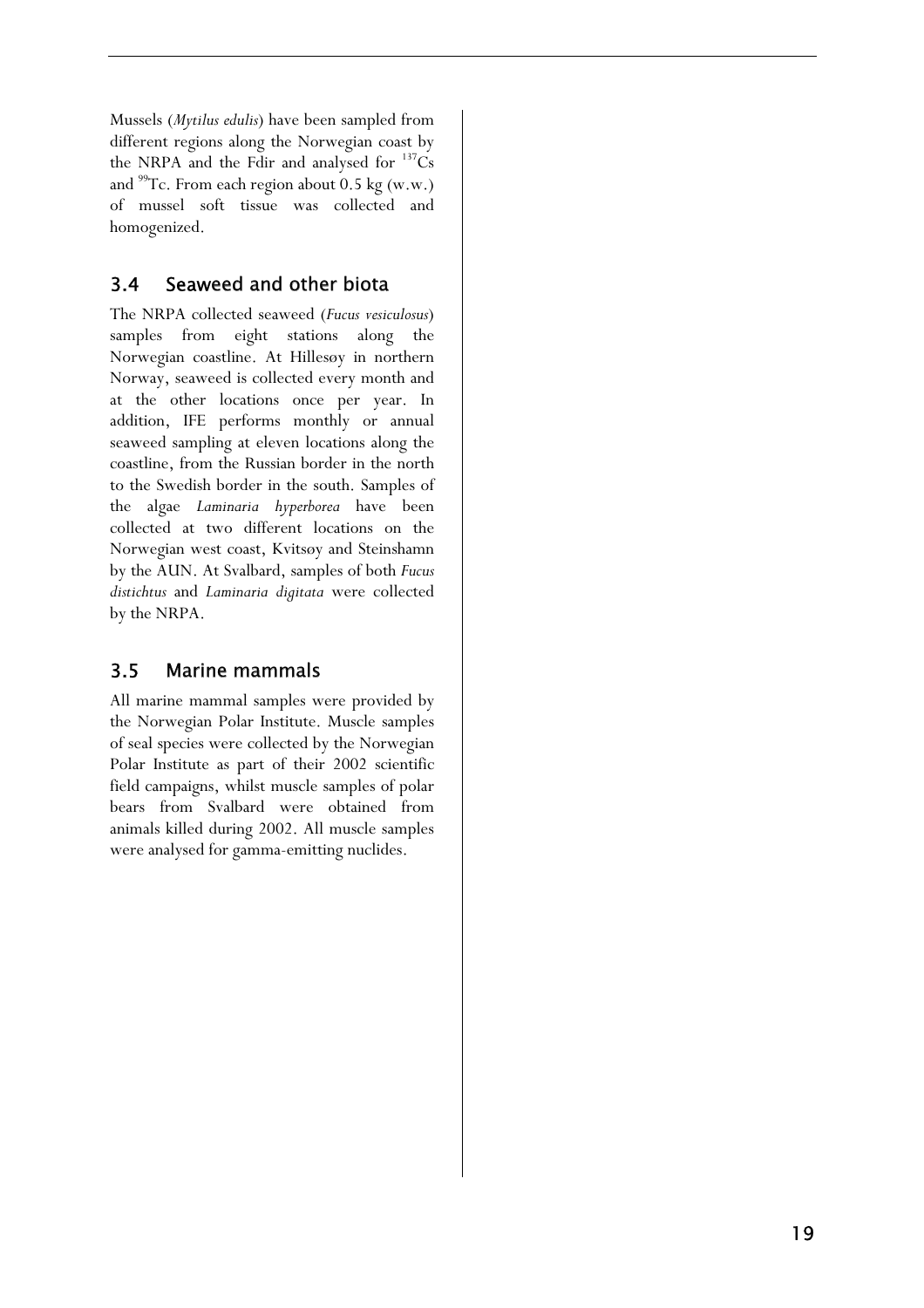# 4 Radioactivity in sea water and sediments

### 4.1 Technetium-99 in sea water

During 2002, a large number of water samples were collected in the Barents Sea and analysed for 99Tc. The results are presented in Figure 4.1 and range from  $0.05$  to  $1.15$  Bq m<sup>-3</sup>, where the highest levels were found off the northern coast of Norway. Tc-99 has a physical half-life of 2.13 $\cdot$ 10<sup>5</sup> years, and originates from the decay of <sup>99</sup>Mo, which is formed either as a fisson product from  $^{235}$ U or  $^{239}$ Pu or by neutron activation of  $^{98}$ Mo. The main source of  $^{99}$ Tc in Norwegian waters is liquid discharge from the reprocessing plant at Sellafield. In oxygenated sea water <sup>99</sup>Tc is present as the highly soluble pertechnetate ion, TcO<sub>4</sub>. Due to its conservative behaviour in sea water,  $TcO<sub>4</sub>$  has the ability to be transported far away from its discharge point without being affected by sedimentation processes. From the Irish Sea, <sup>99</sup>Tc is transported by currents to the North Sea and via the Norwegian Coastal Current up to the Barents Sea. The transit time (the time between a specific discharge and the maximum activity concentration from that discharge reaching the sampling location) for <sup>99</sup>Tc to reach this area (Hillesøy) from the Irish Sea has been estimated by Brown *et al.* (2002) to about 3 ½ years. A survey was also conducted in the Barents Sea in 1999 (Rudjord *et al.*, 2001). The levels found in 2002 in the Barents Sea do not differ significantly from those found in 1999. Due to the pulsed discharge from Sellafield and varying hydrological and meteorological conditions, slight fluctuations in the activity concentrations of <sup>99</sup>Tc may occur over a year. Monthly sampling at Hillesøy, however, reveals that the average activity concentration in sea water at this site has decreased from  $1.5 \pm 0.3$ Bq m<sup>-3</sup> in 1999 to  $1.0 \pm 0.2$  Bq m<sup>-3</sup> in 2002.



*Figure 4.1. Activity concentration (Bq m<sup>-3</sup>) of <sup>99</sup>Tc in surface water samples collected in the Barents Sea in 2002. For Hillesøy, the range and average from monthly sampling are presented.* 

## 4.1.1 Technetium-99 at coastal sampling stations

In 2002,  $99$ Tc activity concentrations in surface sea water in the Svalbard area were in the range 0.15 to 0.26 Bq  $m^{-3}$ , with average values of 0.19  $\pm$  0.04 Bq m<sup>-3</sup> in Kongsfjorden and 0.18  $\pm$ 0.04 Bq m<sup>-3</sup> and 0.21  $\pm$ 0.03 Bq m<sup>-3</sup> at monitoring stations on Bjørnøya and Hopen, respectively. In comparison the average  $99Tc$ activity concentration at the monitoring station on Jan Mayen Island was  $0.10 \pm 0.02$  Bq m<sup>-3</sup> (range  $0.04$  to  $0.13$  Bq m<sup>-3</sup>). These values are similar to activity concentrations reported for Svalbard and Jan Mayen in 2001 (Gäfvert *et al*., 2003). However, 2002 values for the Svalbard area still represent an increase in <sup>99</sup>Tc activity concentrations compared to earlier published data from 1994 (Kershaw *et al*., 1999).

Technetium-99 was also analysed in water samples from the coastal stations at Lista, Narestø and Tjøme (see Figure 3.1). The results are presented in Table 4.1.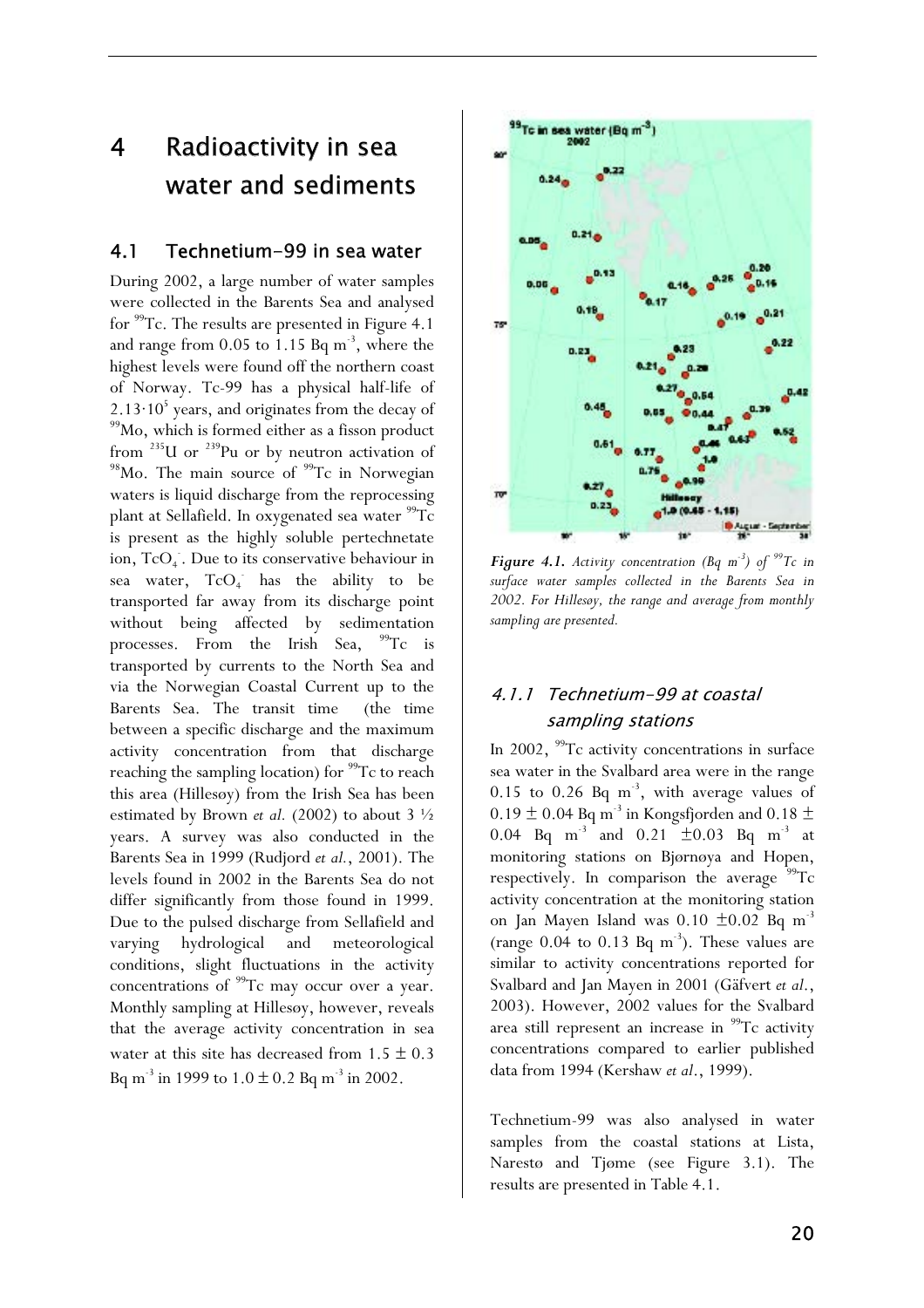| Location       | $\sqrt[99]{\text{TC}}$ (Bq m <sup>-3</sup> ) |
|----------------|----------------------------------------------|
| Svalbard       | $0.19 \pm 0.04$                              |
| (Kongsfjorden) |                                              |
| Ny-Ålesund     | $0.21 \pm 0.06$                              |
| Hopen          | $0.21 \pm 0.03$                              |
| Bjørnøya       | $0.18 \pm 0.04$                              |
| Jan Mayen      | $0.10 \pm 0.02$                              |
| Hillesøy       | $1.0 \pm 0.2$                                |
| Lista          | $2.05 \pm 0.21$                              |
| Narestø        | $1.72 \pm 0.18$                              |
| Tjøme          | $1.30 \pm 0.14$                              |

*Table 4.1. Activity concentration of 99Tc in surface sea water at 9 coastal stations in 2002.* 

### 4.2 Strontium-90 in sea water

In 2002, sea water samples were collected in the Barents Sea and at costal stations along the southern coast (see Figure 3.1) and analysed for 90Sr. Strontium-90 is a fission product with a physical half-life of 29 years. Similar to  $^{99}$ Tc,  $^{90}$ Sr is a conservatively behaving element in the marine environment.



*Figure 4.2. Activity concentration (Bq m<sup>-3</sup>) of <sup>90</sup>Sr in surface water samples collected in the Barents Sea in 2002.* 

The main sources of  $90$ Sr in these waters are discharge of liquid waste from reprocessing plants (mainly Sellafield), fallout from

atmospheric nuclear weapons tests conducted mainly in the 1950s and 1960s and outflow of water from the Baltic Sea. The annual discharge of 90Sr from Sellafield since 1997 has been in the range of 18 to 37 TBq. The results are presented in Figure 4.2 and Table 4.2.

*Table 4.2. Activity concentration of 90Sr in sea water off the southern coast of Norway in October 2002.*

| Location | $^{90}$ Sr (Bq m <sup>-3</sup> ) | Salinity $(\%_0)$ |
|----------|----------------------------------|-------------------|
| Lista    | $2.6 \pm 0.3$                    | 30.6              |
| Narestø  | $4.0 \pm 0.5$                    | 28.5              |
| Tjøme    | $3.4 \pm 0.4$                    | 26.4              |

In the Barents Sea, the activity concentration ranged from 2.1 Bq  $m^{-3}$  to 0.8 Bq  $m^{-3}$ , where the highest concentrations were found off the northern coast of Norway. This can be explained as long-range oceanic transportation of the Sellafield discharge and Baltic Sea water via the North Sea by the Norwegian Coastal Current. The levels of  $90$ Sr can, however, be considered low. Bourlat *et al.* (1996) and Dahlgaard *et al*. (1995) reported activity concentrations around 1.5 Bq  $m^{-3}$  in the North Atlantic at the beginning of the 1990s, originating from fallout from atmospheric nuclear weapons tests in the 1950s and 1960s. Wedekind *et al.* (1997) reported about 3-5 times higher values than in Figure 4.2 in the same area in 1985. The reason for this was the higher discharge of <sup>90</sup>Sr from Sellafield, but also from Cap de la Hague, at the beginning of the 1980s.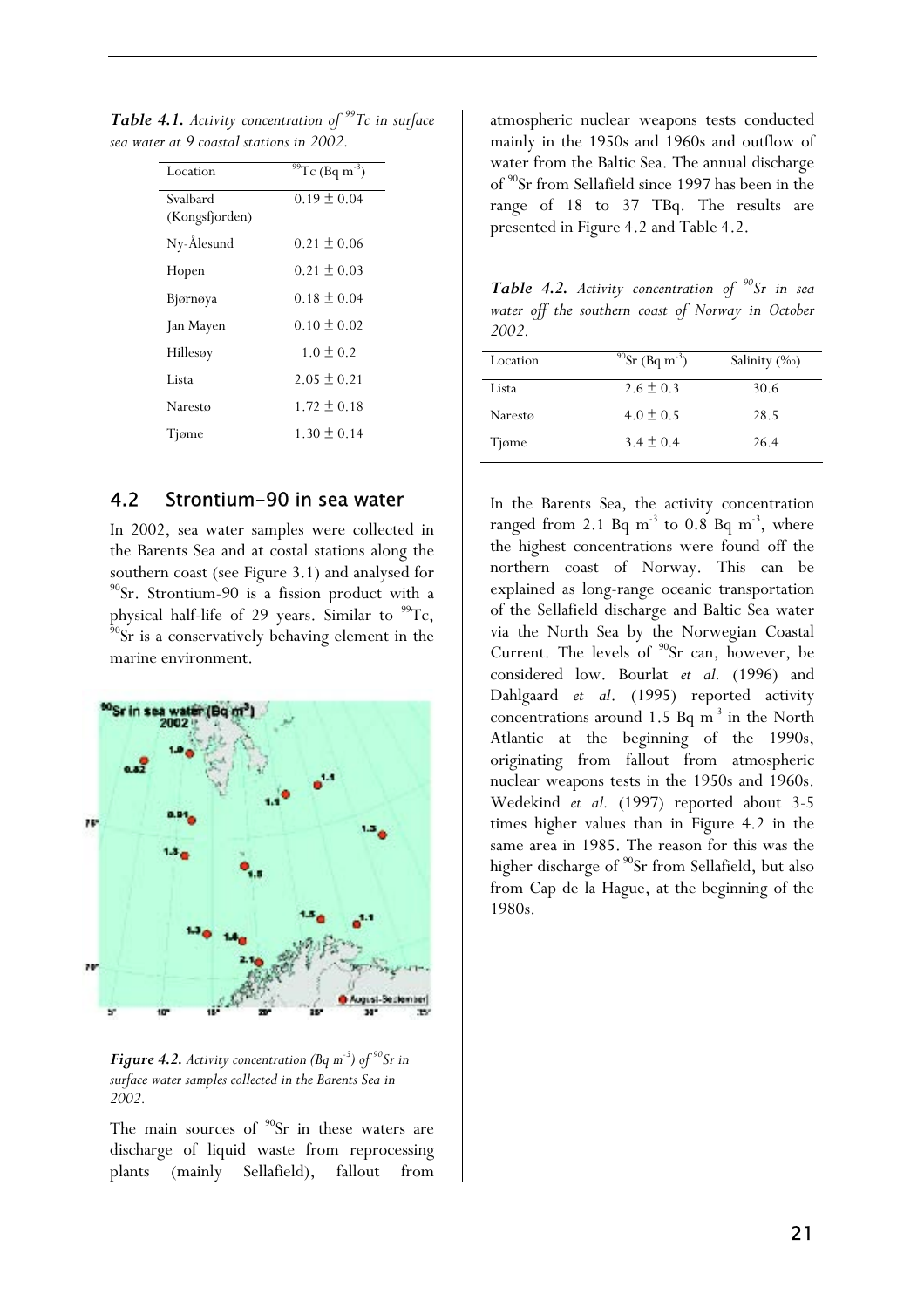### 4.3 Radium-226 in sea water

Radium-226 is a naturally occurring radionuclide with a physical half-life of 1 600 years. As a member of the natural decay chain starting with <sup>238</sup>U ( $t_{1/2}$  = 4.47·10<sup>9</sup> years), it is continuously produced by the decay of <sup>230</sup>Th, and can be found in different concentrations in the environment. In the marine environment <sup>226</sup>Ra is naturally supplied from both the sediments (the mother nuclide  $^{230}$ Th is particle reactive and is mainly found attached to sedimenting particles) and by river water to the oceans. One anthropogenic source is produced water from oil reservoirs. Due to the relatively high solubility of radium under certain circumstances, produced water can contain more than a thousand times the activity concentration normally found in sea water.



*Figure 4.3. Sampling locations with depth profiles of sea water for 226Ra analysis.*

During 2002, a pilot study was performed in which depth profiles of sea water were sampled around the oil platforms Sleipner A and T and Gullfaks A, B and C, and in a reference area (Egersundsbanken) and analysed for  $226$ Ra. The aim of the study was to obtain an indication of the levels of <sup>226</sup>Ra that may be found around oil platforms discharging produced water and in a reference area assumed to be unaffected by such discharges. The location of the sampling points is shown in Figure 4.3. Gullfaks A, B and C discharged large volumes of produced water with relatively low levels  $(< 1$  Bq  $l^{-1}$ ) of <sup>226</sup>Ra in 2002. According to data from the OLF the total discharge from these platforms was around 13 GBq in 2002. Sleipner A and T discharged relatively low volumes of produced water with a higher (average 3.6 Bq  $l^{-1}$  for both platforms) activity concentration of  $^{226}$ Ra. The total discharged activity concentration of  $^{226}$ Ra from Sleipner A and T in 2002 has been estimated to be 0.7 GBq.

Little information is available concerning the natural levels of <sup>226</sup>Ra in the North Sea. Relatively high activity concentrations, 6.7 to 8.5 Bq m-3, are given by the IAEA (1990), but there is no detailed information on where these samples were collected. Due to contributions from rivers and sediments the concentration of  $226$ Ra in coastal waters and estuaries is normally higher than in open seas. Köster *et al.* (1992) reported activity concentrations around 5 Bq m<sup>-3</sup> in the coastal waters of the Netherlands. Open surface water of the Atlantic is reported to have a 226Ra activity concentration of around 1.3 Bq  $m^{-3}$  (IAEA, 1990). A conclusion that can be drawn from this is that one should expect a natural variation in the activity concentration of radium in the North Sea depending on the origin of the water mass.

The results of the radium analyses are presented in Figures 4.4, 4.5 and 4.6. The levels encountered in this study are similar to Atlantic water and it is thus probable that the sampled water is inflowing Atlantic water. Only one sample (Sleipner, St. 4, 4 m) has a slightly higher activity concentration of <sup>226</sup>Ra than the levels encountered in the reference area, which indicates that the levels of  $226$ Ra around these platforms, at the distances where these samples were collected, are not affected to any large extent by the discharge of produced water. At the time of the sampling there was no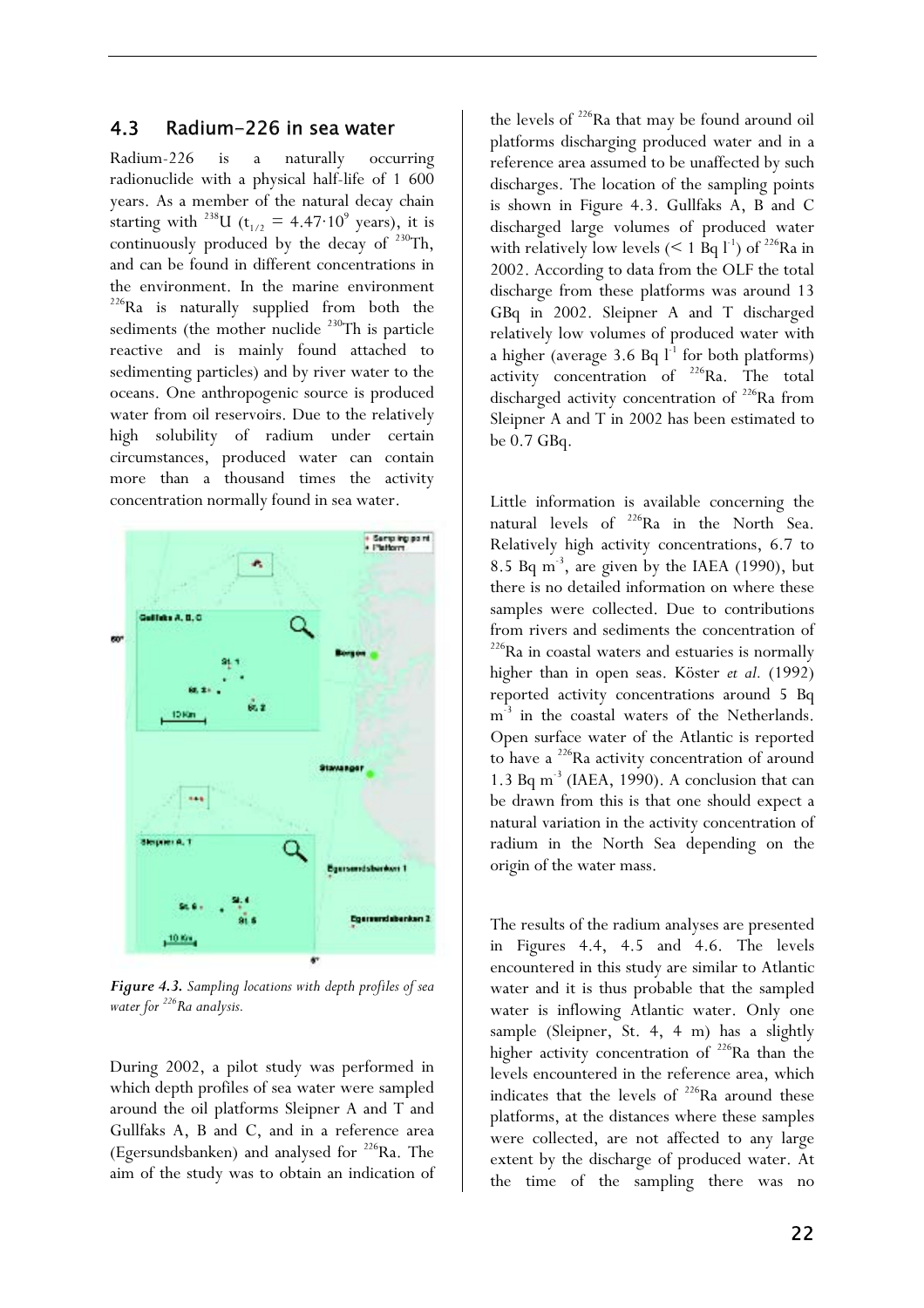information available on the exact direction of the discharge plume, and thus these samples may not represent the highest activity concentration that could be found around these platforms. This should be considered as a preliminary study of radium in the North Sea and future work will give additional information on this topic.

*Table 4.4. Activity concentration (Bq m-3) of 226Ra around the Gullfaks A, B and C platforms (the stations refer to sites indicated in Fig. 4.3).* 



*Table 4.5. Activity concentration (Bq m-3) of 226Ra around the Sleipner A and T platforms (the stations refer to sites indicated in Fig. 4.3).* 



*Table 4.6. Activity concentration (Bq m<sup>-3</sup>) of <sup>226</sup>Ra in the reference areas (the stations refer to sites indicated in Fig.* 



*4.3).* 

# 4.4 Caesium-137 in sea water and sediment

Caesium-137 is a fission product with a half-life of 30 years. The main sources of  $137Cs$  in the Barents Sea and the Norwegian Sea are fallout from atmospheric nuclear weapons tests in the 1950s and 60s, outflowing water from the Baltic Sea and <sup>137</sup>Cs remobilised from Irish Sea sediments. Like  $99Tc$  and  $90Sr$ ,  $137Cs$  is also a conservatively behaving radionuclide in marine waters.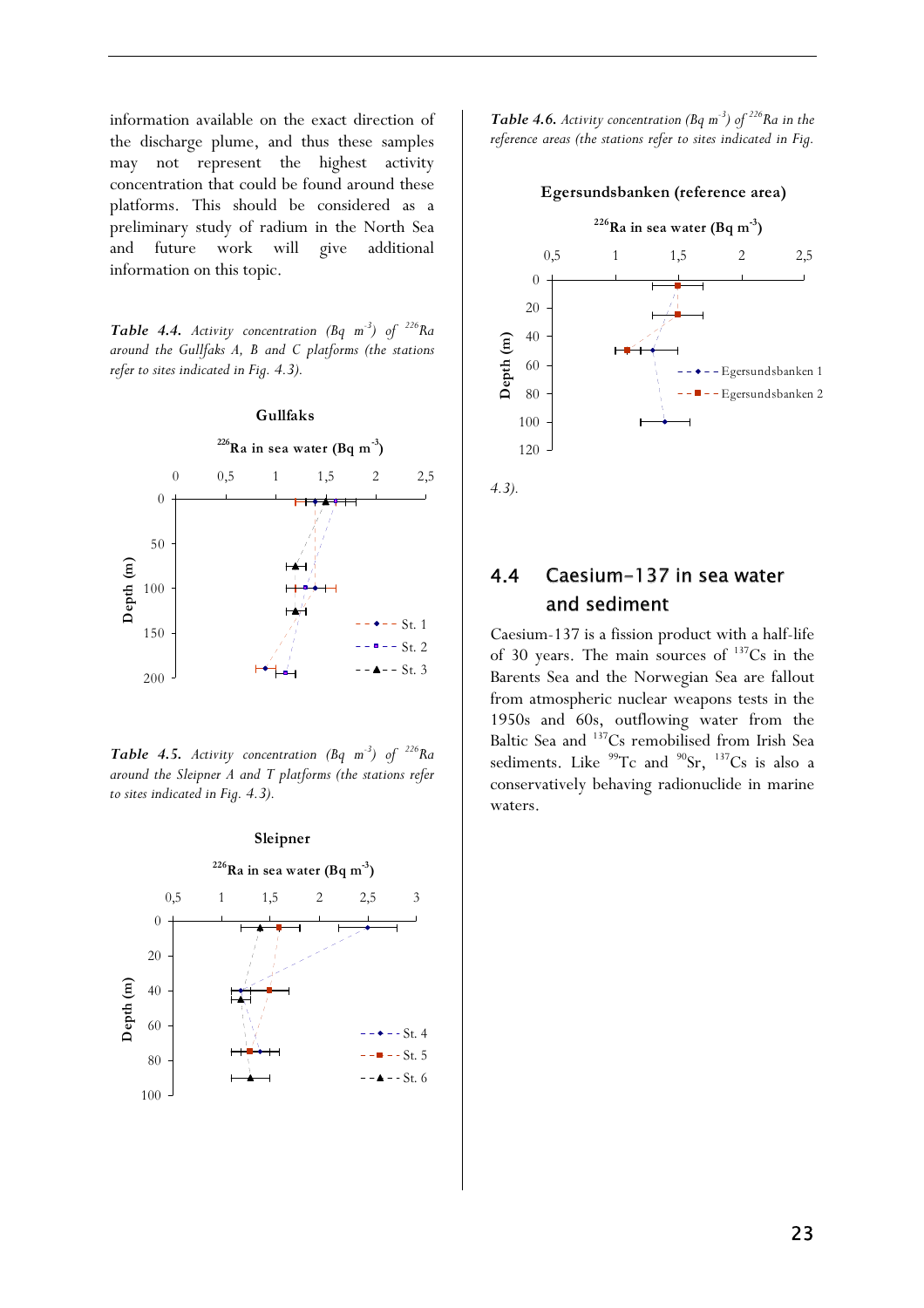

*Figure 4.7. Activity concentration (Bq m<sup>-3</sup>) of*  $137Cs$  *in surface water samples collected in northern marine waters in 2002.* 

Observed levels of  $137$ Cs in 2002 in northern marine waters are presented in Figure 4.7. The activity concentration ranged from 1.9 to 5.7 Bq  $m^{-3}$ , where the highest concentrations were found off the northern coast of Norway. The higher concentration along the coast is due to long-range transportation of  $137Cs$  with the Norwegian Coastal Current. The general level in the open sea areas can be considered as low and resemble what is normally found from global fallout from atmospheric nuclear weapons testing. A small contribution from other sources can be seen near the coast of northern Norway. Samples collected further east in the Barents Sea in 1999 (Rudjord *et al.*, 2001) showed similar levels of  $137Cs$  to those in 2002.

Caesium-137 has also been analysed in surface sediment from the Barents Sea/Norwegian Sea. The results are presented in Figure 4.8.



*Figure 4.8. Activity concentration (Bq kg<sup>-1</sup> d.w.) of*  $^{137}Cs$ *in surface sediment.* 

### 4.4.1 Caesium-137 in fjord sediments

Many fjords have restricted water exchange with the sea and receive significant volumes of fresh water from rivers and run-off from land. This feature makes fjords generally more vulnerable to pollution than water with higher exchange rates. Extensive sampling was carried out by the IMR in 2002 to investigate the contamination level of  $137$ Cs in fjord sediment from different fjords along the coast. The main source of  $137$ Cs in most Norwegian fjords is Chernobyl fallout, either run-off from contaminated areas of land or direct deposition shortly after the accident. The results from the analyses are presented in Figure 4.9 and range from 2 to 365 Bq  $kg^{-1}$  (d.w.); the highest levels being found in one of the areas that was most affected by the Chernobyl accident in 1986.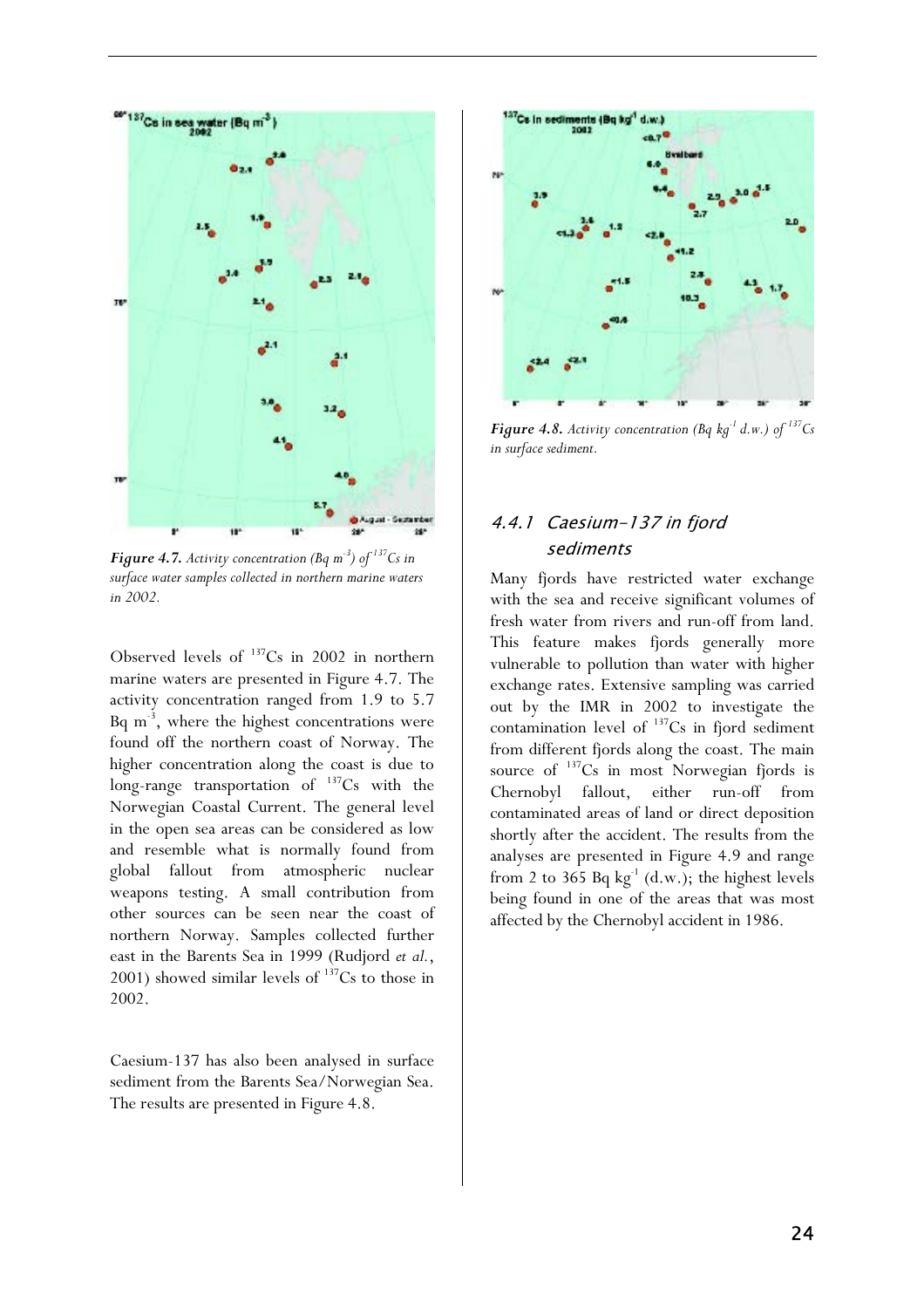

*Figure 4.9. Activity concentration of 137Cs in fjord surface sediment.*

## 4.4.2 Caesium-137 in the Svalbard region

Two samples of surface sea water collected from Kongsfjorden, Svalbard in March 2002 had <sup>137</sup>Cs activity concentrations of 2.06  $\pm$  0.14 and  $1.97 \pm 0.12$  Bq m<sup>-3</sup>, similar to those reported for Kongsfjorden in 2001 (Gäfvert *et al*., 2003). Current values reflect the continuing trend of decreasing levels of  $137Cs$  in sea water in the Svalbard area from levels of 20 to 30 Bq  $m^{-3}$  in the early to mid 1980s (Hallstadius *et al*., 1982; Kershaw and Baxter, 1995), following lower discharge levels of this radionuclide from Sellafield over the last 15 to 20 years.

# 4.5 Plutonium-239+240 in sea water and sediment

Plutonium-239 (T<sub>1/2</sub> = 24 110 y) and <sup>240</sup>Pu (T<sub>1/2</sub>)  $= 6563$  y) belong to the transuranium elements and are mainly produced by neutron capture (with subsequent beta decay) by  $^{238}$ U and  $^{239}$ Pu, respectively. The behaviour of plutonium in the marine environment is complex due to its different possible oxidation states. Under

oxidizing conditions Pu is generally found in the more soluble  $+V$  and  $+IV$  state, while in reducing environments the more particlereactive +III and +IV states dominate. The main source of  $239+240$ Pu in northern Norwegian<br>marine waters is global fallout from global fallout from atmospheric nuclear weapons tests in the 1950s and '60s. Another possible source is remobilised plutonium from Irish Sea sediments.



*Figure 4.10. Activity concentration (mBq m<sup>-3</sup>) of*  $^{239+240}$ Pu in surface water samples collected in the Barents *Sea in 2002.* 

Observed levels in samples collected in 2002 are presented in Figure 4.10 and range from 1.8 to  $9.9$  mBq m<sup>-3</sup>. A common method of identifing the source of the plutonium is to determine the  $^{238}$ Pu/<sup>239+240</sup>Pu ratio. Due to the low activity concentration in these samples, this was not possible.

Water samples were also collected at Narestø, Lista and Tjøme (see Figure 3.1). The results are presented in Table 4.6.

*Table 4.6. Activity concentration (mBq m-3) of 238Pu and 239+240Pu off the southern coast of Norway in October 2002.* 

| Location | $^{238}P_{11}$ | $^{239+240}$ Pu | Salinity $(\%_0)$ |
|----------|----------------|-----------------|-------------------|
| Lista    | $1.4 \pm 0.8$  | $9.8 + 2.1$     | 30.6              |
| Narestø  | ${}_{0.5}$     | $5.0 \pm 1.3$   | 28.5              |
| Tjøme    | ${}_{0.7}$     | $6.1 \pm 1.4$   | 26.4              |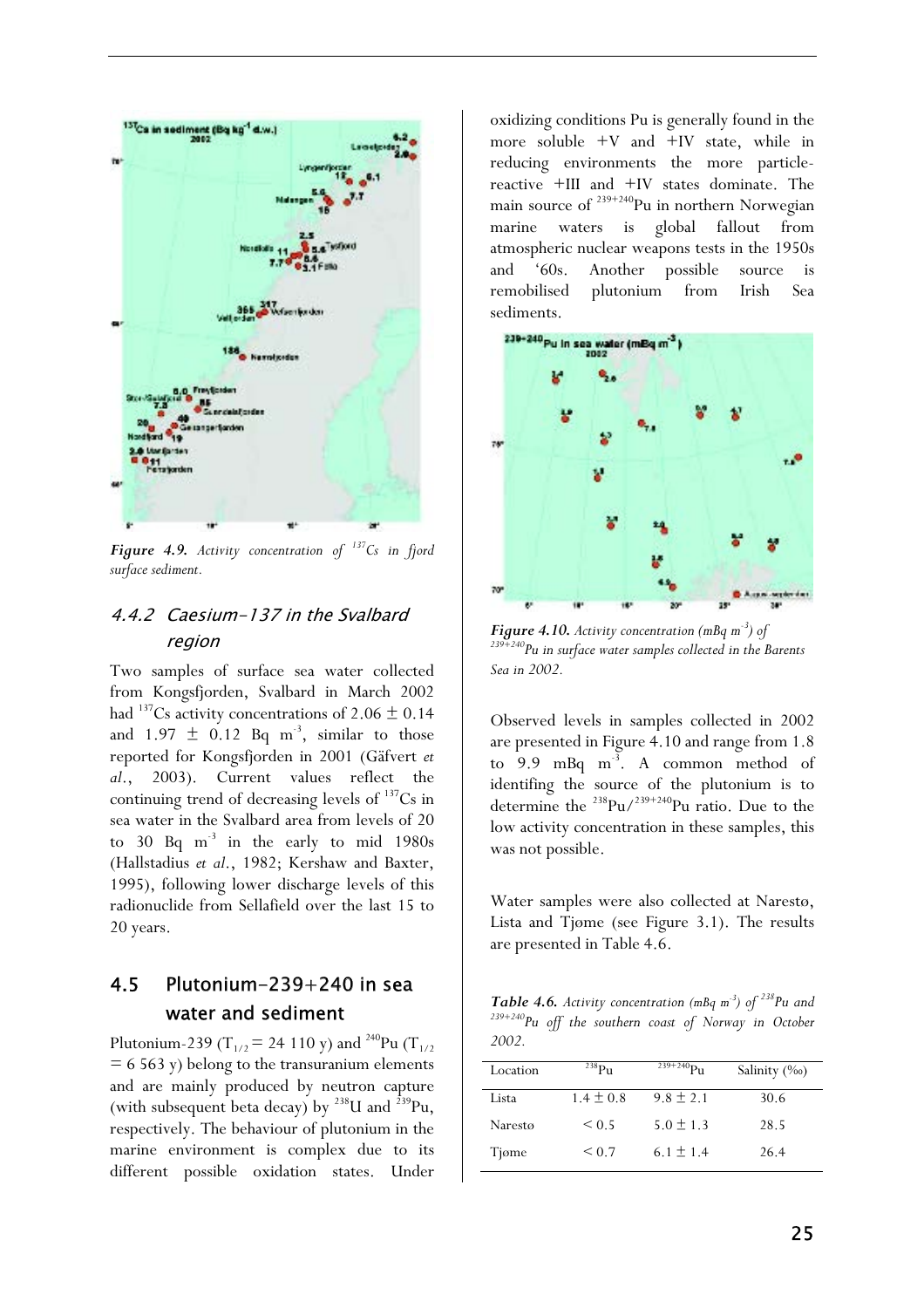The results are similar to those found in 2001. The lower levels at Nærestø and Tjøme compared with Lista, can be explained by dilution by outflowing Baltic Sea water containing a lower activity concentration of plutonium.

Surface sediments (upper 2 cm layer) from the Barents Sea/Norwegian Sea have also been analysed with respect to  $^{239+240}$ Pu. The results are presented in Figure 4.11 and range from < 0.065 to 2.2 mBq  $kg^{-1}$  (d.w.).



 $(mBq kg^{-1} d.w.)$  in surface sediment.

### 4.6 Americium-241 in sea water

Americium-241 belongs to the transuranium elements and has a physical half-life of 432 years. It is produced, for example, in nuclear reactors by successive neutron capture by <sup>239</sup>Pu. Americium-241 is finally formed by beta-decay of <sup>241</sup>Pu (T<sub>1/2</sub> = 14.35 y). Main sources of <sup>241</sup>Am in the environment are fallout of  $241$ Pu from nuclear weapon tests in the 1950s and '60s and the discharge of  $241$ Am and  $241$ Pu from reprocessing plants.



*Figure 4.12. Activity concentration (mBq m<sup>-3</sup>) of in surface water in 2002.* 

Measured activity concentrations of  $241$ Am in surface water in 2002 are presented in Figure 4.12 and range from  $0.8$  to  $2.6$  mBq m<sup>-3</sup>, which are similar to the levels found west of Svalbard in 2001 (Gäfvert *et al*., 2003). Due to the low activity levels in the samples the statistical uncertainties are relatively high, up to 50 %.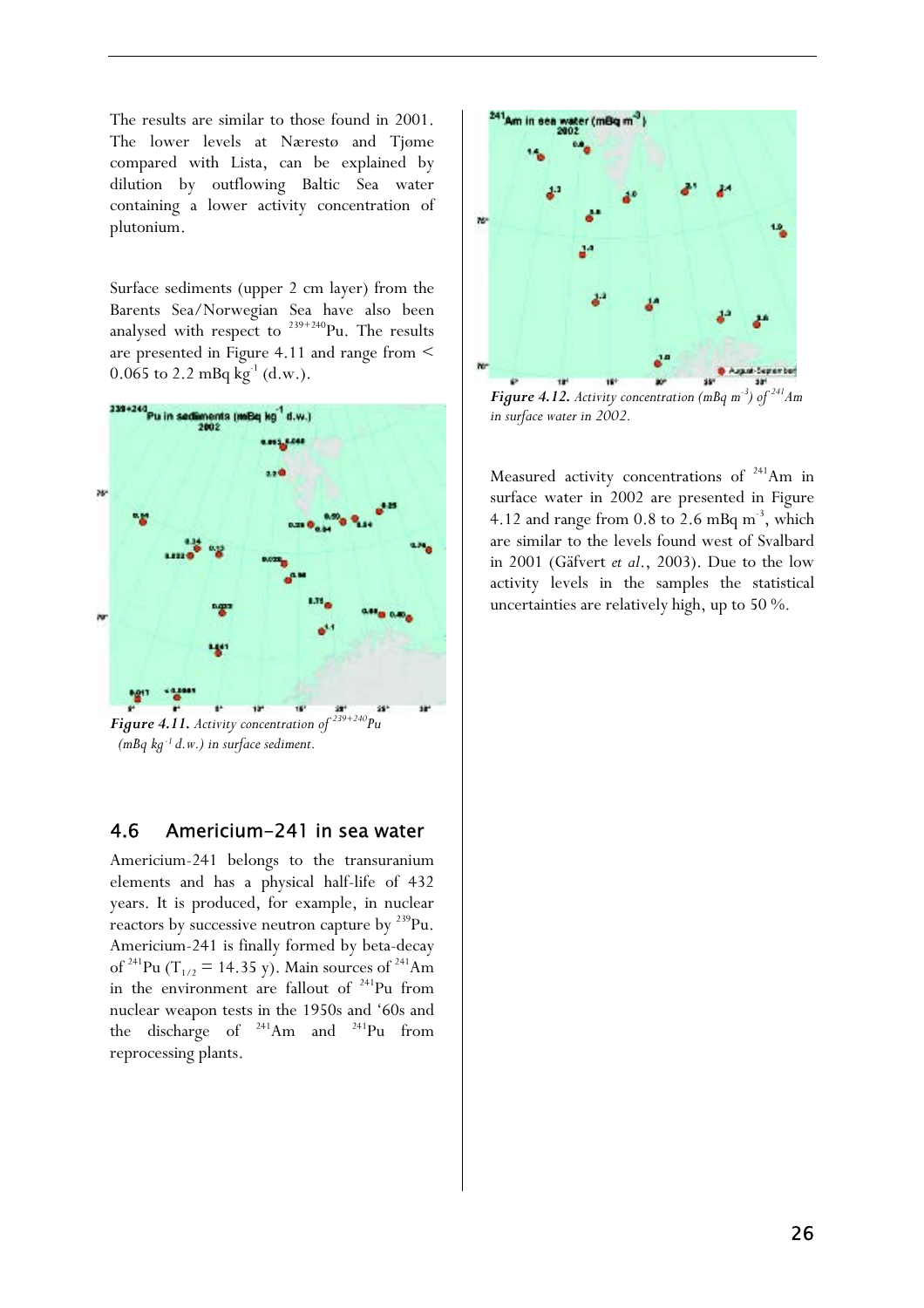# 5 Radioactivity in biota

### 5.1 Technetium-99 in seaweed

During 2002, seaweed (*Fucus vesiculosus*) was collected at the permanent coastal sampling stations along the Norwegian coastline and analysed for 99Tc. The advantage of using *Fucus vesiculosus* as a bioindicator for  $\frac{59}{9}$ Tc is that it has a high concentration factor (CF) for this element and that *Fucus vesiculosus* is readily accessible in Norwegian waters. At two locations, Hillesøy and Utsira, sampling was performed monthly. At the remaining sites sampling was conducted in the period August to October. The results of the analyses are presented in Figure 5.1 and range from 89 to 260 Bq  $kg^{-1}$  (d.w.). The result from Hillesøy  $(260 \text{ Bq kg}^{-1} (\text{d.w.}))$  is an annual average from samples collected monthly, and the highest activity concentration in these 12 samples was 350 Bq  $kg^{-1}$  (d.w.), observed in February 2002. The rather low variation in the results (about a factor of 3) from the different stations along the entire coast is noteworthy. Compared with the results from 2000 and 2001 (Gäfvert *et al*., 2003), the levels of  $99$ Tc have decreased at most sampling sites. The decreasing trend can also be seen in Figures 5.2 and 5.3 which show the annual average activity concentration of <sup>99</sup>Tc in *Fucus vesiculosus* at Utsira and Hillesøy, together with the annual discharge of  $99Tc$  from Sellafield. The maximum levels in Figures 5.2 and 5.3 are the response to the increased discharge from Sellafield from 1994 and onwards. Due to advection and dispersion, pulsed discharges from Sellafield will be smoothed at distances far away from the point of discharge, and give broader peaks in  $^{99}$ Tc levels in the seaweed. From Figures 5.2 and 5.3, one can see that the peak in 99Tc levels in *F. vesiculosus* occurred after about 3-4 years at Utsira and about 4-5 years at Hillesøy further down-stream of the discharge.



*Figure 5.1. Levels of 99Tc in* Fucus vesiculosus *sampled along the Norwegian coastline in 2002.* 

At Hillesøy both sea water and *F. vesiculosus* have been analysed monthly with respect to  $^{99}$ Tc since 1997. In Figure 5.4 one can see that the activity concentration in the seaweed responds rapidly with the increased <sup>99</sup>Tc levels in the sea water up to mid 2001. From mid 2001 and onwards, a decreasing trend is observed for the  $99$ Tc level in the water, while the activity concentration in the seaweed has decreased at a slightly slower rate, and shows relatively large fluctuations. Laboratory experiments have shown that the elimination of Tc from macro-algae generally has an initial rapid component (biological  $T_{1/2}$  of 1-3 days) followed by a slower component with a biological  $T_{1/2}$  of 20-200 days (Beasley and Lorz, 1986; Topocuoglo and Fowler, 1984).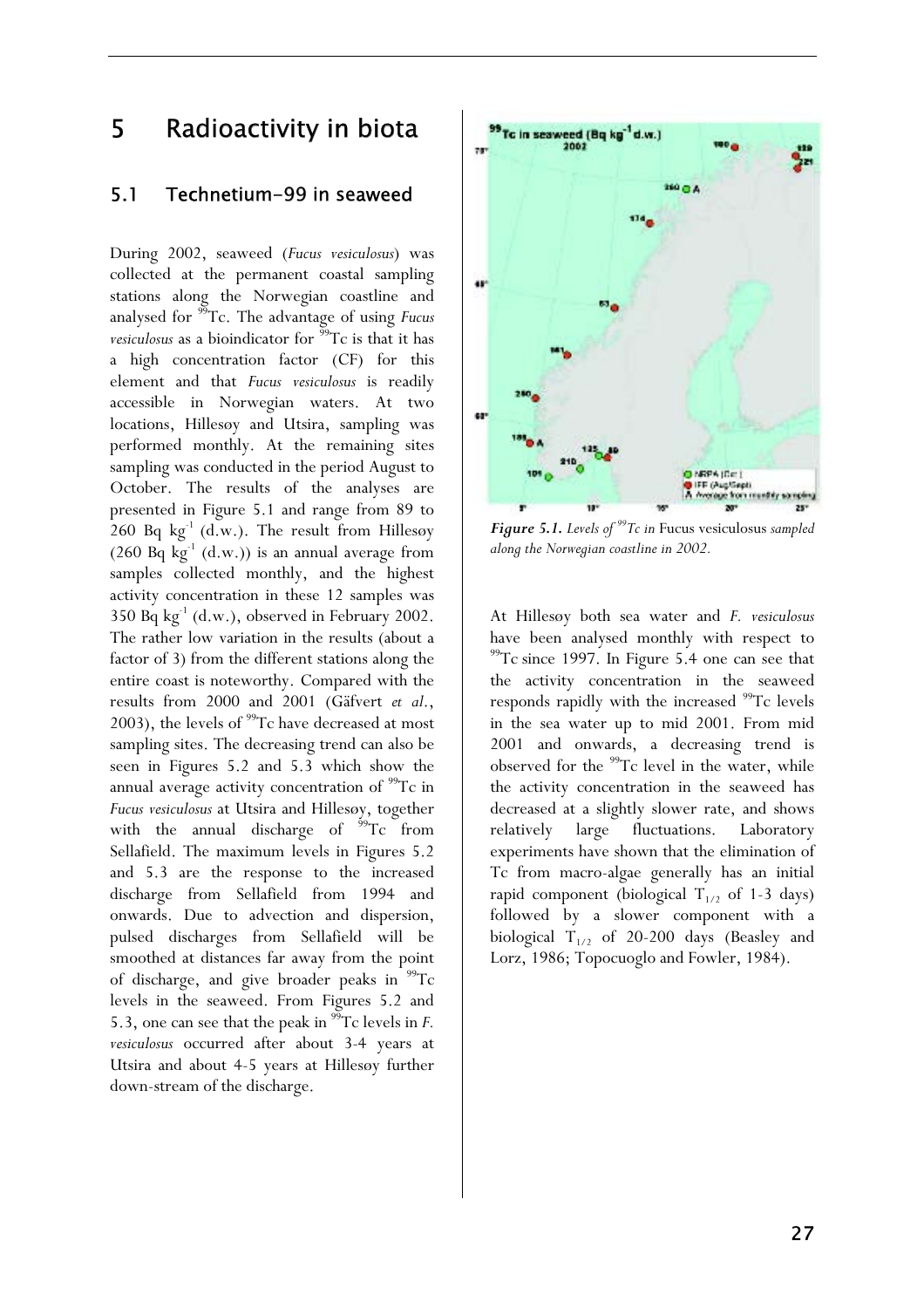#### **Utsira**



**Figure 5.2.** Annual liquid discharge of <sup>99</sup>Tc from Sellafield (primary axis) and annual average (with 95 % confidence limits)  $^{99}$ Tc activity concentration in brown algae (Fucus vesiculosus) sampled at Utsira (data pr *2002 (secondary axis).* 



**Figure 5.3.** Annual liquid discharge of <sup>99</sup>Tc from Sellafield (primary axis) and annual average (with 95 % confidence limits)<br><sup>99</sup>Tc activity concentration in brown algae (Fucus vesiculosus) sampled at Hillesøy in the p

**Hillesøy**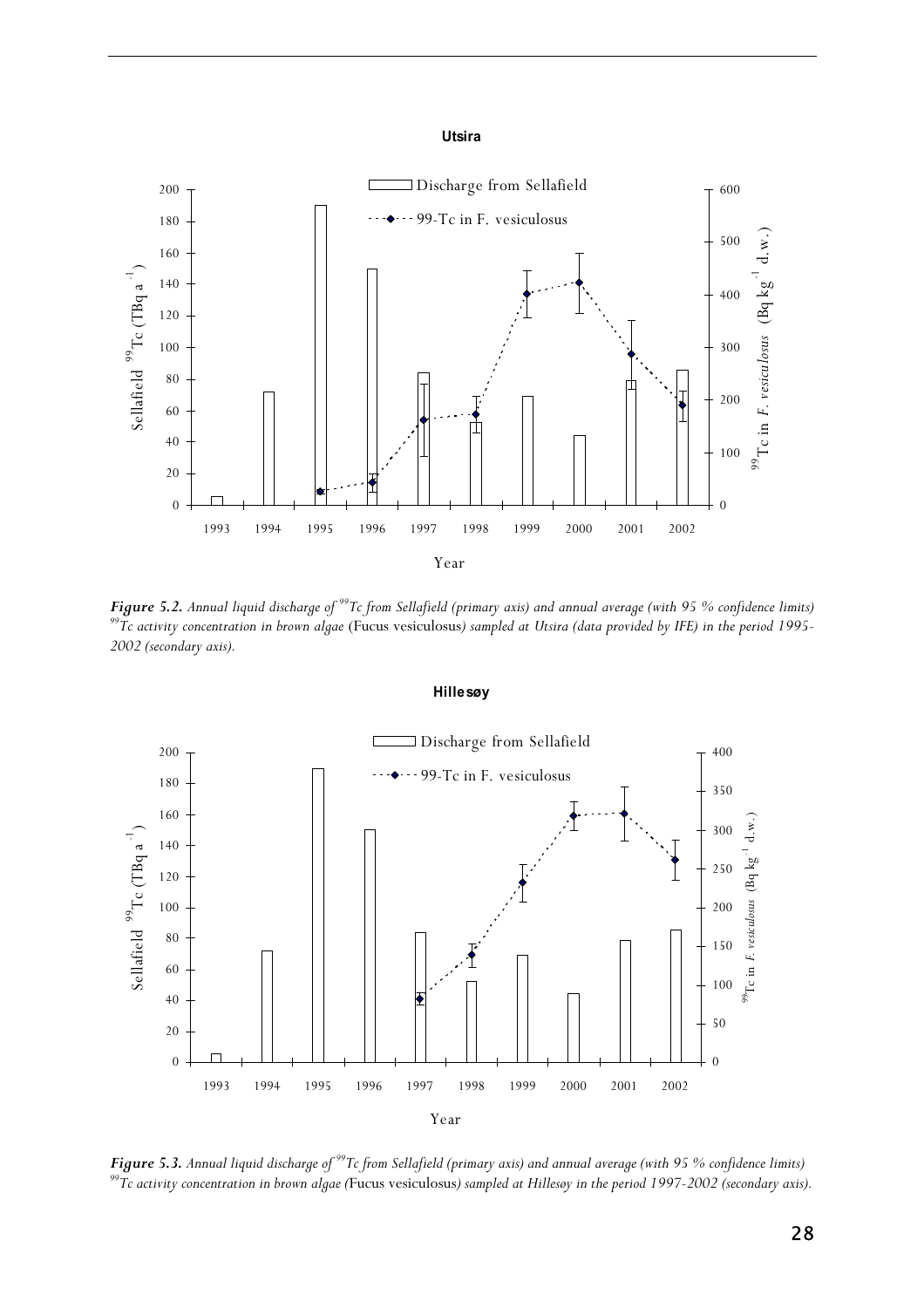#### **Hillesøy**



*Figure 5.4. Activity concentration of 99Tc in sea water and seaweed sampled at Hillesøy in the period 1997 to 2002.* 

Samples of the commercially used algae *Laminaria hyperborea* have been collected and analysed with regard to  $99$ Tc by the AUN at two different sites on the Norwegian west coast, Kvitsøy and Steinshamn (see Figure 3.1) in the periods 1997 to 2001, and 1999 to 2002, respectively. This alga is routinely harvested along the coastline and used in the alginate industry. *Laminaria hyperborea* is a large brown alga which grows on rocky substrata up to 30 m below the surface. It consists of a stiff, tapering stipe (constituting about 60 % of the biomass), up to 2 m tall, and a broad, deeply divided blade. During the growing season the old blades are shed and replaced with new ones. It can live for up to 15 years. The algae samples were divided into blades and stipes and the results are presented in Figure 5.6.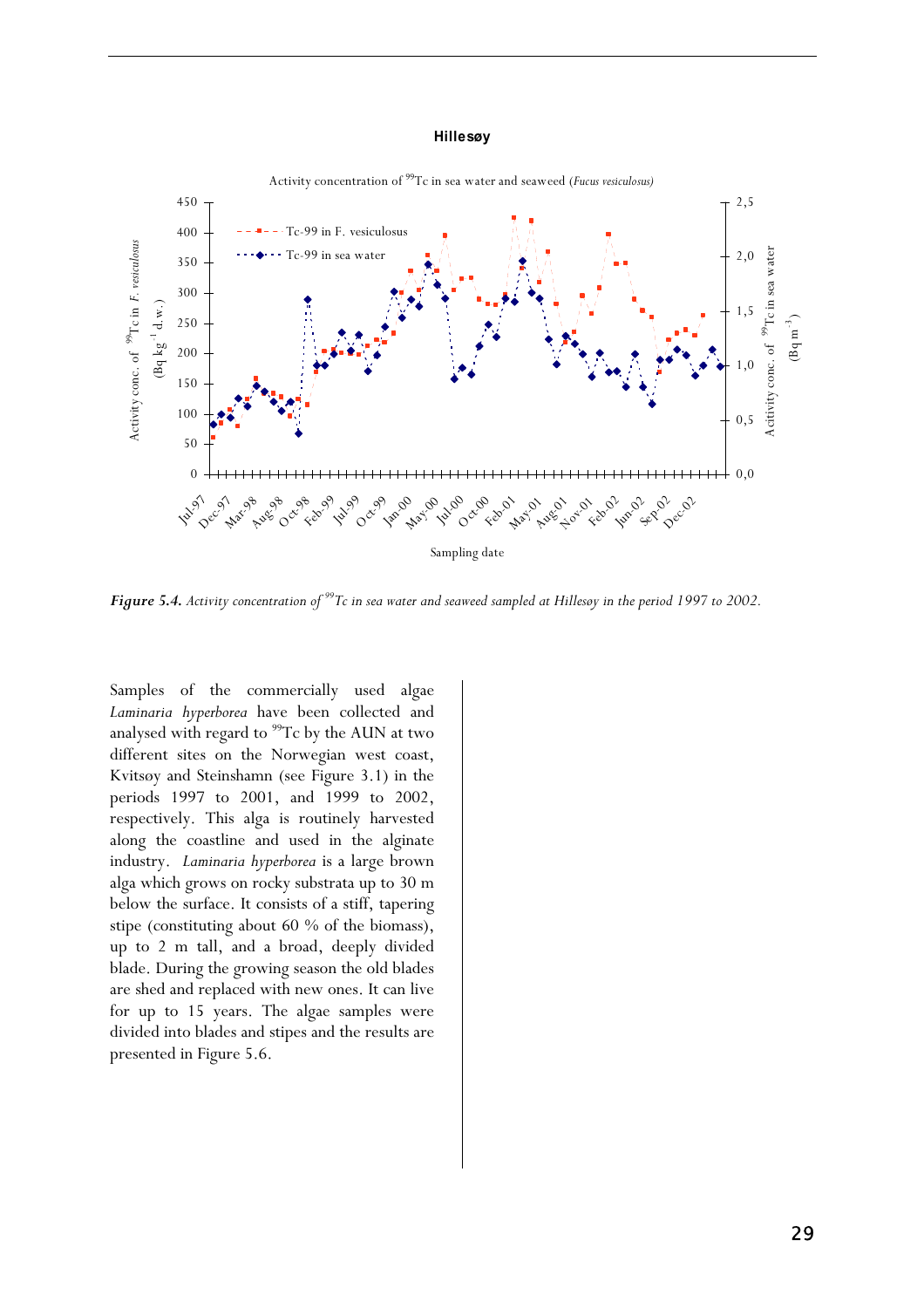

**99Tc in stipes and blades of** *Laminaria hyperborea* **sampled at Kvitsøy and Steinshamn in the period 1997 to 2002**

Sampling date

*Figure 5.6. Activity concentration of 99Tc in stipes and blades of* Laminaria hyperborea *sampled at Kvitsøy and Steinshamn (data provided by the AUN).* 

The results show that the activity of  $99Tc$ increased in both blades and stipes in the period 1997 to early 2000, with a slightly higher CF for the stipes compared with the blades. Since then, the activity has decreased in the blades, which are replaced annually, while the activity in the stipes has remained at an elevated level. The pattern of activity in the blades suggests that the peak of the discharge plume from Sellafield has reached these sites. However, the higher uptake and slower elimination of  $99Tc$  in the stipes shows that the levels in the stipes will remain at an elevated level after the plume of <sup>99</sup>Tc-contaminated water has passed these sites.

#### 5.1.1 The Svalbard region

In 2002, seaweed was sampled in Kongsfjorden, Svalbard, showing <sup>99</sup>Tc activity concentrations in two bulked samples of *Fucus distichus* of 25.7  $\pm$  2.5 and 31.5  $\pm$  3.1 Bq kg<sup>-1</sup> (d.w.) and in a single specimen of *Laminaria digitata* of

28.9  $\pm$  2.8 Bq kg<sup>-1</sup> (d.w.). These 2002 *F. distichus* values are similar to those reported for this species from the Svalbard area in 2000 and 2001, whereas the 2002 *L. digitata* <sup>99</sup>Tc activity concentration represents a 3- to 4-fold increase on previous years (Gäfvert *et al*., 2003). Furthermore, 2002  $^{99}$ Tc activity concentrations in both *F. distichus* and *L. digitata* are higher than those reported for these species from the Svalbard area in 1980 and 1981 (Holm *et al*., 1984a). Tc-99 concentration factors (defined as Bq kg<sup>-1</sup> (d.w.) in biota / Bq  $l^{-1}$  in sea water) for *F. distichus* were  $1.5$  and  $1.9 \cdot 10^5$ , similar to previously reported concentration factors for *Fucus* species from Norwegian waters (Kolstad and Lind, 2002). The single 2002 *L.*  digitata<sup>99</sup>Tc concentration factor of 1.2·10<sup>5</sup>, is an order of magnitude higher than those previously reported for *Laminaria* spp. in Norwegian waters (Kolstad and Lind, 2002), reflecting the higher  $^{99}$ Tc activity concentration observed in this sample.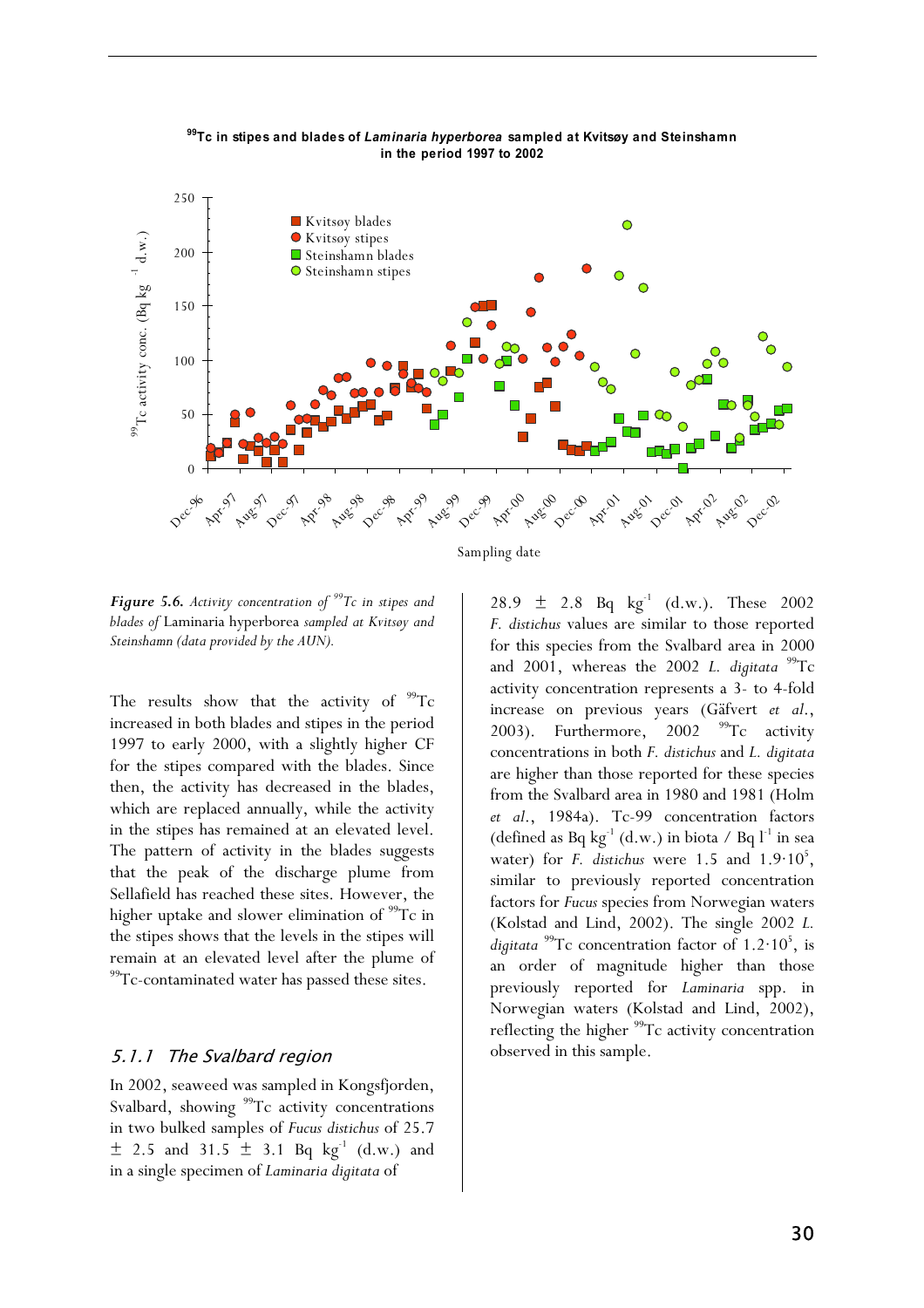# 5.2 Caesium-137 and plutonium-239+240 in seaweed

#### 5.2.1 Caesium-137 in seaweed

*Fucus vesiculosus* has also been widely used as a bioindicator for <sup>137</sup>Cs. The accumulation of  $h^{137}Cs$  in brown algae is, however, not as pronounced as for  $99$ Tc. The uptake of  $137$ Cs also depends on the salinity of the surrounding sea water, with higher uptake at lower salinities (Carlsson and Erlandsson, 1991).



*Figure 5.7. Levels of*  $^{137}Cs$  (Bq kg<sup>-1</sup> d.w.) in Fucus vesiculosus *sampled along the Norwegian coastline in 2002.* 

In 2002, samples of *Fucus vesiculosus* from the permanent coastal stations (see Figure 3.1) were analysed with respect to  $137$ Cs. The results are presented in Figure 5.7, and range from 0.4 in the north to 6.0 Bq  $kg^{-1}$  (d.w.) close to the Swedish border. The reason for the higher activity concentration in *Fucus vesiculosus* in the southern part of Norway is a combination of two effects. First, the salinity in the water is lower and secondly, that the activity concentration of  $137$ Cs in the sea water is higher due to outflowing Baltic Sea water

contaminated by the Chernobyl accident. In Figure 5.8 the activity concentration of  $137Cs$  in the seaweed is plotted together with the salinity of the water for 11 of the permanent coastal stations.

Comparing those results with the levels found at the coastal sampling stations in 2000 and 2001 (Gäfvert *et al*., 2003), one can see that the activity concentration of 137Cs in *F. vesiculosus*  has been relatively stable during recent years. In the southern part of Norway the levels have been in the range 1.2 to 6.0 Bq  $kg^{-1}$  (d.w.), while in the northern part all results have been below 1 Bq  $kg^{-1}$  (d.w).

### 5.2.2 The Svalbard region

Cs-137 activity concentrations in both *F. distichus* samples from Kongsfjorden, Svalbard were below the minimum detectable activity, while the sample of *L. digitata* showed a  $^{137}Cs$ activity concentration of  $0.7 \pm 0.1$  Bq kg<sup>-1</sup> (d.w.). The low uptake of  $^{137}Cs$  by marine algae reflects the lower concentration factors for  $137$ Cs than for  $99$ Tc.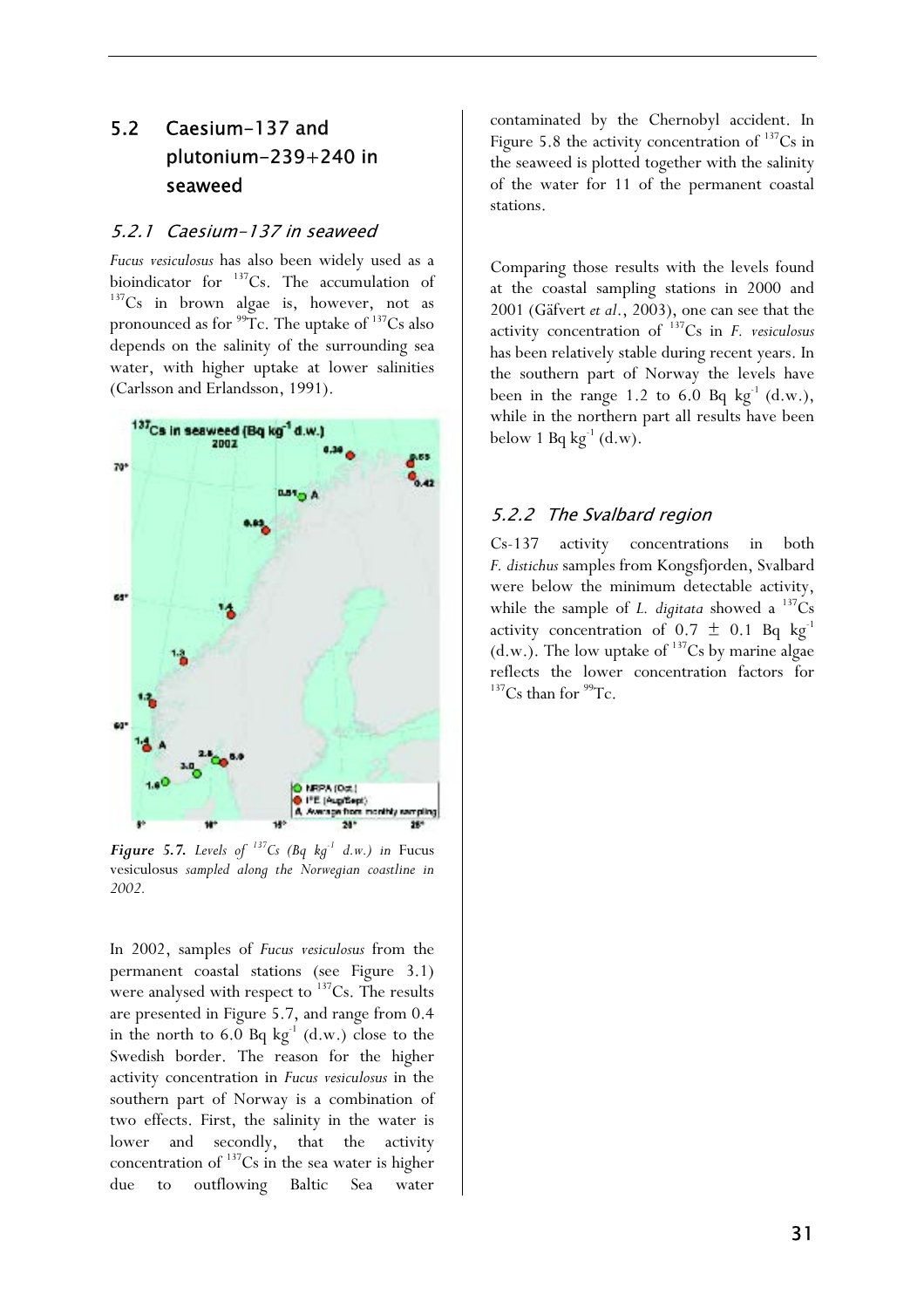

#### **137Cs in** *Fucus vesiculosus* **and sea water salinity**

Sampling station

*Figure 5.8. Activity concentration (Bq kg-1 d.w.) in* Fucus vesiculosus *versus salinity in sea water sampled along the Norwegian coastline in 2002 (data provided by IFE).* 

#### 5.2.3 Plutonium 239+240 in seaweed

*Fucus vesiculosus* has been collected and analysed for  $239+240$ Pu at Utsira since 1980. The results from the period 1980 to 2001 are presented in Figure 5.9. The activity concentrations in these samples were in the range 40 to 201 mBq  $kg^{-1}$ , with relatively large fluctuations from year to year. Two samples collected at Hillesøy in Aug./Sept. 2002 showed an average activity concentration of 50 mBq  $kg^{-1}$  (d.w.). In Figure 5.10 the activity concentration of  $239+240$ Pu in *Fucus vesiculosus* since 1998 is presented. One can also see that the levels of  $239+240$ Pu has remained at the same level in recent years. Since the activity of  $238$ Pu was very low, it has not been possible to use the  $^{238}$ Pu/ $^{239+240}$ Pu ratio for source identification (the use of the  $^{238}$ Pu/<sup>239+240</sup>Pu ratio in this area may also be complicated by the relatively low discharge of<br> $^{238}$ Pu and  $^{239+240}$ Pu, with a very high  $^{238}$ Pu/<sup>239+240</sup>Pu ratio (IRSN, 1999) from the reprocessing plant at Cap de la Hague)). The levels are similar to those found by Roos *et al*. (1993) in the late 1980s and early 1990s off the

Swedish west coast. At this site (Särdal) levels up to around 600 mBq  $kg^{-1}$  (d.w.) were found in *Fucus vesiculosus* in the 1970s due to the higher discharge of plutonium from Sellafield during the 1960s and 1970s.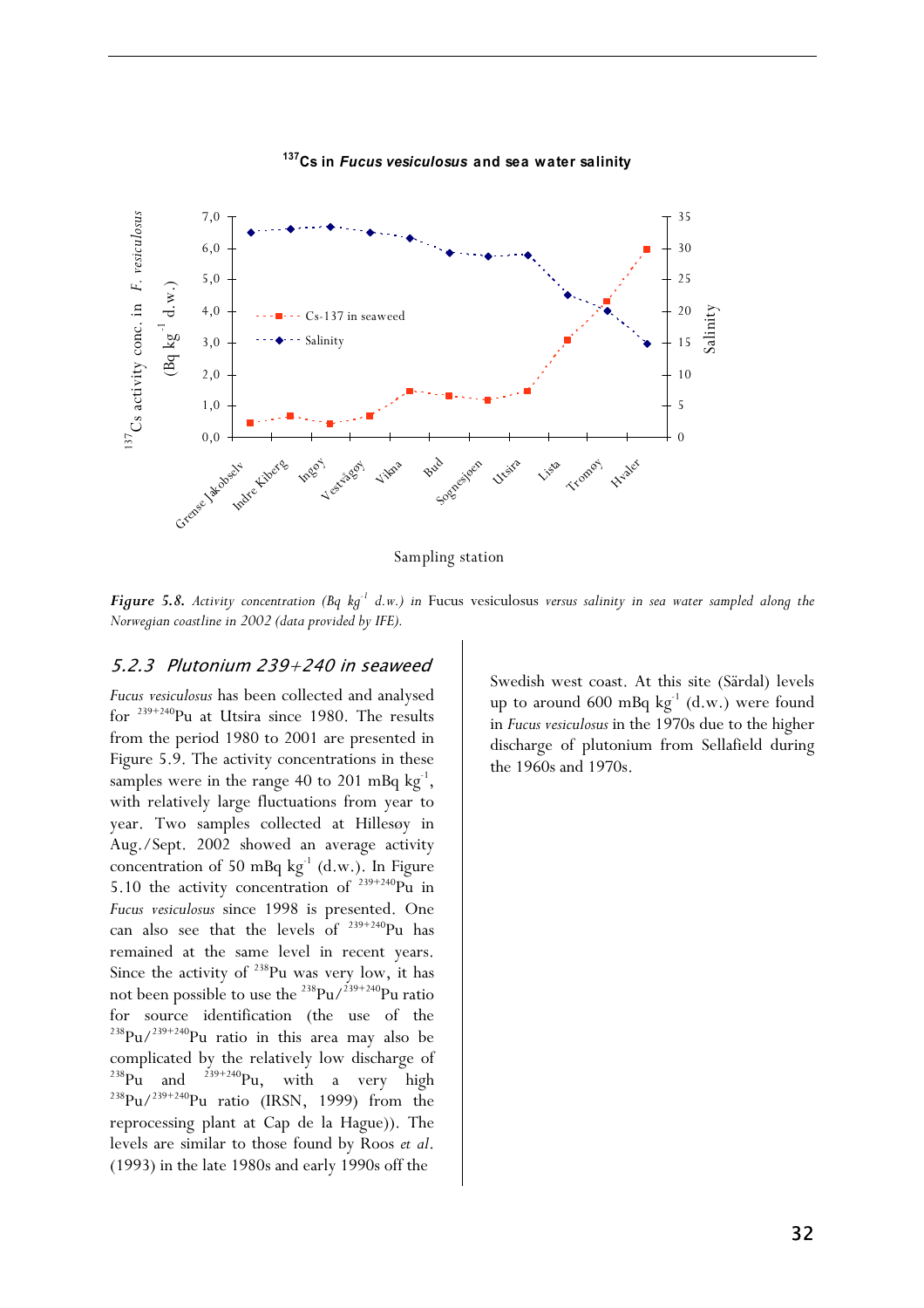#### **Utsira**



<sup>2</sup>**39+240Pu in** *Fucus vesiculosus* **(1980 - 2001)**

*Figure 5.9. 239+240Pu levels (mBq kg-1 d.w.) in* Fucus vesiculosus *at Utsira in the period 1980 to 2001 (data provided by IFE).* 

#### **Hillesøy**



**239+240Pu in** *Fucus vesiculosus* **(1998 - 2002)**

*Figure 5.10. 239+240Pu levels (mBq kg-1 d.w.) in* Fucus vesiculosus *at Hillesøy in the period 1998 to 2002.*

33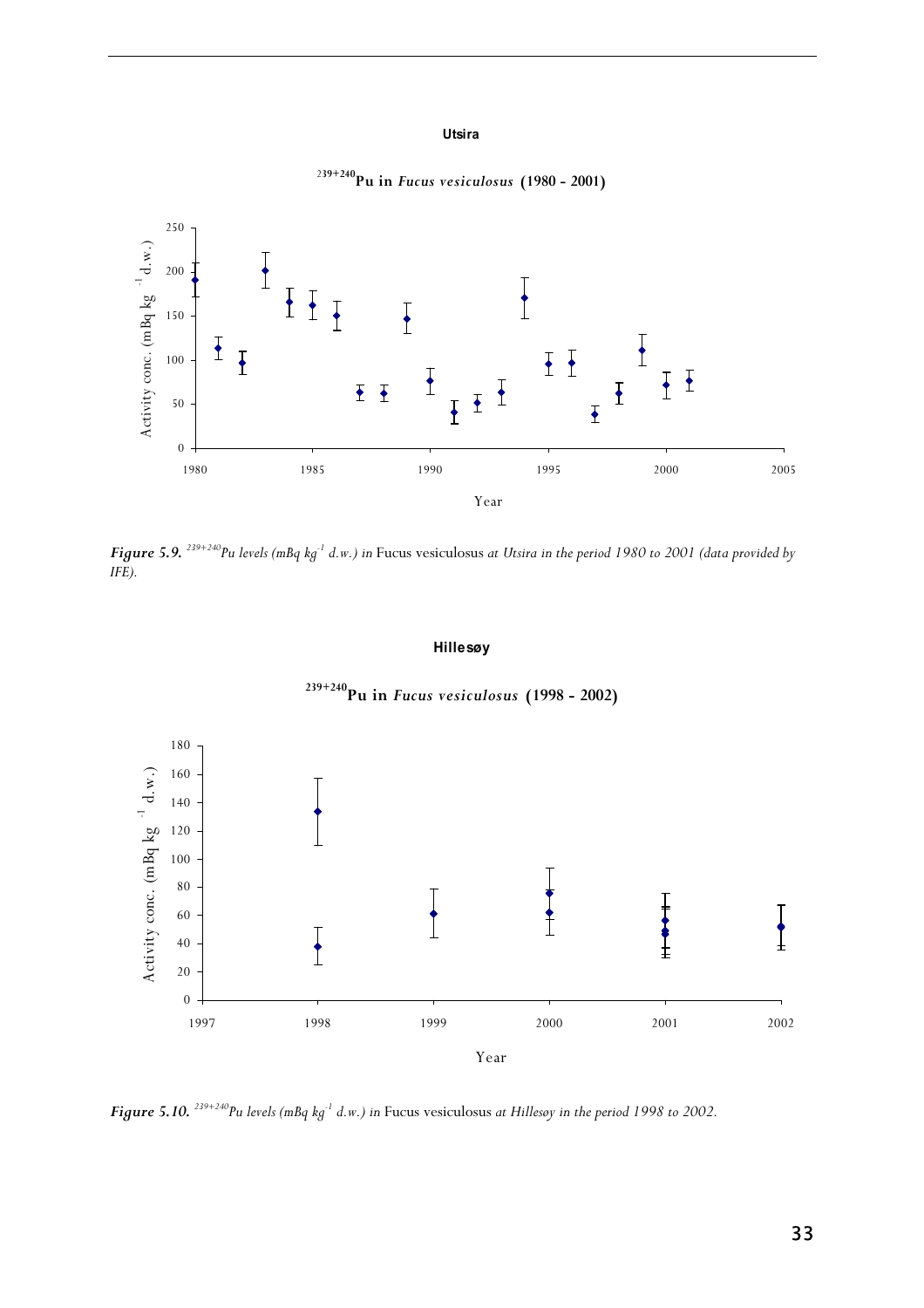# 5.3 Caesium-137 in marine mammals

In 2002, muscle samples were taken from marine mammals collected by Norwegian Polar Institute (NPI) from the west coast of Svalbard, the north Greenland Sea and Jan Mayen. Additionally, muscle samples of polar bears that were killed on Svalbard during 2002 were given to the Norwegian Radiation Protection Authority (NRPA) by the NPI. All samples were analysed by the NRPA. Activity concentrations of  $137Cs$  in muscle samples of all marine mammals (Table 5.1) were relatively low, and of the order of  $\leq 1$  Bq kg<sup>-1</sup> (w.w.), while concentration factors  $(Bq \text{ kg}^{-1} (d.w))$ biota / Bq  $l^{-1}$  sea water) for the seal species ranged from 30 to 149. The range of activity concentrations and concentration factors for seal species are similar to those previously reported for seal species from north-east Svalbard (Carroll *et al*., 2002) and reflect the current low levels of 137Cs in the Svalbard marine environment (Gäfvert *et al*., 2003).

**Table 5.1.** Activity concentration of <sup>137</sup>Cs (Bq kg<sup>-1</sup> w.w.) *in muscle samples of seal and polar bear collected off the west coast of Svalbard in 2002.* 

# 5.4 Technetium-99 and caesium-137 in crustaceans and molluscs

Samples of lobster (*Homarus gammarus*) were collected at three coastal locations; Værlandet, Flekkerøy and Møre og Romsdal (see Figure 5.11) in 2002, and analysed for  $^{99}$ Tc and  $^{137}$ Cs. Lobsters have previously been identified as a marine organism with a high ability to accumulate  $99$ Tc from sea water (Swift, 1985; Smith *et al.,* 1998; Smith *et al.,* 2001). The observed levels are presented in Table 5.2, and range from 3.0 to 62.2 Bq  $kg^{-1}$  w.w. (14.9 to 62.2 Bq  $kg^{-1}$  (w.w.) for female lobsters and 3.0 to 15.9 Bq  $kg^{-1}$  (w.w.) for male lobsters). The levels are comparable with those found in 2001 in lobster samples from Rogaland (Kolstad and Lind, 2002). The results show, however, a relatively large variation, even for samples collected in the same area. The activity concentration of  $99$ Tc in the sea water in the different sampling areas is estimated to be in the range 1 to 2  $Bq m<sup>-3</sup>$ . One can, furthermore, see a clear difference between female and male lobsters; female lobsters having a significantly higher uptake of  $99$ Tc.

| <b>Species</b>                              | Location         | $137$ Cs in muscle tissue<br>$(Bq kg^{-1} w.w.)$ | No. of samples |
|---------------------------------------------|------------------|--------------------------------------------------|----------------|
| Polar bear (Ursus maritimus)                | W. Spitsbergen   | $0.3 - 1.2$                                      | 3              |
| Walrus (Odobenus rosmarus)                  | Jan Mayen        | < 0.2                                            |                |
| Bearded Seal ( <i>Erignathus barbatus</i> ) | W. Spitsbergen   | $0.06 - 0.23$                                    | 5              |
| Hooded Seal (Cystophora cristata)           | N. Greenland Sea | $< 0.23 - 0.41$                                  | 10             |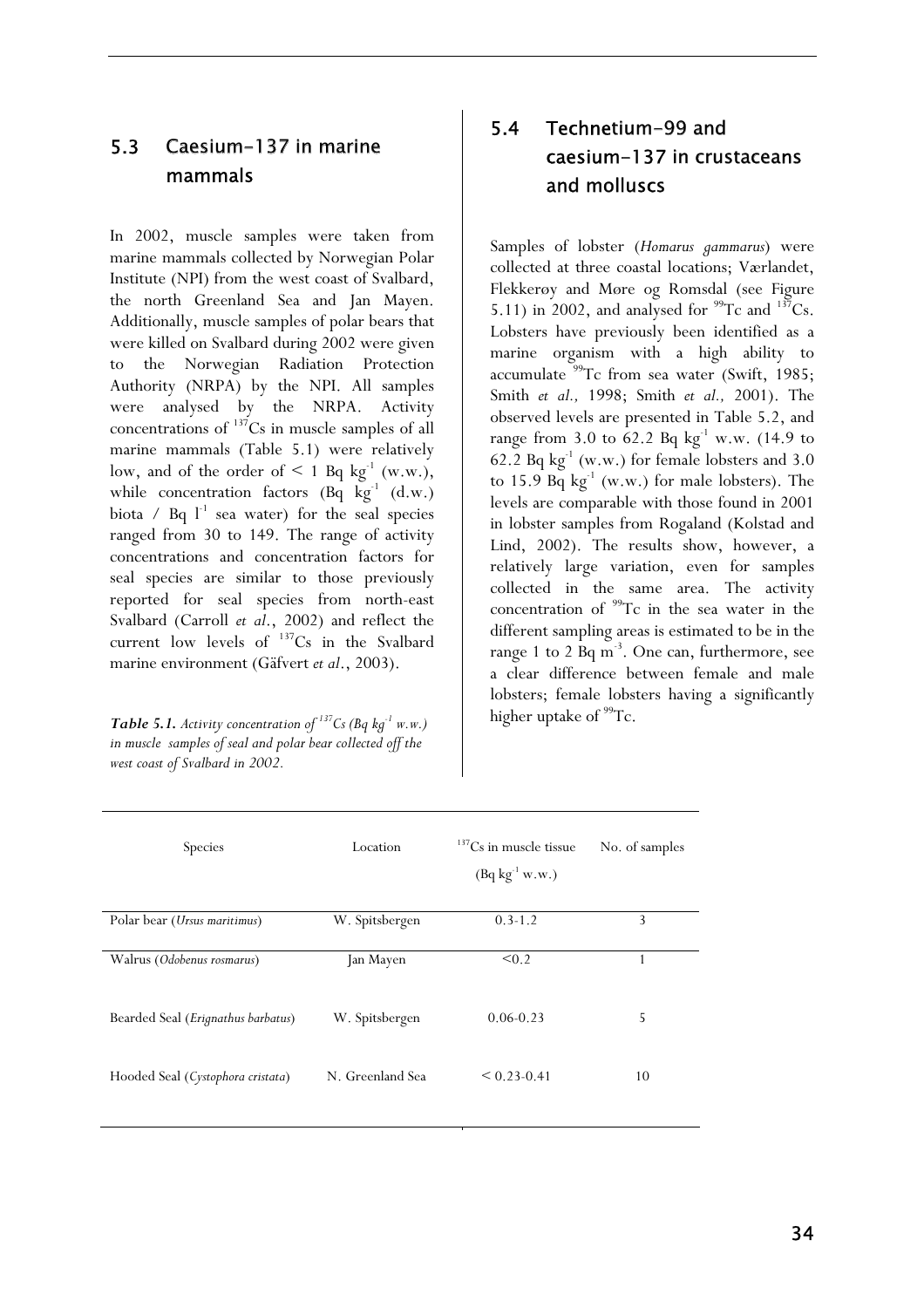

*Figure 5.11. Geographic overview of the sampling areas.* 

| Table 5.2. Average activity concentration and range of  |
|---------------------------------------------------------|
| $99$ Tc and $137$ Cs in lobster (Homarus gammarus) tail |
| muscle in 2002.                                         |

| Location           | Sex.  | 99Tc                | $^{137}Cs$          |
|--------------------|-------|---------------------|---------------------|
|                    | (F/M) | $(Bq kg^{-1} w.w.)$ | $(Bq kg^{-1} w.w.)$ |
| Værlandet          | F     | 27.9                | 0.24                |
|                    |       | $(14.9 - 62.2)$     | $(0.14 - 0.55)$     |
|                    | M     | 4.7                 | 0.30                |
|                    |       | $(3.9 - 6.8)$       | $(0.17 - 0.57)$     |
| Flekkerøy          | F     | 22.3                | 0.17                |
|                    |       | $(22.0 - 22.6)$     | $(0.13 - 0.20)$     |
|                    | M     | 6.7                 | 0.38                |
|                    |       | $(3.0 - 15.9)$      | $(0.20 - 0.64)$     |
| Coast of           | M     | 5.8                 | 0.19                |
| Møre og<br>Romsdal |       | $(3.7 - 15.1)$      | $(<0.1 - 0.57)$     |
|                    |       |                     |                     |

The levels of  $137$ Cs in the lobster samples range from below the detection limit  $(< 0.1$  Bq kg<sup>-1</sup>) up to  $0.57$  Bq kg<sup>-1</sup> (w.w.).

Samples of lobster (*Homarus gammarus*) have also been collected from the Orkney Islands and analysed for  $99Tc$  and  $137Cs$ . The results are presented in Table 5.3, and range from 1.6  $\pm$ 0.2 to 68.1  $\pm$  6.7 Bq kg<sup>-1</sup> (w.w.) for <sup>99</sup>Tc and  $0.2 \pm 0.06$  to 0.42 Bq kg<sup>-1</sup> (w.w.) for <sup>137</sup>Cs.

*Table 5.3. Activity concentration of 99Tc and 137Cs in lobster (*Homarus gammarus*) in 2002 from the Orkney Islands.*

| Sex (M/F) | $99T_C$                               | $\overline{^{137}}C_S$                |
|-----------|---------------------------------------|---------------------------------------|
|           | $(Bq kg^{-1} w.w.$<br>in tail muscle) | $(Bq kg^{-1} w.w.$<br>in tail muscle) |
| M         | $36.2 \pm 3.6$                        | $0.20 \pm 0.06$                       |
| M         | $68.1 \pm 6.7$                        |                                       |
| M         | $7.8 \pm 0.8$                         | $0.42 \pm 0.18$                       |
| M         | $22.5 \pm 2.2$                        | $0.23 \pm 0.05$                       |
| M         | $1.6 \pm 0.2$                         | $0.21 \pm 0.05$                       |
| M         | 44.8 $\pm$ 4.4                        | $0.21 \pm 0.08$                       |

Mussels (*Mytilus edilus*) were collected in 2002 in coastal regions from Nordland (see Figure 5.11) in the north, down to the southern coast of Norway. From each region about 0.5 kg (w.w.) of the mussel soft tissue was collected, homogenized and later analysed for  $\frac{99}{2}$ Tc and  $\frac{137}{2}$ Cs. The results are presented in Table 5.3. The activity concentration ranges from 0.20 to 1.20 Bq kg<sup>-1</sup> (w.w.) for <sup>99</sup>Tc, and from 0.07 to 0.34 Bq kg<sup>-1</sup> (w.w.) for  $^{137}Cs$ .

*Table 5.3. Activity concentration of 99Tc and 137Cs in mussels (*Mytilus edilus*).* 

| Location           | 99Tc                | $\overline{^{137}}C_S$ |
|--------------------|---------------------|------------------------|
|                    | $(Bq kg^{-1} w.w.)$ | $(Bq kg^{-1} w.w.)$    |
| Coast of Skagerrak | $0.38 \pm 0.06$     | $0.10 \pm 0.02$        |
| Rogaland           | $0.44 \pm 0.05$     | $0.10 \pm 0.02$        |
| Hordaland          | $0.60 \pm 0.07$     | $0.10 \pm 0.02$        |
| Sogn og Fjordane   | $0.55 \pm 0.06$     | $0.10 \pm 0.02$        |
| Møre og Romsdal    | $1.20 \pm 0.15$     | $0.07 \pm 0.01$        |
| Trøndelag          | $0.20 \pm 0.03$     | $0.34 \pm 0.02$        |
| Nordland           | $0.75 \pm 0.08$     | $0.12 \pm 0.01$        |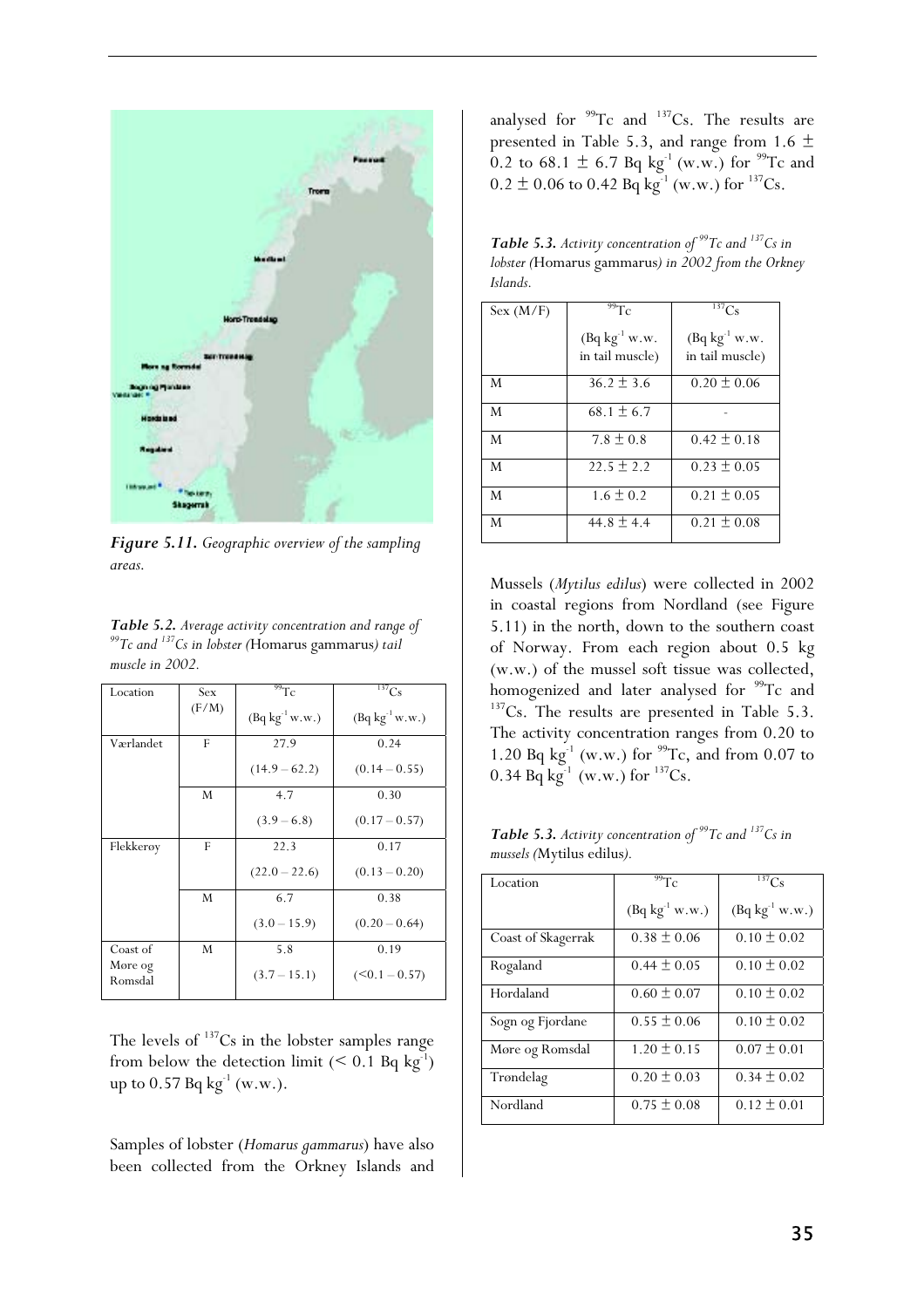Samples of edible crab (*Cancer pargurus*), Kamtchatca crab (*Paralithodes camtschaticus*), Periwinkles (*Littorinidae*) and various other species from Norwegian and adjacent marine waters have been collected and analysed for  $^{99}$ Tc and  $^{137}$ Cs. The results and the location at which they were caught are presented in Table 5.4.

|  |                              | <b>Table 5.4.</b> Activity concentration (Bq $kg^{-1}$ w.w.) in |  |  |
|--|------------------------------|-----------------------------------------------------------------|--|--|
|  | various marine species 2002. |                                                                 |  |  |

| Species                         | Location           | $\overline{99}$ Tc             | $137$ Cs               |
|---------------------------------|--------------------|--------------------------------|------------------------|
|                                 |                    | $(Bq \text{ kg}^{-1})$<br>w.w) | $(Bq kg^{-1})$<br>w.w) |
| Edible crab                     | Hidrasund          | $0.17 \pm 0.04$                | $0.08 \pm 0.02$        |
| (Cancer<br>pargurus)            |                    |                                |                        |
| Edible crab                     | Hidrasund          | $0.35 \pm 0.05$                | $0.19 \pm 0.03$        |
| (Cancer<br>pagurus)             |                    |                                |                        |
| Kamtchatca                      | Varangerfj.        |                                | < 0.1                  |
| crab                            | (Finnmark)         |                                |                        |
| (Paralithodes<br>camtschaticus) |                    |                                |                        |
| Periwinkles                     | Lista              |                                | n.d.                   |
| (Littorinidae)                  |                    |                                |                        |
| Periwinkles                     | Tjøme              | $0.35 \pm 0.06$                | $0.18 \pm 0.03$        |
| (Littorinidae)                  |                    |                                |                        |
| Amphipods                       | Greenland Sea      |                                | $0.01 \pm 0.01$        |
| (Amphipoda)                     |                    |                                |                        |
| Amphipods                       | Svalbard           |                                | < 0.2                  |
| (Amphipoda)                     |                    |                                |                        |
| Amphipods                       | <b>Barents</b> Sea |                                | $\overline{<}0.2$      |
| (Amphipoda)                     | /Norwegian<br>Sea  |                                |                        |
| Gonatus                         | Svalbard           |                                | < 0.3                  |
| (Gonatus)                       |                    |                                |                        |
| Shrimps                         | Nordland           |                                | $0.15 \pm 0.06$        |
| (Pandalus<br>borealis)          |                    |                                |                        |

### 5.5 Polonium-210 in fish

In 2002 fish were sampled in the vicinity of two oil production installations (Sleipner and Statfjord) and in a reference area (Egersundsbanken), and analysed for  $^{210}$ Po. Polonium-210 belongs to the natural uranium decay chain starting with 238U and has a half-life of 138 days. The distribution in the environment is to a large extent dependent on the distribution of  $226$ Ra and  $210$ Pb, which decay to 210Po via other short-lived intermediaries. Another source in marine areas close to land is release of <sup>222</sup>Rn from the ground, which decays<br>to <sup>210</sup>Po via <sup>210</sup>Pb. In the marine environment  $t^{210}Po$  is important due to its ability to be transported through the food-chain. Polonium-210 is readily concentrated by phyto- and zooplankton and filter-feeding organisms, such as mussels. Due to the high uptake in fish muscle, 210Po is the most important nuclide concerning the dose to man from seafood consumption on a global scale.

*Table 5.5. Polonium-210 activity concentration in muscle tissue of different fish species sampled in the vicinity of two oil platforms and a reference area.*

| Species             | Lat.             | Long.            | Platform          | $^{210}\text{Po}$      |
|---------------------|------------------|------------------|-------------------|------------------------|
|                     | [N]              | [E]              |                   | [Bq $kg^{-1}$<br>w.w.] |
| Dab                 | $57^{\circ}$ 14' | 05° 39'          | Reference<br>area | $0.9 \pm 0.1$          |
| Cod                 | $61^{\circ}07'$  | $02^{\circ} 20'$ | Statfjord         | $0.3 \pm 0.1$          |
| Haddock             | $61^{\circ}07'$  | $02^{\circ} 20'$ | Statfjord         | $1.8 \pm 0.3$          |
| Haddock             | 58° 22'          | $01^{\circ} 57'$ | Sleipner          | $1.1 \pm 0.1$          |
| Atlantic<br>herring | $57^{\circ}$ 45' | $05^{\circ} 37'$ | Reference<br>area | $0.6 \pm 0.1$          |
| Atlantic<br>herring | 58° 22'          | $01^{\circ}$ 59' | Sleipner          | $0.7 \pm 0.2$          |
| Atlantic<br>herring | $61^{\circ} 10'$ | $02^{\circ} 23'$ | Statfjord         | $1.2 \pm 0.2$          |
| Lemon sole          | 58° 22'          | $01^{\circ} 57'$ | Sleipner          | $1.2 \pm 0.2$          |
| Mackerel            | 58° 22'          | $01^{\circ} 59'$ | Sleipner          | $2.7 \pm 0.4$          |
| Mackerel            | $61^{\circ} 18'$ | $02^{\circ} 08'$ | Statfjord         | $1.9 \pm 0.4$          |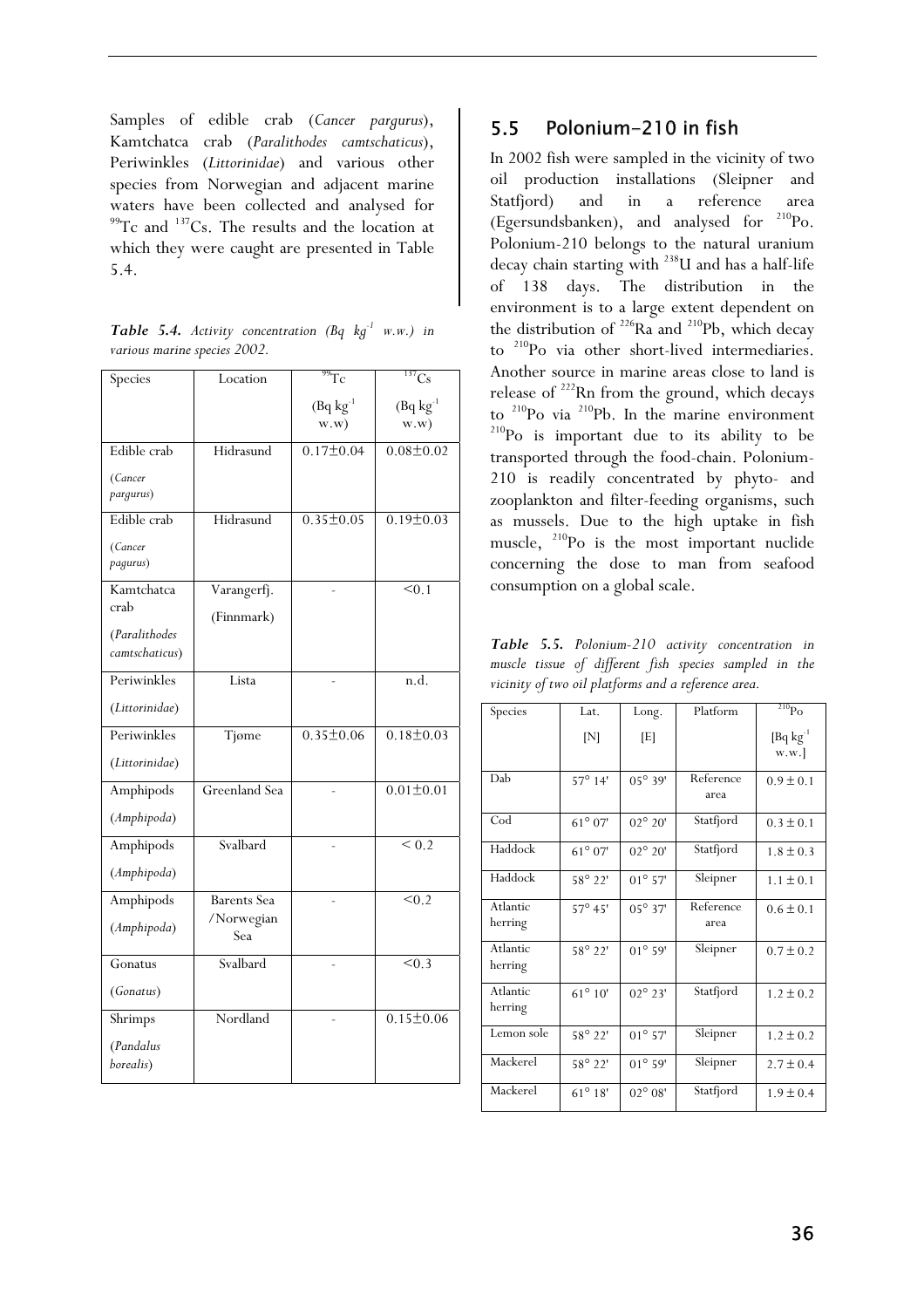In the calculation of the  $210P$ o activity it was assumed that there was  $20$  times more  $^{210}Po$ than 210Pb in the samples. In Table 5.5 the results of the analyses are presented. The activity concentration ranged from 0.3 to 2.7 Bq  $kg^{-1}$  w.w. (1.6 to 8.1 Bq  $kg^{-1}$  d.w.). No obvious conclusions can be drawn due to the relatively small number of samples and the small difference in activity concentration of 210Po in fish caught near the oilrigs and in the reference area. The activity concentration agrees well with previously published results on <sup>210</sup>Po in fish caught in Norwegian waters (Holm, 1994). From the study by Holm one can also see that there is a relatively large variation both between and within species.

# 5.6 Caesium-137 and technetium-99 in fish

Commercially important, as well as other, species of fish have been collected from Norwegian marine waters and analysed with respect to  $137$ Cs. Farmed salmon has also been collected at different locations from the north to the south and analysed with respect to both  $137$ Cs and  $99$ Tc.

The activity concentrations of  $137Cs$  in fish caught in the Barents Sea, in Norwegian fjords and in the coastal waters of Finnmark (see Figure 3.1) are presented in Table 5.6. The levels of  $137$ Cs in all sampled species from this area range from 0.1 to 0.5 Bq  $kg^{-1}$  (w.w.).

The activity concentrations of  $137Cs$  in fish from the Norwegian Sea, and the fjords and coastal waters of central and northern Norway are given in Table 5.7. The results from this area range from  $\leq 0.20$  to 0.40 Bq kg<sup>-1</sup> (w.w.).

The activity concentrations of  $137Cs$  in fish from the coastal waters of Møre og Romsdal and Sogn og Fjordane (see Figure 5.11) are presented in Table 5.8, and range from 0.20 to 1.20 Bq  $kg^{-1}$  (w.w.). The highest levels were found in saithe (*Pollachius virens*) and hake (*Merluccius merluccius*) caught in a fjord. These somewhat higher levels could be explained as being the result of run-off  $^{137}Cs$  from land, since this area was strongly affected by fallout from the Chernobyl accident in 1986.

In Table 5.9 the results from the analyses of <sup>137</sup>Cs and <sup>99</sup>Tc in farmed salmon (*Salmo salar*) from different locations along the Norwegian coast are presented. The activity concentration of  $^{137}Cs$  ranges from 0.21  $\pm$  0.02 to 0.72  $\pm$ 0.04 Bq  $kg^{-1}$  (w.w.), where the highest levels were found in the coastal waters of Sogn og Fjordane. The levels of  $99$ Tc ranged from  $0.0072 \pm 0.002$  to  $0.276 \pm 0.010$  Bq kg<sup>-1</sup> (w.w.).

Generally, the levels of  $137Cs$  in Norwegian marine waters can be considered low. In Figure 5.12, typical activity concentrations of  $137Cs$ found in cod in northern European waters are presented. In the Baltic Sea, the levels of caesium in fish are higher due to higher levels of <sup>137</sup>Cs in the water, but also due to the lower salinity of the water, leading to a higher uptake. In the Irish Sea, the levels are influenced by past and present discharges of  $137Cs$  from the reprocessing plant at Sellafield.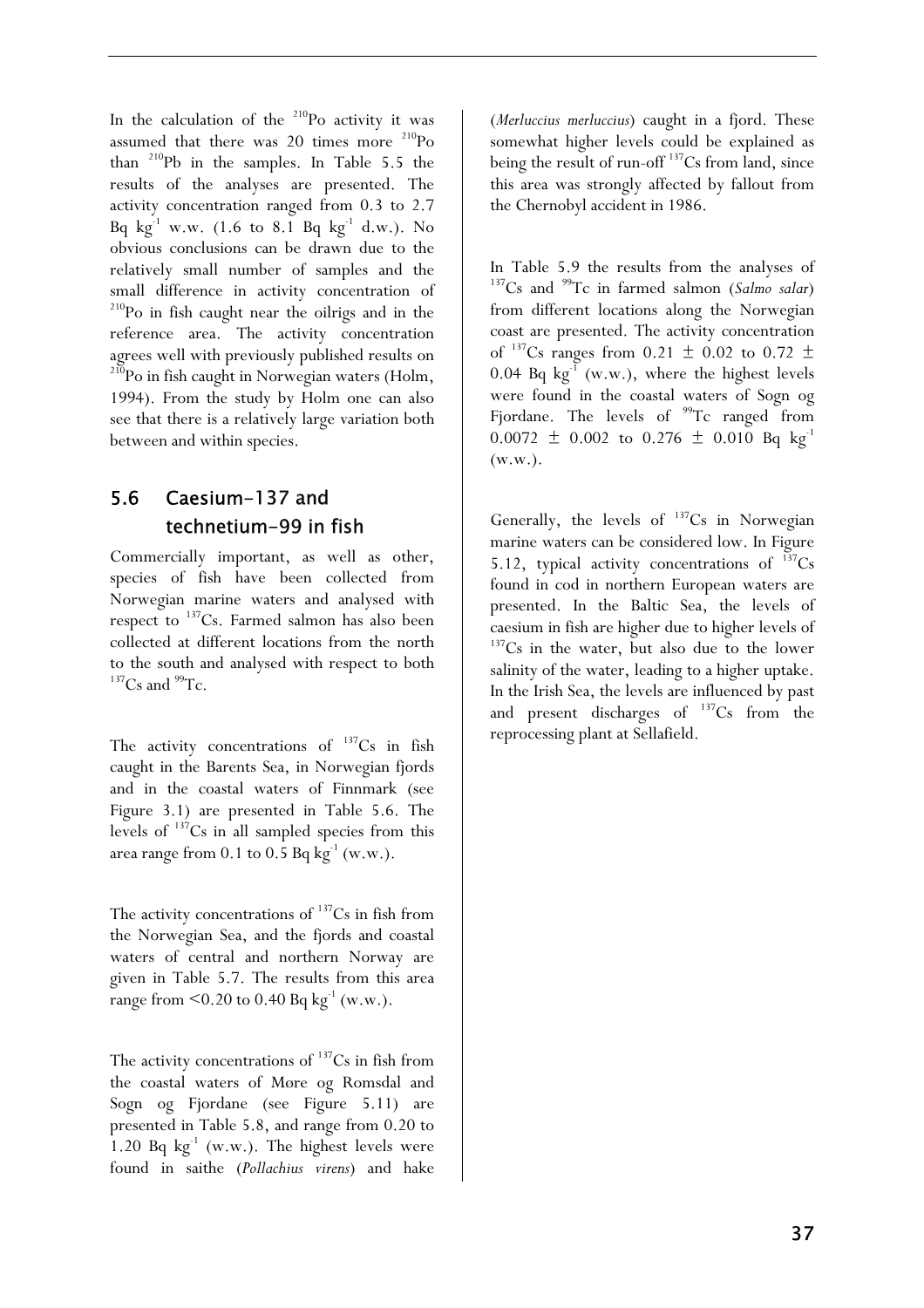| Table 5.6. Levels of <sup>137</sup> Cs in common fish species from the Barents Sea, the North Sea and the fjords and coastal waters of the |  |  |  |  |
|--------------------------------------------------------------------------------------------------------------------------------------------|--|--|--|--|
| northern part of Norway.                                                                                                                   |  |  |  |  |

| Species                     | Location             | No. of samples<br>(total no. of fish) | $137$ Cs in muscle tissue<br>$(Bq kg^{-1} w.w.)$ |
|-----------------------------|----------------------|---------------------------------------|--------------------------------------------------|
| Cod                         | <b>Barents</b> Sea   | 10(850)                               | $0.15 \pm 0.02$ to $0.54 \pm 0.05$               |
| (Gadus morhua L.)           |                      | 300 (300)                             | < 5.5                                            |
| Polar Cod                   |                      | 1(25)                                 | $0.10 \pm 0.03$                                  |
| (Boreogaduss saida)         |                      |                                       |                                                  |
| Haddock                     |                      | 2(50)                                 | $\leq 0.3$                                       |
| (Mellangorammus aeglefinus) |                      |                                       |                                                  |
| Atlantic herring            |                      | 4(100)                                | $0.10 \pm 0.05$                                  |
| (Clupea harengus)           |                      |                                       |                                                  |
| Blue whiting                |                      | 1(1)                                  | $0.10 \pm 0.08$                                  |
| (Micromesistius poutassou)  |                      |                                       |                                                  |
| Cod                         | Coastal waters of    | 6(150)                                | $0.27 \pm 0.08$ to $0.36 \pm 0.12$               |
| (Gadus morhua L.)           | Finnmark, and fjords |                                       |                                                  |
| Atlantic salmon             |                      | 1(25)                                 | $0.23 \pm 0.05$                                  |
| (Salmo salar)               |                      |                                       |                                                  |
| Mackerel                    | The North Sea        | 2(50)                                 | $0.14 \pm 0.02$ and $0.19 \pm 0.02$              |
| (Scomber scombrus)          |                      |                                       |                                                  |

*Table 5.7. Levels of 137Cs in common fish species from the Norwegian Sea and the coastal waters and fjords in the northern and central parts of Norway.*

| <b>Species</b>              | Location                              | No. of samples<br>(total no. of fish) | $137$ Cs in muscle tissue<br>$(Bq kg^{-1} w.w.)$ |
|-----------------------------|---------------------------------------|---------------------------------------|--------------------------------------------------|
| Cod                         | Norwegian Sea                         | 1(25)                                 | $0.4 \pm 0.1$                                    |
| (Gadus morhua L.)           |                                       |                                       |                                                  |
| Haddock                     |                                       | 1(25)                                 | $0.20 \pm 0.02$                                  |
| (Mellangorammus aeglefinus) |                                       |                                       |                                                  |
| Atlantic herring            |                                       | 2(50)                                 | ${}_{0.2}$                                       |
| (Clupea harengus)           |                                       |                                       |                                                  |
| $\mathrm{Cod}$              | Coastal waters of Troms,              | 2(50)                                 | $0.28 \pm 0.12$ and $0.37 \pm 0.15$              |
| (Gadus morhua L.)           | Nordland and Trøndelag,<br>and fjords |                                       |                                                  |
| Atlantic salmon             |                                       | 1(25)                                 | $0.21 \pm 0.09$                                  |
| (Salmo salar)               |                                       |                                       |                                                  |
| Saithe                      |                                       | 2(50)                                 | $0.34 \pm 0.09$ and $0.36 \pm 0.11$              |
| (Pollachius virens)         |                                       |                                       |                                                  |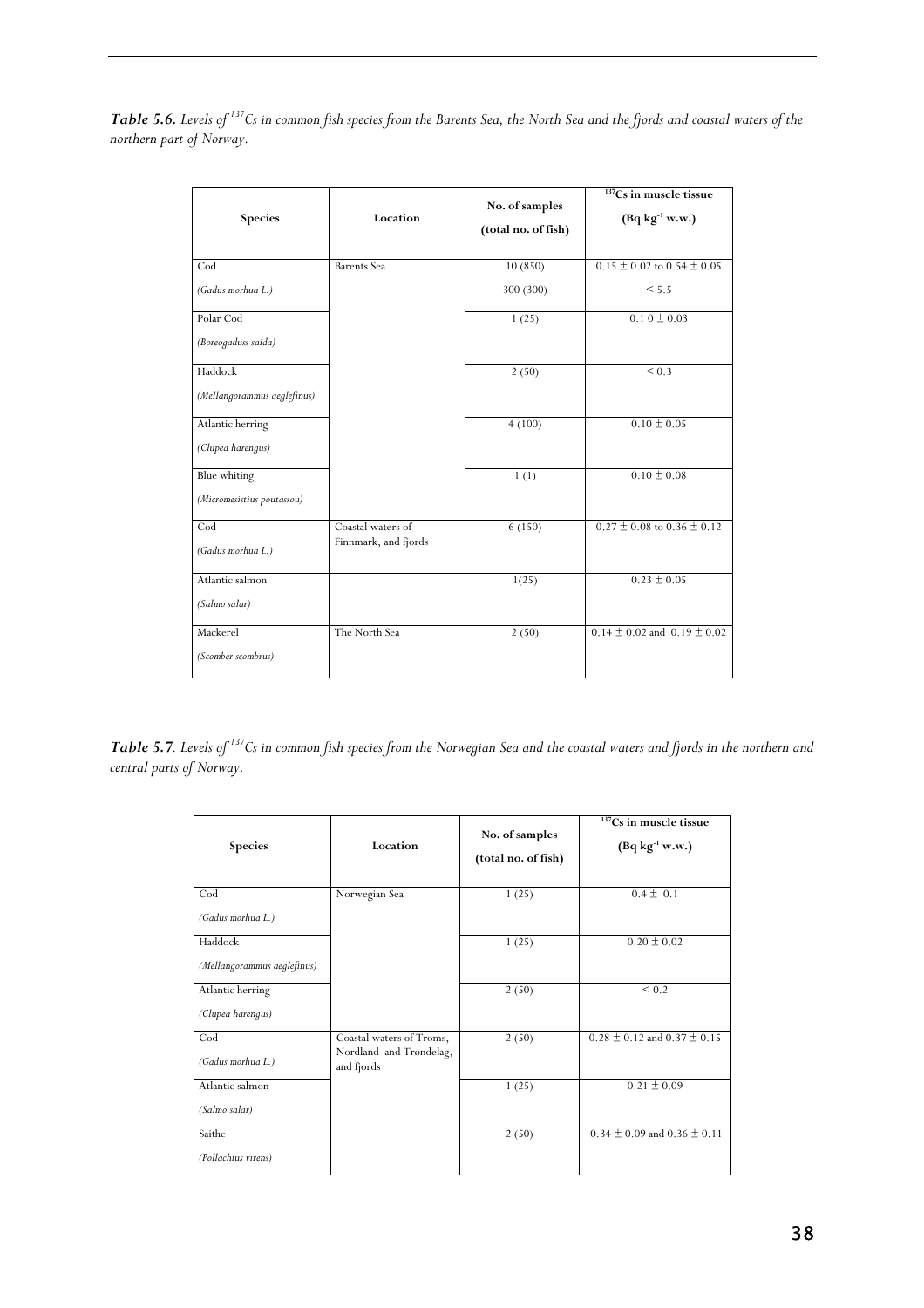*Table 5.8. Levels of 137Cs in common species of fish from the coastal waters of Møre og Romsdal and Sogn og Fjordane.* 

| Species                                   | Location                                                     | No. of samples      | $137$ Cs in muscle tissue<br>$(Bq kg^{-1} w.w.)$ |
|-------------------------------------------|--------------------------------------------------------------|---------------------|--------------------------------------------------|
|                                           |                                                              | (total no. of fish) |                                                  |
| Saithe<br>(Pollachius virens)             | Coastal waters of Møre og<br>Romsdal and Sogn og<br>Fjordane | 1(25)               | $1.2 \pm 0.1$                                    |
| Whiting                                   |                                                              | 2(50)               | $0.5 \pm 0.1$ and $0.5 \pm 0.1$                  |
| (Meralangius melangus)<br>Sprat           |                                                              | $1(0.5 \text{ kg})$ | $0.6 \pm 0.1$                                    |
| (Sprattus sprattus)                       |                                                              |                     |                                                  |
| Greater argentine<br>(Argentina silus)    |                                                              | 1(25)               | $0.2 \pm 0.1$                                    |
| Witch                                     |                                                              | 1(25)               | $0.6 \pm 0.1$                                    |
| (Glyptocephalus cynoglossus)<br>Hake      |                                                              | 1(25)               | $1.1 \pm 0.1$                                    |
| (Merluccius merluccius)                   |                                                              |                     |                                                  |
| Norway pout                               |                                                              | $1(0.5 \text{ kg})$ | $0.5 \pm 0.1$                                    |
| (Tristopterus esmarkii)<br>Lantern fishes |                                                              | $1(0.5 \text{ kg})$ | $0.3 \pm 0.1$                                    |
| (Myctophidae)                             |                                                              |                     |                                                  |
| Rabbit fish<br>(Chimaera monstrosa)       |                                                              | 1(25)               | $0.2 \pm 0.1$                                    |

*Table 5.9. Levels of 137Cs and 99Tc in farmed salmon along the Norwegian coastline, from Finnmark in the north to Vest-Agder in the south.* 

|                                  | $137$ Cs in muscle tissue | $^{99}$ Tc in muscle tissue <sup>1</sup> |
|----------------------------------|---------------------------|------------------------------------------|
| Location                         | $(Bq kg^{-1} w.w.)$       | $(Bq kg^{-1} w.w.)$                      |
|                                  |                           |                                          |
| Finnmark                         | $0.28 \pm 0.03$           | $0.258 \pm 0.010$                        |
| Troms                            | $0.21 \pm 0.02$           | $0.090 \pm 0.003$                        |
| Nordland                         | $0.22 \pm 0.02$           | $0.191 \pm 0.006$                        |
| Sør-Trondelag                    | $0.25 \pm 0.04$           | $0.115 \pm 0.003$                        |
| Møre og Romsdal                  | $0.26 \pm 0.02$           | $0.102 \pm 0.003$                        |
| Sogn og Fjordane (farmer 1)      | $0.38 \pm 0.03$           | $0.276 \pm 0.010$                        |
| Sogn og Fjordane (farmer 2)      | $0.72 \pm 0.04$           | $0.072 \pm 0.002$                        |
| Rogaland                         | $0.27 \pm 0.02$           | $0.037 \pm 0.002$                        |
| Vest Agder                       | $0.39 \pm 0.03$           | $0.093 \pm 0.003$                        |
| <sup>1</sup> Analysed by the AUN |                           |                                          |

Analysed by the AUN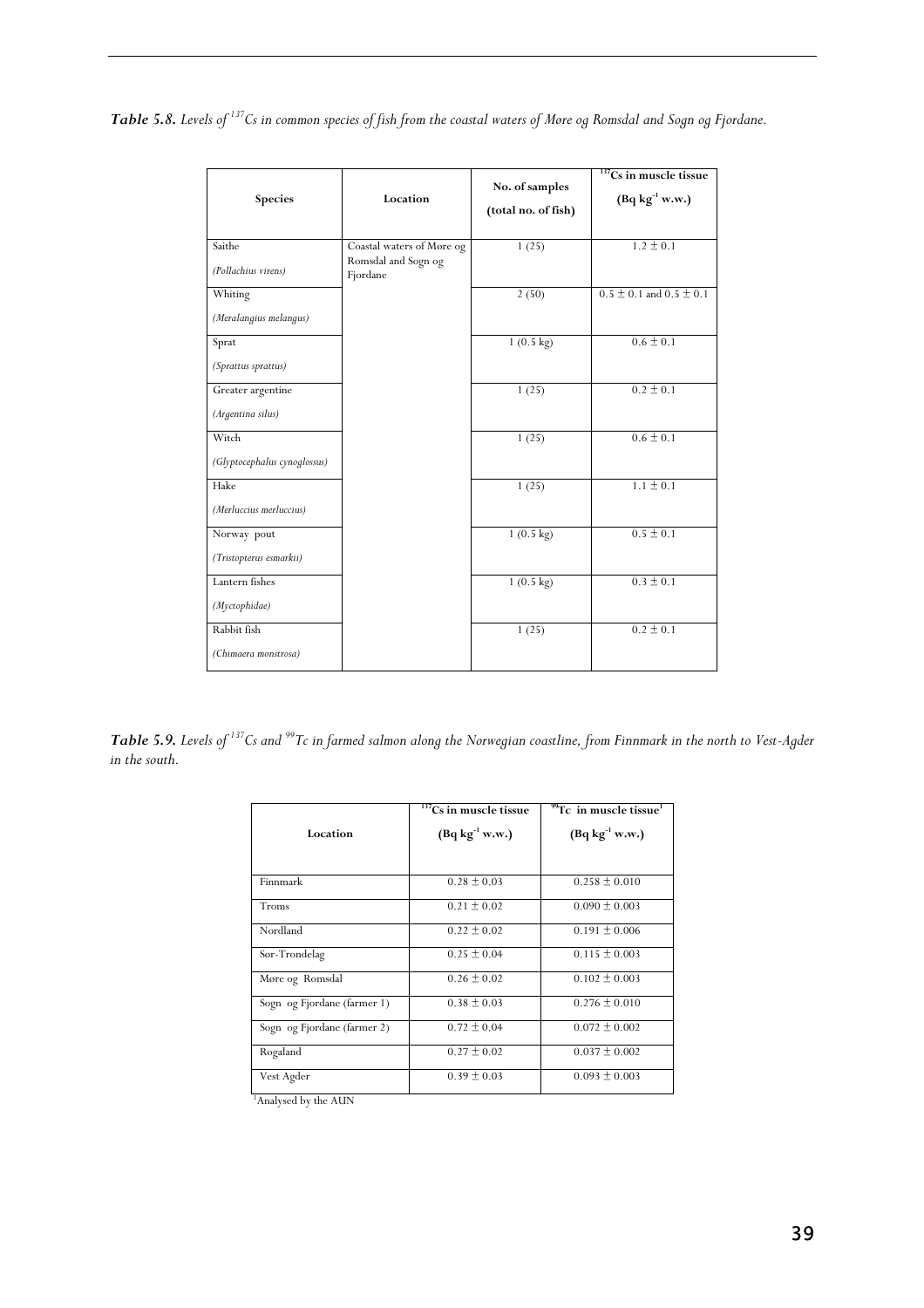

*Figure 5.12. Levels of 137Cs in cod from different marine area (data from* EA, EHS, FSA & SEPA *(2003) and this report).*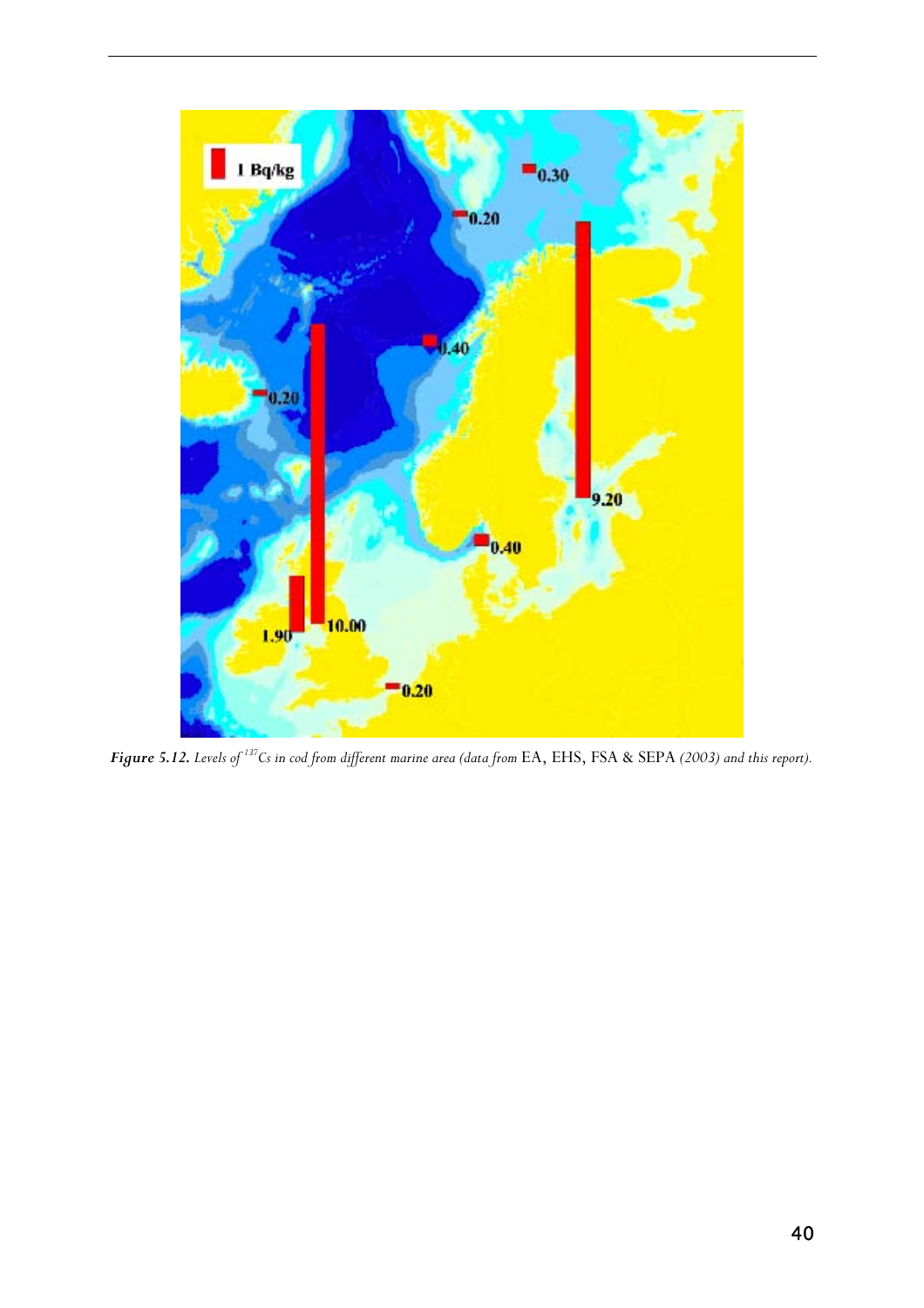# 6 Summary and conclusions conclusions

In Norway there are currently two monitoring programmes concerned with radioactivity in the marine environment coordinated by the Norwegian Radiation Protection Authority (NRPA). One is funded by the Ministry of the Environment, which focuses on monitoring of radioactivity in the marine environment both in coastal areas and in the open seas, and the other by the Ministry of Fisheries, which focuses on monitoring radioactivity in commercially important fish species. Results of both these programmes are presented in this report. In addition, results obtained by the Food Control Authority from a monitoring programme concerned with radioactivity in marine fish are included.

The collection and updating of discharge data from Norwegian sources and data concerned with the long-range transport of radionuclides from various sources are included in the marine monitoring programme. Liquid discharge data for 2002 from nuclear installations and recent trends in such discharges are summarised, together with the available information concerning nuclear weapons fallout and the outflow of 137Cs of Chernobyl origin from the Baltic Sea. In addition, data regarding the discharges of  $^{226}$ Ra and  $^{228}$ Ra in 2002 from produced water from the North Sea oil and gas industry are included.

In 2002 samples of sea water, sediment, and/or other biota were collected in the Barents Sea, in selected fjords and at a number of coastal stations, including those off the islands of Svalbard, Bjørnøya, Hopen and Jan Mayen. Different species of fish were collected in the Barents Sea, the Norwegian Sea and in coastal areas along the entire Norwegian coast. Sea water samples were also collected and analysed for 226Ra, near two oil-producing platforms in the North Sea.

# 6.1 Sources

The liquid discharges from the nuclear facilities of IFE at Kjeller and in Halden in 2002 are within authorised limits according to the estimates made by the operator. The effective dose to a member of the critical group from liquid radioactive discharge at Kjeller was estimated to be 0.18 µSv in 2002, which correspond to 18 % of the dose limit. The effective dose to the critical group from IFE Halden liquid radioactive discharge was estimated to be 0.02 µSv in 2002, corresponding to 2 % of the dose limit. The discharge of anthropogenic radionuclides from Norwegian sources is only detectable in the environment close to each discharge point and has no significant impact on the large-scale distribution of these radionuclides in the marine environment.

Unsealed radioactive substances are used in hospitals, research laboratories and various industrial activities. Among the most abundant radionuclides are  $\frac{99 \text{m}}{\text{TC}}$ ,  $\frac{131 \text{ J}}{\text{I}}$  and  $\frac{31 \text{ H}}{\text{H}}$ . Regarding the radiological impact on the public of the discharge of these substances,  $^{131}I$  is one of the most important radionuclides. The amount of <sup>131</sup>I sold in Norway in 2002 was 1.995 TBq.

Produced water from offshore oil production may contain enhanced levels of naturally occurring radium isotopes. Platform-specific data from 41 Norwegian platforms show that the average activity concentration of <sup>226</sup>Ra in produced water in 2002 was about 2.5 Bq  $l^{-1}$ . The activity concentration of  $^{228}$ Ra is assumed to be approximately the same as for  $226$ Ra. The total activity of <sup>226</sup>Ra discharged from all 41 production platforms in 2002 has been estimated to be slightly above 300 GBq, where about 50 % was discharged from only 2 of the 41 platforms.

The long-range transport of radionuclides originating from nuclear weapons fallout, reprocessing of spent nuclear fuel and from the Chernobyl accident are still the main contributors to anthropogenic radionuclides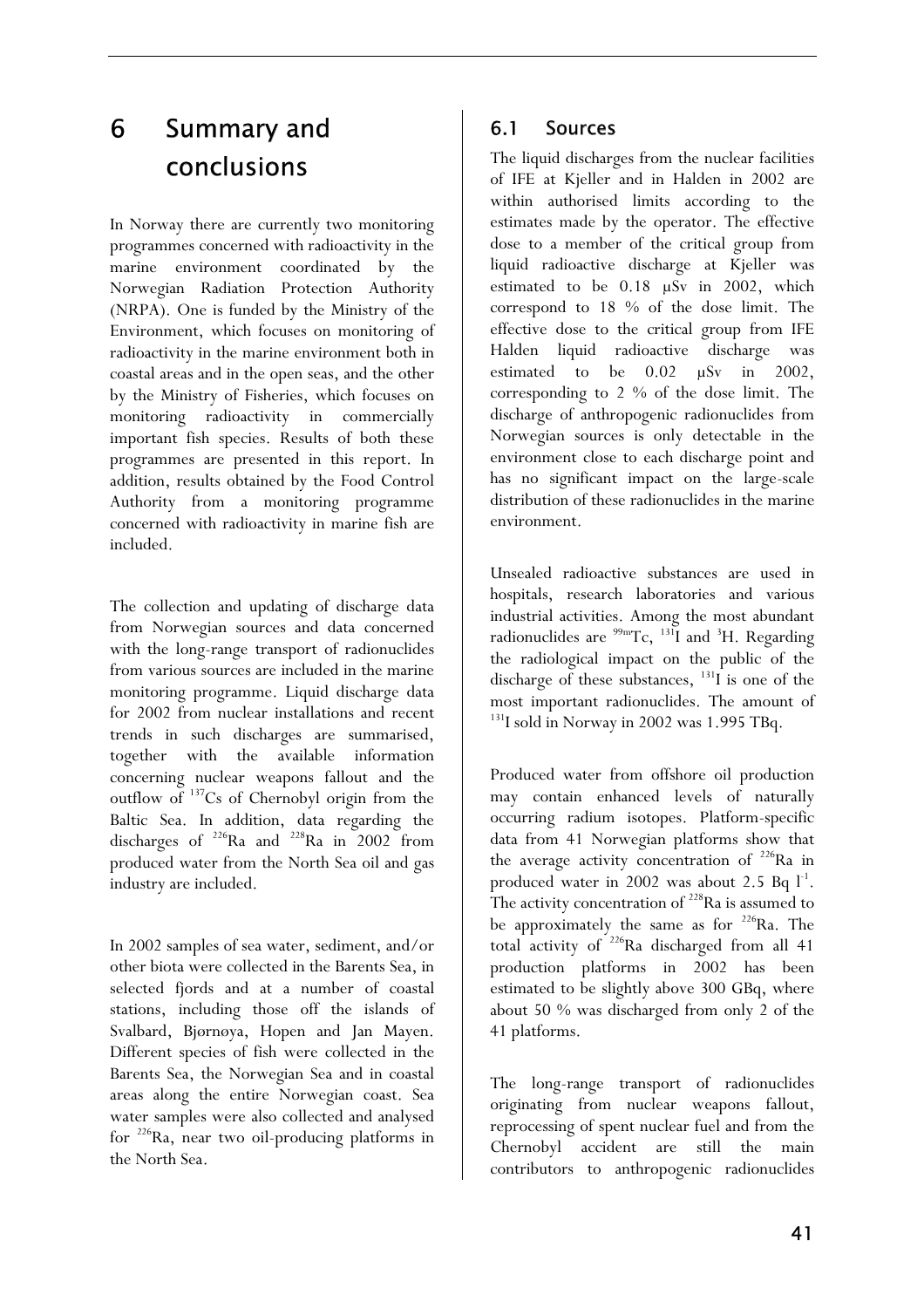found in Norwegian waters. In addition to direct discharges from reprocessing, water from the Baltic Sea and remobilisation of  $137Cs$  and plutonium from contaminated Irish Sea sediments act as secondary sources of radionuclides to the Norwegian marine environment.

# 6.2 Radioactivity in sea water and sediment

In 2002, samples of sea water and sediment were collected in the Barents Sea and in selected fjords along the coast and at coastal sampling stations, and analysed with respect to  $137C_s$ ,  $99T_c$ ,  $90Sr$ ,  $238Pu$ ,  $239+240Pu$  and  $241Am$ . Sea water has also been collected around two oil producing platforms and analysed for 226Ra. A general trend seen in many of the analysed samples is that the levels of radioactivity are the same as, or slightly lower than have been encountered in recent years.

# 6.2.1 Caesium-137 in sea water and sediment

Observed levels of  $137$ Cs in northern marine waters in 2002 ranged from 1.9 to 5.7 Bq  $m<sup>-3</sup>$ . The highest activity concentrations were found in the coastal waters of northern Norway. The levels are similar to those found further east in the Barents Sea in 1999.

Samples of surface sediment were collected in the Barents Sea/Norwegian Sea area and in fjords along the Norwegian coast. Activity concentrations in sediment samples collected in the open sea were all relatively low. The highest levels, up to 365 Bq  $kg^{-1}$  (d.w.) were found in two fjords in an area strongly affected by the Chernobyl accident in 1986.

### 6.2.2 Technetium-99 in sea water

Samples of sea water were collected in the Barents Sea, at Hillesøy and at three coastal stations off the southern coast of Norway and in the Svalbard region. Levels of  $99Tc$  in the Barents Sea ranged from  $0.05$  to 1.15 Bq m<sup>-3</sup>.

The highest concentrations were found off the northern coast of Norway. The levels are similar to those found in 1999. The annual average obtained from monthly sampling at Hillesøy shows a slightly lower activity concentration in 2002 than in 1999. The highest levels were found in sea water collected at Lista, Narestø and Tjøme in the southern part of Norway. Although the discharge of <sup>99</sup>Tc from Sellafield was decided to be greatly reduced in early 2004, due to the transit time of 3-4 years, the levels are expected to be elevated in the years to come.

### 6.2.3 Strontium-90 in sea water

Sea water samples collected in the Barents Sea showed activity concentrations in the range 0.8 to 2.1 Bq  $m^{-3}$ . The highest levels (up to 4.0 Bq m<sup>-3</sup>) were found in samples from the coastal stations at Lista, Narestø and Tjøme in the southern part of Norway.

# 6.2.4 Plutonium-239+240 and americium-241 in sea water

Observed levels of  $239+240$ Pu in the Barents Sea in 2002 ranged from 1.8 to 9.9 mBq  $m<sup>-3</sup>$ , where the highest level was found southeast of Svalbard. The activity concentrations of  $241$ Am in sea water samples from the same area were slightly lower. Samples collected at the coastal stations at Lista, Narestø and Tjøme showed activity concentrations of  $239+240$ Pu in the range 5.0 to 9.8 mBq m-3, which are similar to the levels found in 2001.

### 6.2.5 Radium-226 in sea water

Depth profiles of sea water were collected near two oil-producing platforms discharging produced water, and in a reference area. Only one sample had a slightly higher activity concentration of <sup>226</sup>Ra than at the reference area, showing that the general levels of  $^{226}Ra$ around these platforms were not elevated. All other activity concentrations where similar to those reported for Atlantic surface water.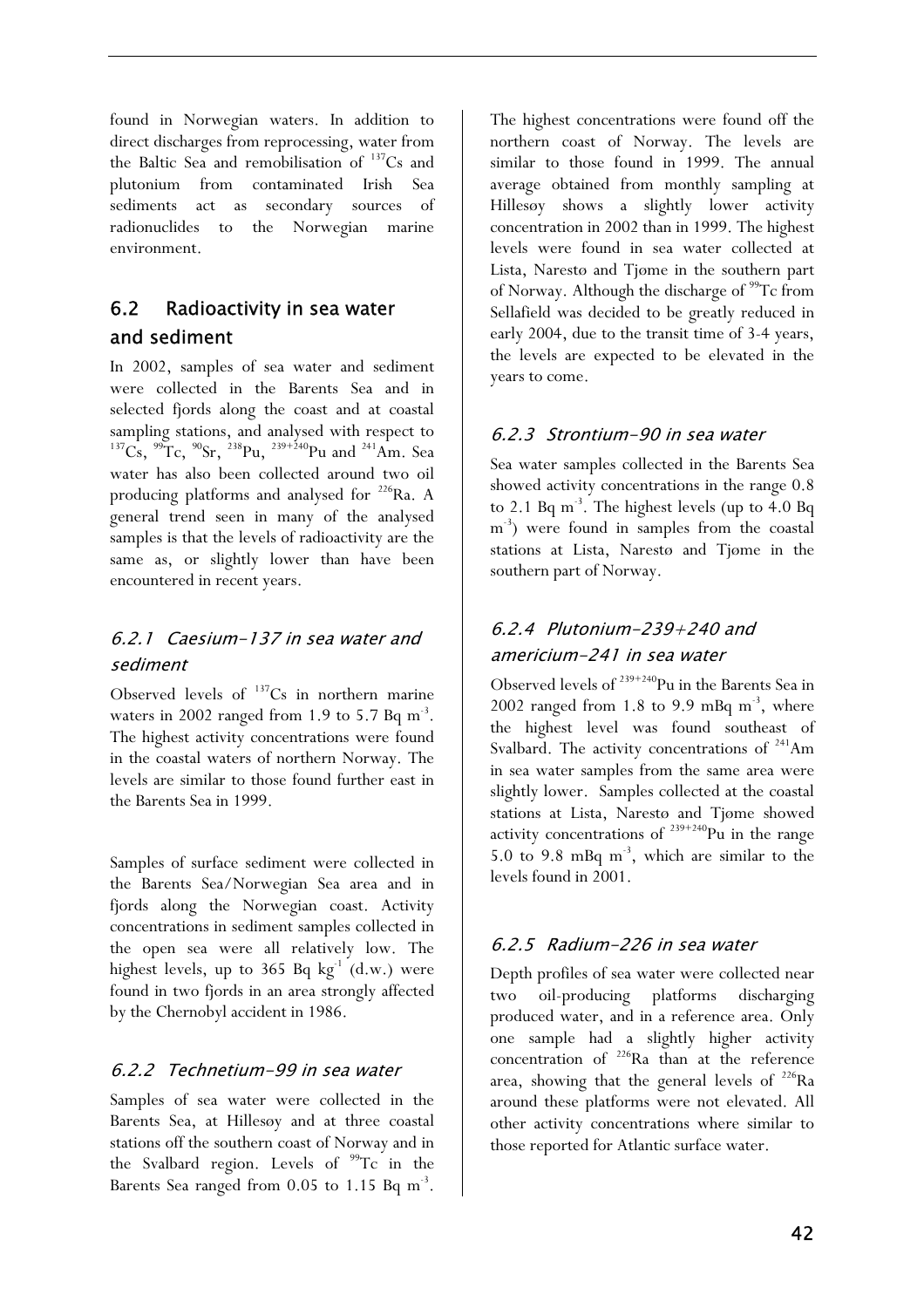### 6.3 Radioactivity in biota

Samples of biota included different species of seaweed, crustaceans, molluscs and fish analysed, foremost, for  $137Cs$  and  $99Tc$ . In 2002 a number of samples of marine mammals, such as polar bear and seal, were also analysed. For seaweed samples the levels of  $99Tc$  are still relatively high, but have shown a slightly decreasing trend, while the  $137Cs$  levels have been relatively stable in recent years.

#### 6.3.1 Technetium-99 in seaweed

Samples of seaweed were collected along the Norwegian coast and in the Svalbard region, and analysed for 99Tc. Samples of *Fucus vesiculosus* sampled at the permanent coastal stations showed activity concentrations in the range 89 to 350 Bq  $kg^{-1}$  (d.w.). For most stations the levels were lower in 2002 than in 2001. Monthly sampling at Hillesøy, Utsira, Kvitsøy and Steinshamn all indicate that the peak of 99Tc has passed these sites and that the levels are declining. They are, however, still expected to be elevated the next few years. In contrast, samples of seaweed (*F. distichtus* and *L. digitata*) from Svalbard have not yet shown decreasing levels compared with samples collected in 2001.

### 6.3.2 Caesium-137 in seaweed

The activity concentration of  $137Cs$  in *F*. *vesiculosus* sampled at the coastal stations was in the range 0.4 to 6.0 Bq  $kg<sup>-1</sup>$  (d.w.), where the highest levels were found in the southern part of Norway, where the impact from outflowing Baltic Sea water is highest. Apart from a higher activity concentration of  $^{127}Cs$  in the water, lower salinity also leads to a higher uptake of  $137Cs$  in the seaweed. Comparing these with results from 2000 and 2001, shows that the levels have been relatively stable in recent years.

### 6.3.3 Plutonium-239+240 in seaweed

At two sites, Hillesøy and Utsira, seaweed (*F. vesiculosus*) has also been analysed for <sup>239+240</sup>Pu. The activity concentration of  $239+240$ Pu in seaweed at these locations in recent years has been in the range 40 to 130 mBq  $kg^{-1}$  (d.w.). Annual sampling at Utsira since 1980 reveals relatively large fluctuations of 239+240Pu in seaweed samples.

# 6.3.4 Technetium-99 and caesium-137 in crustaceans and molluscs

Samples of lobster (*Homarus gammarus*), mussels (*Mytilus edilus*) and other species have been sampled at different locations and analysed for  $^{99}$ Tc and  $^{137}$ Cs. The observed levels of  $^{137}$ Cs were below 1 Bq  $kg^{-1}$  (w.w.) in all samples. For <sup>99</sup>Tc, the activity concentrations were also low, generally below 1 Bq  $kg^{-1}$  (w.w.), except for lobster, where levels up to 62 Bq  $kg^{-1}$ (w.w.) were found.

## 6.3.5 Technetium-99, caesium-137 and polonium-210 in fish

Different species of fish, commercially important and others, have been sampled in the Barents Sea, Norwegian Sea and in other coastal areas around Norway. Analyses of  $137Cs$  show low activity concentrations. The level of  $137Cs$ was generally below 1 Bq  $kg^{-1}$  (w.w.). The highest measured activity concentration of  $137Cs$ , 1.2 Bq kg<sup>-1</sup> (w.w.), was found in Saithe (*Pollachius virens*) caught in Møre og Romsdal. Technetium-99 was analysed in samples of farmed salmon, showing activity concentrations up to about 0.3 Bq  $kg^{-1}$  (w.w). Polonium-210 was analysed in 10 samples of fish caught in the North Sea, showing activity concentrations in the range 0.3 to 2.7 Bq  $kg^{-1}$  (w.w.) (1.6 to 8.1)  $Bq kg^{-1} (d.w.)).$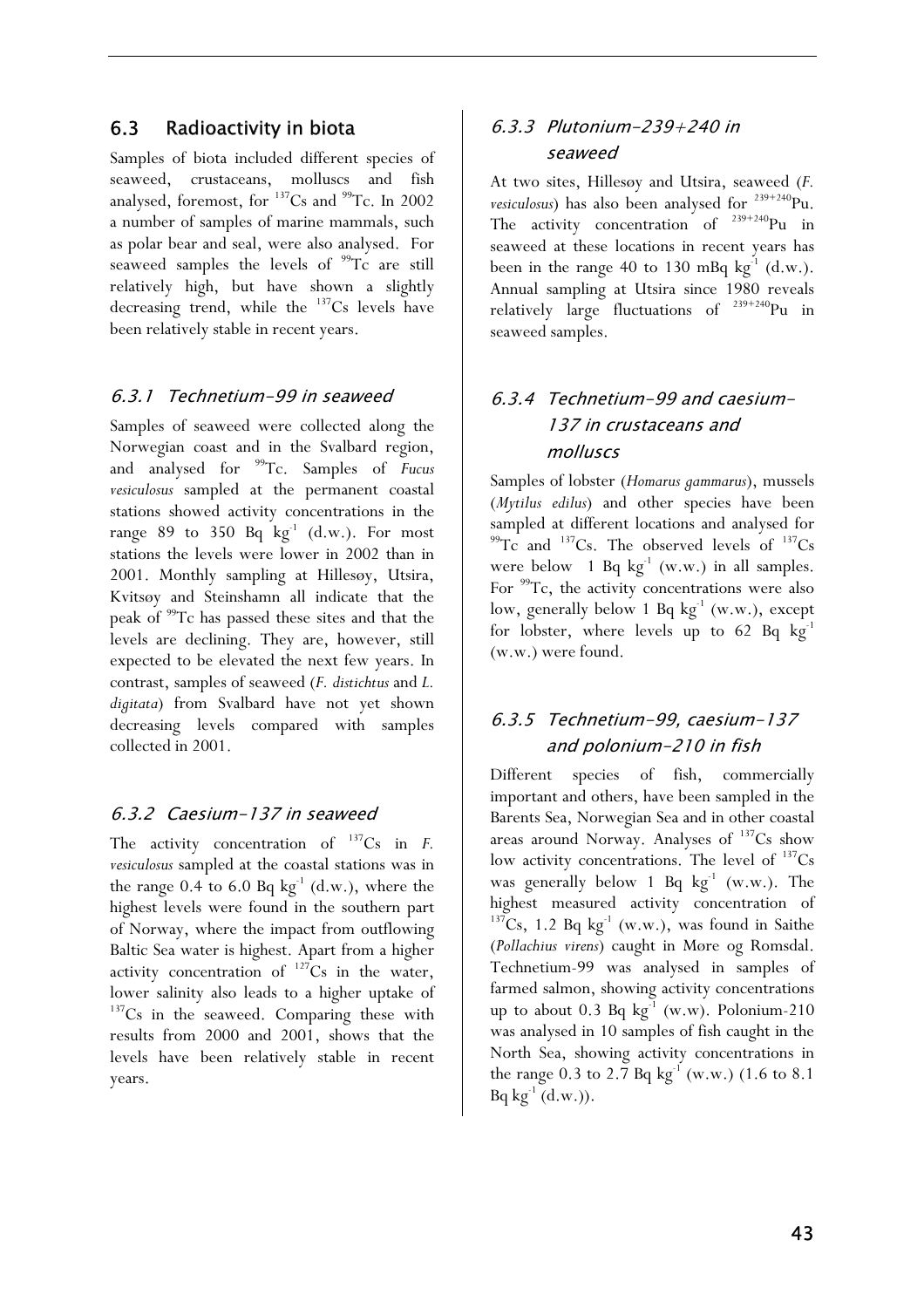# 7 References

#### Amundsen *et al*., 2003

Amundsen I., Brekken A., Liland A.. Utslipp av radioaktive stoffer fra Sellafield-anleggene. En gjennomgang av britiske myndigheters regulering av utslippstilatelser. StrålevernRapport 2003:2. Østerås: Statens strålevern, 2003.

#### Aure *et al*., 1998

Aure J., ed 1998: Havets miljø 1998 (in Norwegian). Fisken og havet, særnr. 2-1998 Bergen: Havforskningsinstituttet, 1998.

#### Beasley and Lorz, 1986

Beasley T. M., Lorz H. V. (1986). A review of the biological and geochemical behaviour of technetium in the marine environment. *Journal of Environmental Radioactivity*, Vol. 3, pp 1-22.

#### Bourlat *et al., 1996*

Bourlat Y., Milliès-Lacroix J.-C., Le Petit G., Bouruignon J. (1996).  $^{90}Sr$ ,  $^{137}Cs$  and  $^{239+240}Pu$ in World Ocean Water Samples Collected from 1992 to 1994. In: Radionuclides in the oceans. Edited by Guéguéniat P., Germain P. and Métivier, Institute de Protection et de Surete Nucleaire. ISBN 2-86883-285-7.

#### Brown *et al*., 2002

Brown J, Iospje M., Kolstad A.K., Lind B., Rudjord A.L. and Strand P. Temporal trends for 99Tc in Norwegian coastal environments and spatial distribution in the Barents Sea. *Journal of Environmental Radioactivity*, Vol. 60 (1-2) (2002) pp 49-60.

Carlsson L. and Erlandsson B., 1991

Carlsson L., Erlandsson B. (1991). Effects of salinity on the uptake of radionuclides by *Fucus vesiculosus* L. *Journal of Environmental Radioactivity*, Vol. 13, No. 4, pp 309-322.

Carroll *et al*., 2002.

Carroll J, Wolkers H, Andersen M, Rissanen K. Bioaccumulation of radiocaesium in Arctic seals. *Marine Pollution Bulletin* 2002, 44: 1366- 1371.

#### Chen *et al*., 1991

Chen et al, (1991). Determination of Plutonium in environmental samples by controlled valence in anion exchange. Denmark: Risø National Laboratory, RISØ-M-2856.

#### Chen *et al., 2001*

Chen Q., Aakrog A., Nielsen S. P., Dahlgaard H., Lind B., Kolstad A. K. And Yu Y. (2001).<br>Procedures for Determination of <sup>239,240</sup>Pu,  $P^{241}Am$ ,  $P^{237}Np$ ,  $P^{234,238}U$ ,  $P^{228,230,232}Th$ ,  $P^{99}Tc$ ,  $P^{210}Pb$ and 210Po in Environmental Materials. Risø National Laboratory, Roskilde, Denmark. December 2001. Risø-R-1263 (EN).

#### Cook *et al*., 1997

Cook GT, Mac Kenzie AB, Mc Donald P and Jones SR (1997). Remobilization of Sellafieldderived radionuclides and transport from the North-East Irish Sea. *Journal of Environmental Radioactivity*, Vol. 35(3), pp 227-241.

#### Dahlgaard *et al.,* 1995

Dahlgaard H., Chen Q. J., Herrmann J, Nies H., Ibbett R. D. and Kershaw P. J. (1995). On the background level of  $\rm{^{99}Tc}$ ,  $\rm{^{90}Sr}$  and  $\rm{^{137}Cs}$  in the North Atlantic. *Journal of Marine Systems,*  Vol. 6, Issues 5-6, pp 571-578.

#### Dahlgaard, 2002

Dahlgaard H. (2002). Baltic  $137$ Cs outflow through the Danish Straits indicates remobilisation. In proceedings from the International Conference on Radioactivity in the Environment, held in Monaco, 1-5 September 2002.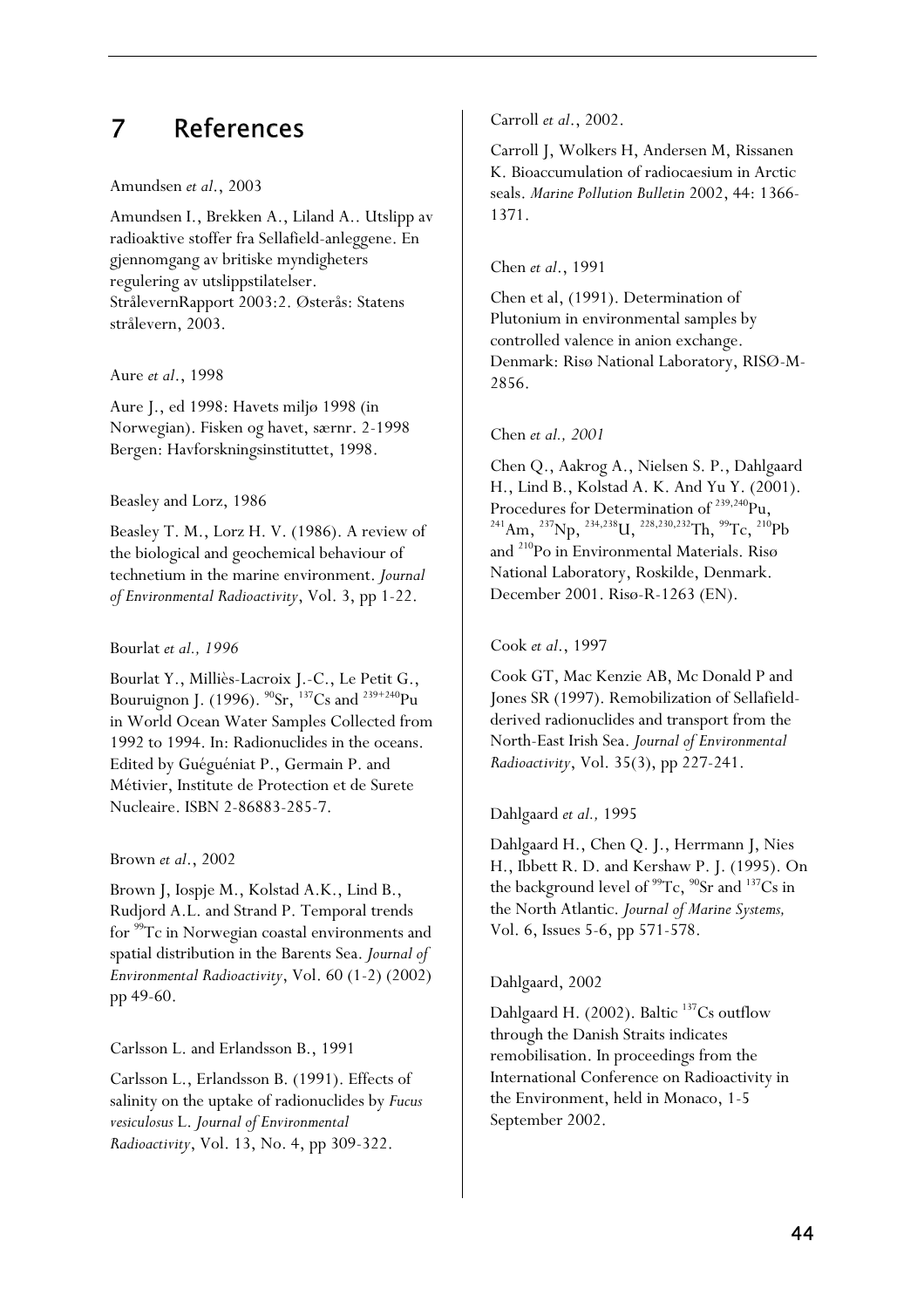#### The Danish Energy Authority, 2003

The Danish Energy Authority (Energistyrelsen). 2003. Tal for produktion og injektion 1972- 2002. (Available at: www.ens.dk)

DTI (The Department of Trade and Industry), 2003

The Department of Trade and Industry (DTI). Information on Permitted and Accidental Releases. Oil Discharged with Produced Water. (available at: www.og.dti.gov.uk/environment/index.htm)

#### EA, EHS, FSA & SEPA, 2003

EA, EHS, FSA & SEPA (Environment Agency, Environment and Heritage Service, Food Standards Agency & Scottish Environment Protection Agency (2003). Radioactivity in Food and the Environment 2002. RIFE-8. ISSN 1365-6414.

#### Evans, 1991

Evans S. (1991). Impacts of the Chernobyl fallout in the Baltic Sea ecosystem. In: The Chernobyl fallout in Sweden. Edited by L Moberg, SSI, Sweden. ISBN 91-630-0721-5.

#### Gäfvert *et al.* 2003

Gäfvert T., Føyn L., Brungot A. L., Kolstad A. K., Lind B., Christensen G. C., Strålberg E., Drefvelin J., Rudjord A. L.. Radioactivity in the Marine Environment 2000 and 2001. Results from the Norwegian National Montoring Programme (RAME). StrålevernRapport 2003:8, Østerås: Norwegian Radiation Protection Authority, 2003.

#### Hallstadius et al., 1982.

Hallstadius L, Holm E, Persson B, Aarkrog A, Nilsson K. 137Cs in the Svalbard area. In: Society for Radiological Protection. Proceedings: Third international symposium, Inverness, Scotland, 1982: Radiological protection – advances in theory and practice. Reading: Society for Radiological Protection, 1982, vol. 2: 500-505.

Holm et al., 1984a.

Holm E, Rioseco J, Christensen GC. <sup>99</sup>Tc in *Fucus* from Norwegian waters. In: Cigna A, Myttenaere C, eds. International symposium on the behaviour of long-lived radionuclides in the marine environment , La Spezia, Italy, 1983. EUR 9214. Luxembourg: Commission of the European Communities, 1984: 357-367.

#### Holm *et al*. 1984b

Holm, E., Rioseco, J., Garcia-Leon, M., (1984). Determination of  $^{99}$ Tc in environmental samples. *Nucl. Instr. Meth. Phys. Res*., Vol 223, pp 204-207.

#### Holm, 1994

Holm E. (1994). Polonium-210 and radiocaesium in muscle tissue of fish from different Nordic marine areas. In:Nordic radioecology, the transfer of radionuclides through Nordic ecosystems to man. Studies in Environmental Science 62, Edited by Dahlgaard H. ISBN 0-444-81617-8.

#### IAEA 1990

IAEA, (1990). *The environmental behaviour of radium*, International Atomic Energy Agency, Technical Report Series No. 310, vol. 1 & 2, Vienna, 1990.

#### IFE, 1999

IFE, 1999. Måling av radioaktive stoffer i utslipp til luft, i avløpsvann og i prøveobjekter fra IFE Kjellers omegn og Nitelva. Rapport for 1998. IFE Rapport nr: IFE/I-2000/001.

#### IFE, 2000a

IFE (2000). Måling av radioaktive stoffer i utslipp til luft, i avløpsvann og i prøveobjekter fra IFE Kjellers omegn og Nitelva. IFE Rapport nr: IFE/I-2000/015

#### IFE, 2001a

IFE (2001). Måling av radioaktive stoffer i utslipp til luft, i avløpsvann og i prøveobjekter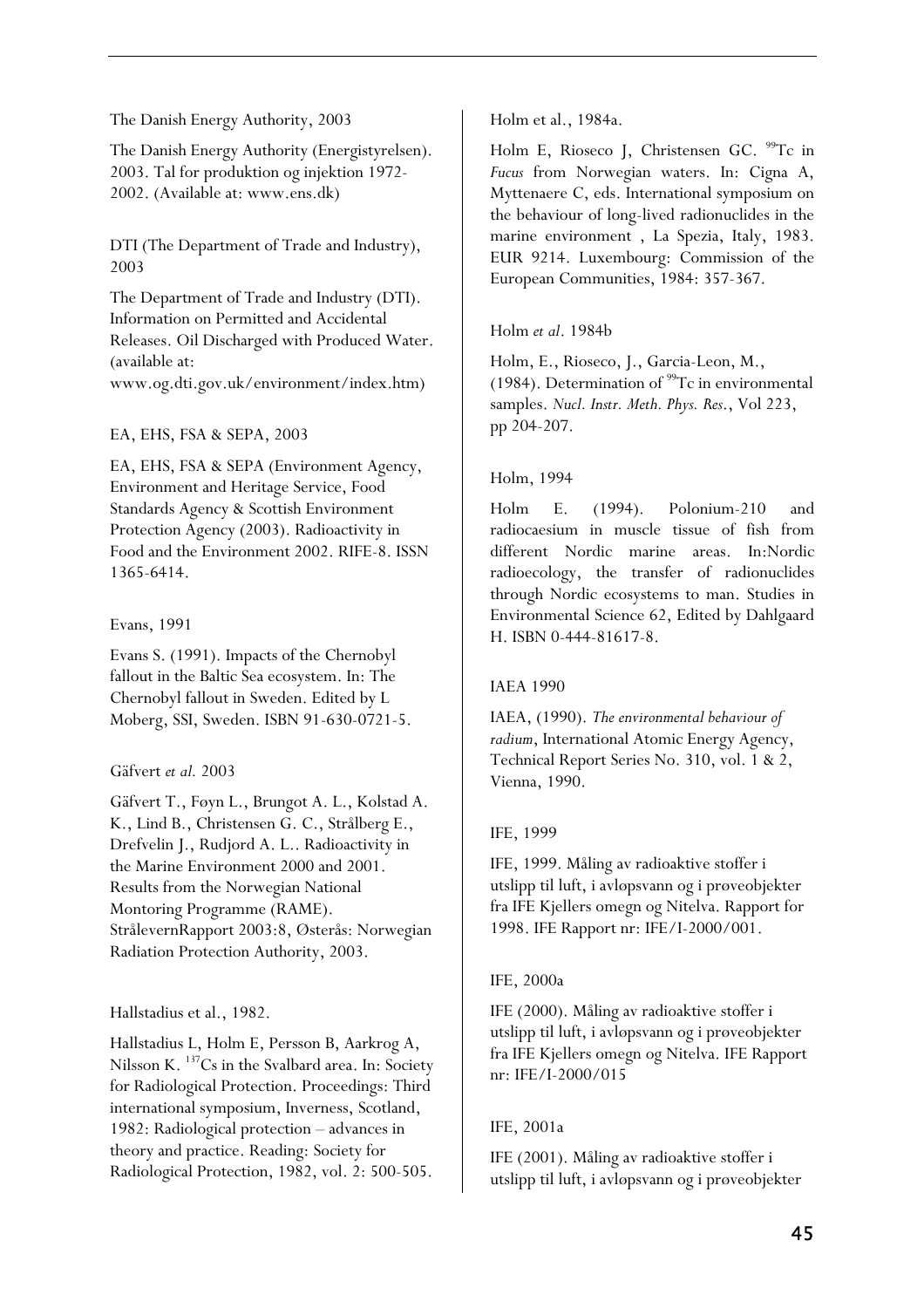fra IFE Kjellers omegn og Nitelva. Rapport for 2000. IFE Rapport nr: IFE/I-2001/005.

#### IFE, 2002a

IFE (2002). Måling av radioaktive stoffer i utslipp til luft, i avløpsvann og i prøveobjekter fra IFE Kjellers omegn og Nitelva. Rapport for 2001. IFE Rapport nr: IFE/I-2002-09.

#### IFE, 2003a

IFE (2003). Kontroll av radioaktive stoffer i utslipp til luft og vann og i prøveobjekter fra IFE Kjellers omegn, Nitelva og Himdalen. Rapport for 2002. IFE Rapport nr: IFE/I-2003/016.

#### IFE, 2000b

IFE (2000). Utslipp av radioaktive stoffer fra HBWR i 1999. Sv-rapport 402. IFE, Halden.

IFE, 2001b. Utslipp fra Haldenreaktoren i 2000. Sv-rapport: 458. IFE, Halden.

IFE, 2002bUtslipp fra Haldenreaktoren i 2001. Sv-rapport: 511. IFE, Halden.

#### IFE, 2003b

IFE (2003). Utslipp fra Haldenreaktoren i 2002. Sv-rapport 541. IFE, Halden.

#### IRSN, 1999

IRSN, 1999. Work Group Report No. 1: Inventory of radioactive waste from nuclear installations. The Nord-Cotentin Radioecology Group. Available at: www.irsn.fr/Nordcotentin/.

Kershaw and Baxter, 1995. Kershaw PJ, Baxter A. The transfer of reprocessing wastes from north-west Europe to the Arctic. *Deep Sea Research II* 1995; 42(6): 1413-1448.

Kershaw et al., 1999.

Kershaw PJ, McCubbin D, Leonard KS. Continuing contamination of north Atlantic and Arctic waters by Sellafield radionuclides. *The Science of the Total Environment* 1999; 237-238: 119-132.

#### Kolstad, 1995

Kolstad AK. (1995). Expeditions to «Komsomolets» in 1993 and 1994 (in Norwegian). Strålevern Rapport 1995:7. Østerås: Norwegian Radiation Protection Authority.

Kolstad and Lind, 2002.

Kolstad AK, Lind B. Radioactivity in the marine environment 2000 and 2001, Technetium-99 concentrations in Norwegian coastal waters and biota. NRPA report 2002:6. Østerås: Norwegian Radiation Protection Authority, 2002.

#### Köster *et al.,* 1992

Köster H. W., Marwitz P. A., Berger G. W., van Weers A. W., Hagel P., Nieuwenhuize J. (1992). <sup>210</sup>Po, <sup>210</sup>Pb <sup>226</sup>Ra in aquatic ecosystems and polders, anthropogenic sources, distribution and enhanced radiation doses in the Netherlands. *Radiation Protection Dosimetry*, 45 (1-4), pp 715-719.

#### Leonard *et al*., 1999

Leaonard K.S., McCubbin D., Blowers P., Taylor B.R. (1999). Dissolved plutonium and americium in surface waters of the Irish Sea, 1973-1996. *Journal of Environmental Radioactivity,* Vol. 44 (2-3), pp 129-158.

OLF (The Norwegian Oil Industry Association), 2003

The Norwegian Oil Industry Association (Oljeindustriens Landsforening). (2003). Utslipp fra olje- og gassvirksomheten 2002 (In Norwegian).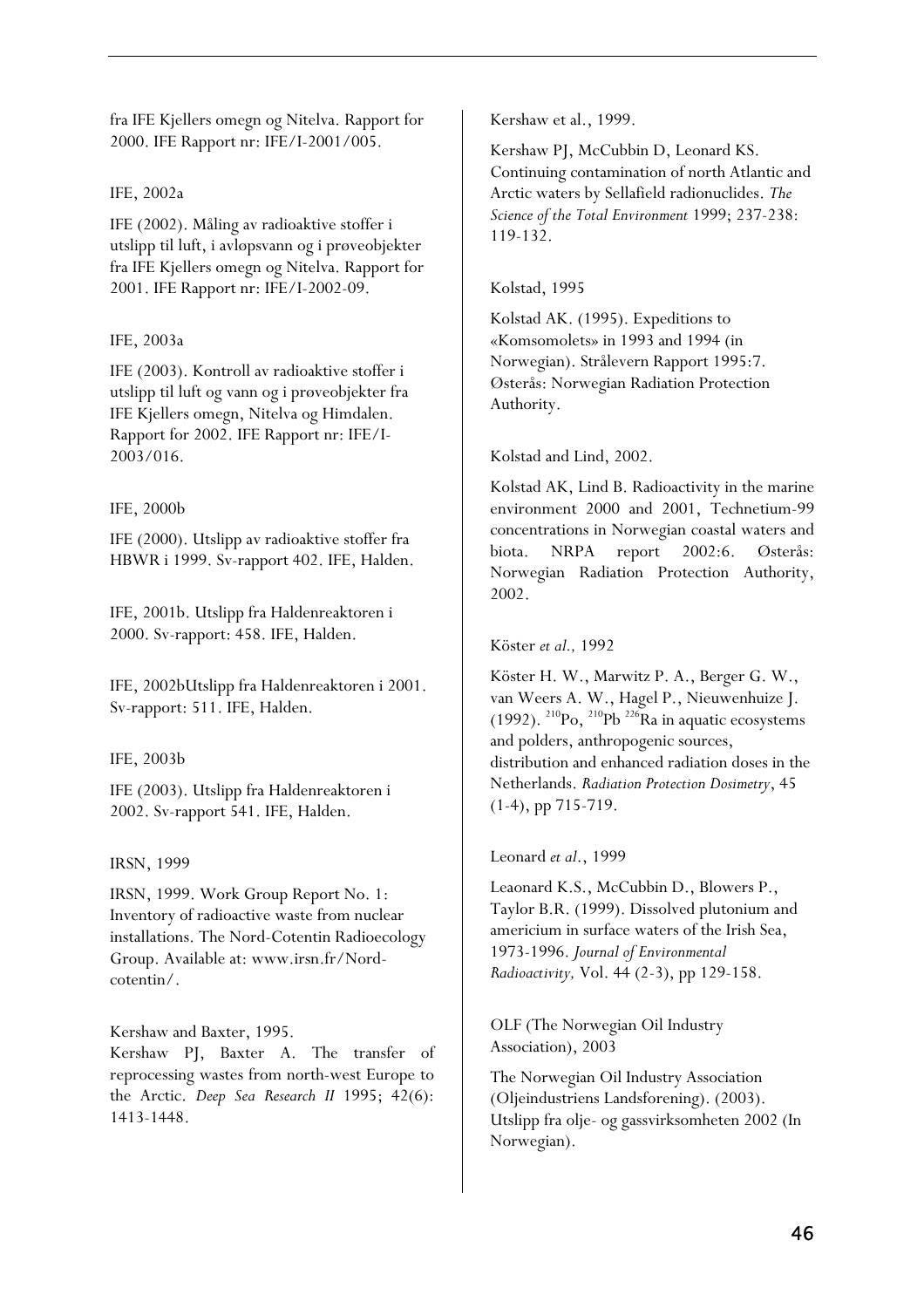#### OSPAR, 2004

OSPAR Commission. Liquid Discharges from Nuclear Installations in 2002. ISBN 1-904426- 42-5

#### Povinec *et al.*, 2003

Povinec. P.P., Bailly du Bois P., Kershaw P. J., Nies H., Scotto P. (2003). Temporal and spatial trends in the distribution of  $137$ Cs in surface waters of Northern European Seas – a record of 40 years of investigations. *Deep-Sea Research II*, Vol. 50, pp 2785-2801.

#### Roos *et al*., 1993

Roos P., Holm E., Thornberg C., Mattsson S.. (1993). Long-term trend of  $^{239+240}$ Pu and  $^{99}$ Tc in browm algae from the Swedish west coast. In: Umweltradioaktivität Raioökologie Strahlenwirkungen (Edited by: Winter M. and Wicke A.). TÜV Rheinland, Köln, pp 663-666.

#### Roos *et al.,* 1994

Roos P., Holm E., Persson R.B.R (1994). Comparison of AMP precipitate method and impregnated  $Cu<sub>2</sub>[Fe(CN)<sub>6</sub>]$  filters for the detrmination of radiocesium concentrations in natural waters. *Nuclear Instruments and Methods in Physics Research A.* Vol. 339, pp 282-286.

#### Rudjord *et al.*, 2001

Rudjord Anne Liv, Føyn Lars, Brungot Anne Lene, Kolstad Anne Katrine, Helldal Hilde Elise, Brown Justin, Iosjpe Misja, Christensen Gordon. (2001). Radioactivity in the Marine Envioronment 1999. Strålevern rapport 2001:9. Østerås: Norwegian Radiation Protection Authority.

#### Smith, 1987

Smith A. L., (1987). Radioactive scale formation, Offshore Technology Conference, Journal of Petroleum Technology, June 1987.

#### Smith *et al*., 1998

Smith D. L., Knowles J. F., Winpenny K. (1998). The accumulation, retention and distribution of 95mTc in crab (*Cancer pagurus L*) and lobster (*Homarus gamarus L*). A comparative study. *Journal of Environmental Radioactivity*, Vol. 40 (2), pp 113-135.

#### Smith *et al.*, 2001

Smith V., Fegan M., Pollard D., Long S., Hayden E., Ryan P. (2001). Technetium-99 in the Irish marine environment. *Journal of Environmental Radioactivity*, Vol. 56 (3), pp 269- 284.

#### Swift, 1985

Swift D. J. (1985). The accumulation of  $95m$ Tc from sea water by juvenile lobsters (*Homarus gammarus*). *Journal of Environmental Radioactivity*, Vol. 2 (3), pp 229-243.

#### Strand *et al*., 1997

Strand T., Lysebo I., Kristensen D., Birovljev A., (1997). Deposits of Naturally Occurring Radiation Radioactivity in Production of Oil and Natural Gas. Norwegian Radiation Protection Authority, Report 1997:1, Østerås, Norway, 1997, (Language: Norwegian).

#### Strand, 1998

Strand P., Balonov, M., Aarkrog, A., Bewers, M.J., Howard, B., Salo, A & Tsaturov, Y.S. (1998). Chapter 8: Radioactivity. In: AMAP Assessment Report: Arctic Pollution Issues. Arctic Monitoring and Assessment Programme (AMAP), Oslo, Norway, pp 525-620, 1998.

#### Strålberg *et al.,* (2003)

Strålberg E., Smith Varskog A. Th., Raaum A., Varskog P.. (2003). Naturlige radionuklider i det marine miljø – en oversikt over eksisterende kunnskap med vekt på Nordsjøområdet. Report by Norse Decom. ND/E-17- 03. ISBN 82-92538-00-3 (in Norwegian).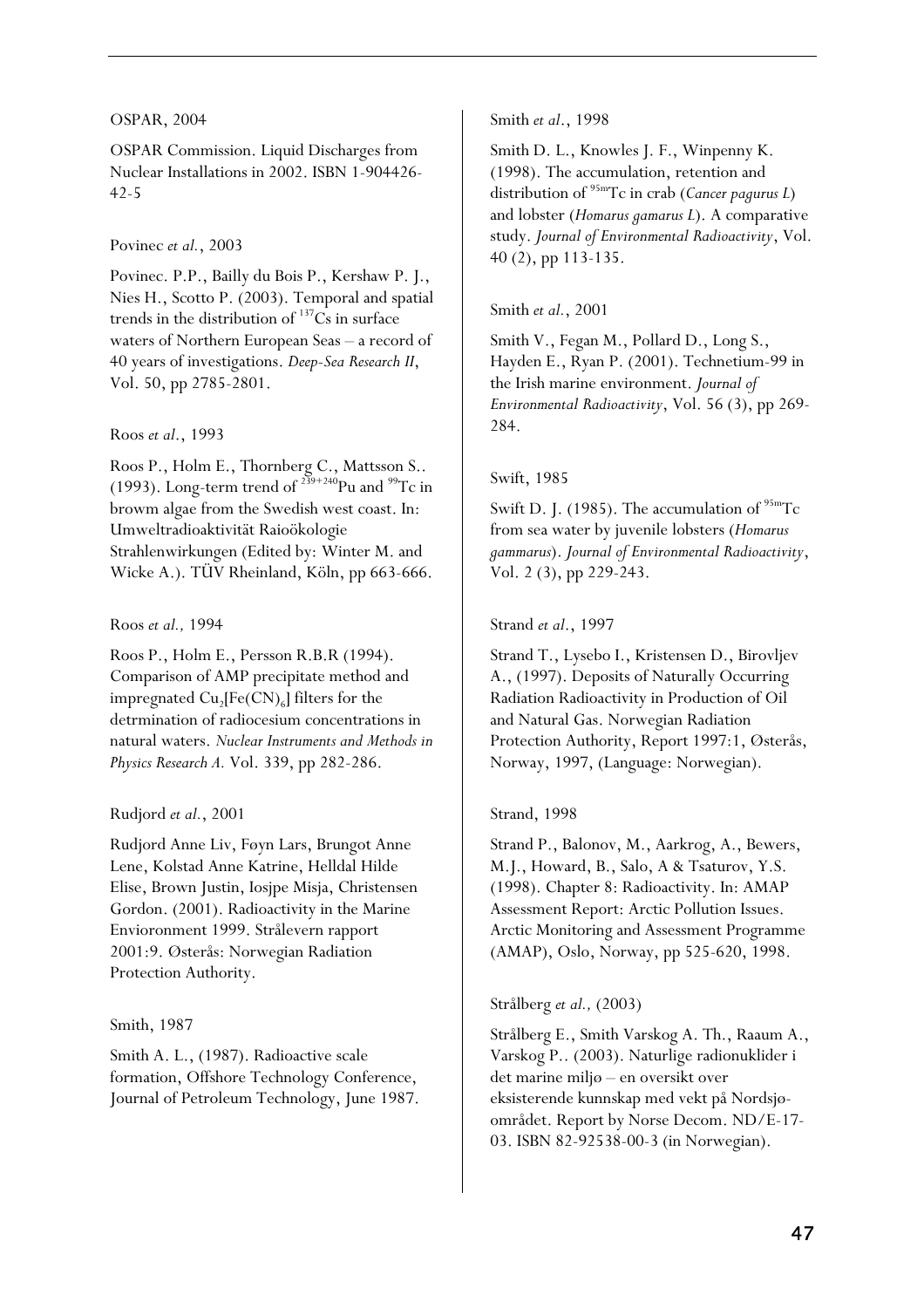#### Topcuoglu and Fowler, 1984

Topcuoglu S., Fowler S. W. (1984). Factors affecting the biokinetics of technetium  $(^{95m}Tc)$ in marine macroalgae. *Marine Environmental Research*, Vol. 12, pp 25-43.

#### UNSCEAR (2000a)

UNSCEAR (2000), United Nations Scientific Committee on the Effects on Atomic Radiation, *Sources and Effects of Ionizing Radiation*, United Nations Report to the General Assembly, with Scientific Annexes. Volume I: Sources. United Nations, New York.

#### UNSCEAR (2000b)

UNSCEAR (2000), United Nations Scientific Committee on the Effects on Atomic Radiation, *Sources and Effects of Ionizing Radiation*, United Nations Report to the General Assembly, with Scientific Annexes. Volume II: Effects. United Nations, New York.

#### Vakulovsky *et al*., 1995

Vakulovsky S.M., Kryshsev I.I., Nikitin A.I. (1995). Radioactive contamination of the Yenisei River. *Journal of Environmental Radioactivity*, Vol. 29 (3), pp 225-236.

#### Varskog *et al., 1997*

Varskog P., Bjerk T. O., Ruud A. B. (1997). Ph-control EDTA titration as an alternative method for the determination of the chemical yield of yttrium in <sup>90</sup>Sr analysis. Presented in the conference on rapid radioactivity measurements in emergency and routine situations, 15-17 October, 1997 at NPL in Teddington, UK.

Wedekind *et al., 1997* 

Wedekind Ch., Gabriel H., Goroncy I., Främcke G., Kautsky H. (1997). The

Distribution of artificial radionuclides in the waters of the Norwegian-Greenland Sea in 1985. *Journal of Environmental Radioactivity*, Vol. 35, Issue 2, pp 173-201.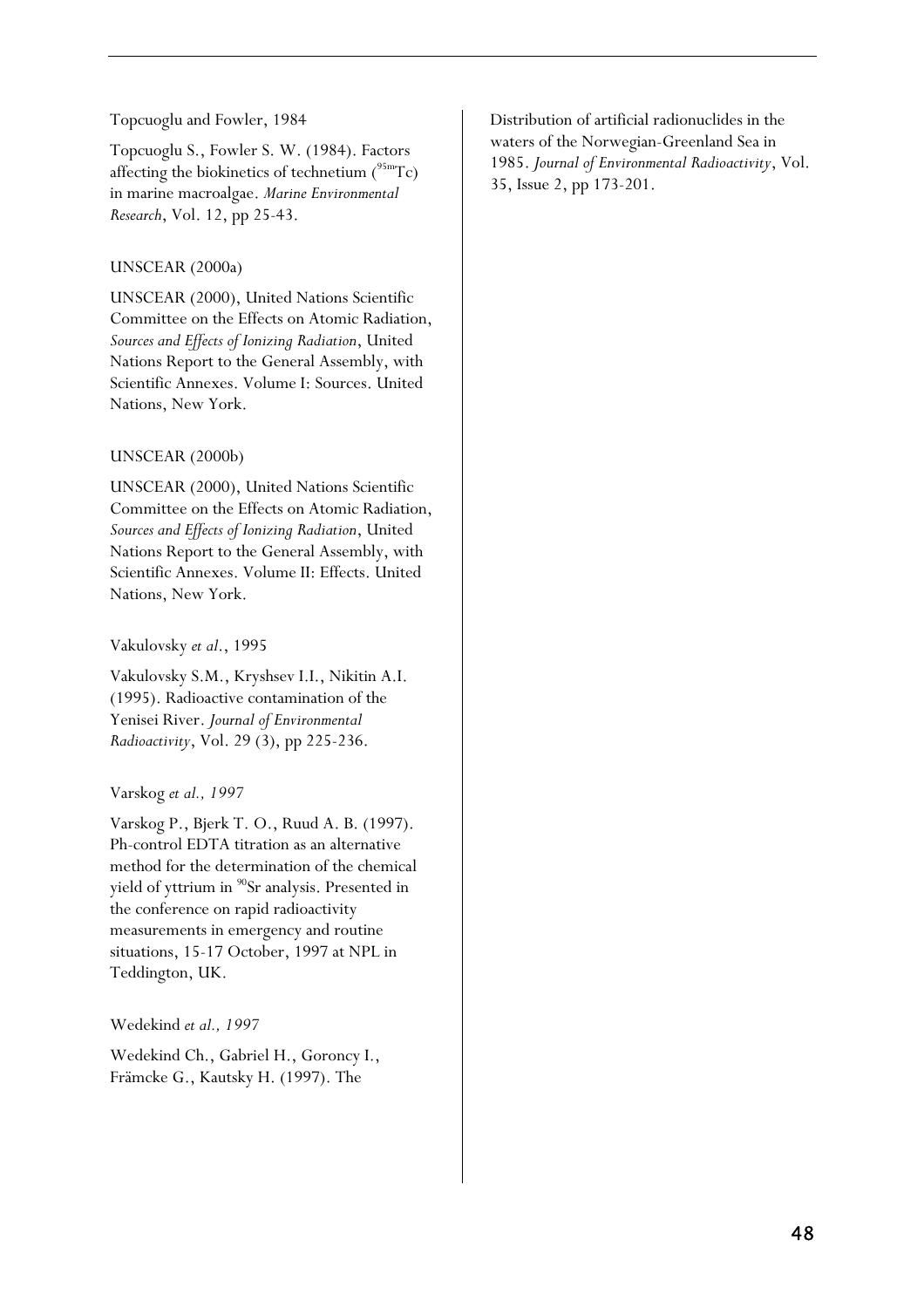# Appendix

## Analytical methods

During recent years, laboratories at the Norwegian Radiation Protection Authority, the local office of the Directorate of Fisheries in Tromsø, Labora A/S (previously the Norwegian Food Control Authority in Salten) and the Institute of Marine Research have all been accredited according to the requirements of NS-EN ISO/IEC 17025. Laboratories and organisations that are not named here have not been accredited according to the requirements of NS-EN ISO/IEC 17025. The scope and conditions governing the accreditation of the institutes mentioned above are quite different, but they have all been accredited for gamma spectrometric measurements. For example, the NRPA is accredited for gamma spectrometric measurements in the energy interval 100-1800 keV (except  $^{226}$ Ra), while the other organisations are accredited for gamma spectrometric measurements of  $137$ Cs. The analytical techniques employed at each institution are described below. The results in this report are not claimed to be accredited results as not all results are accredited.

# The Norwegian Radiation Protection Authority (NRPA)

NRPA analyses alpha, beta and gamma emitters, using the procedures described in this Appendix.

## Determination of <sup>238</sup>Pu, <sup>239+240</sup>Pu and <sup>241</sup>Am activity

The concentrations of  $^{238}$ Pu,  $^{239+240}$ Pu and  $^{241}$ Am were measured in samples of 200 litres of sea water or 10-20 g of sediment.  $242$ Pu and  $243$ Am were added for chemical yield determination. Precipitation from the water samples was achieved using the analytical procedure described by Chen *et al*., (1991). Different radiochemical separation techniques were applied to separate plutonium and americium from other nuclides using solvent extraction with 10 % TIOA/xylene solution and ionexchange chromatography with a BIO-RAD AG1-X4 (100-200 mesh) column. Purified americium and plutonium fractions were electrodeposited on stainless steel discs and the activity measured in semiconductor silicon detectors. As alpha spectrometry is not able to distinguish between  $^{239}$ Pu and  $^{240}$ Pu, because the energies of their emitted alpha particles are too close to be resolved, these isotopes are measured and reported as the sum  $239+240$ Pu. Relative efficiencies of the detectors were in the range 25 to 30 %. The resolution of the detectors, the full width at half maximum (FWHM), was approximately 20 keV at 5486 keV ( $^{241}$ Am). Chemical yields obtained from the  $^{242}$ Pu and  $^{243}$ Am yield monitor were in the range 40 % to 75 %.

## Determination of 99Tc activity

To determine the activity concentration of  $\rm{^{99}Tc}$ in sea water, samples of 50 litres were filtered through a 1-micron polypropylene cartridge to remove suspended particulate matter. Seaweed and other biota samples were dried, milled and homogenized. A 10-20 g dried sample was transferred to a specially designed bottle and carbonised and then dissolved by adding concentrated  $H_2SO_4$  followed by  $HNO_3$ . <sup>99m</sup>Tc was added to all samples for chemical recovery determination.



*Figure A.1. Fifty litres of sea water is passed through an ion-exchange column.*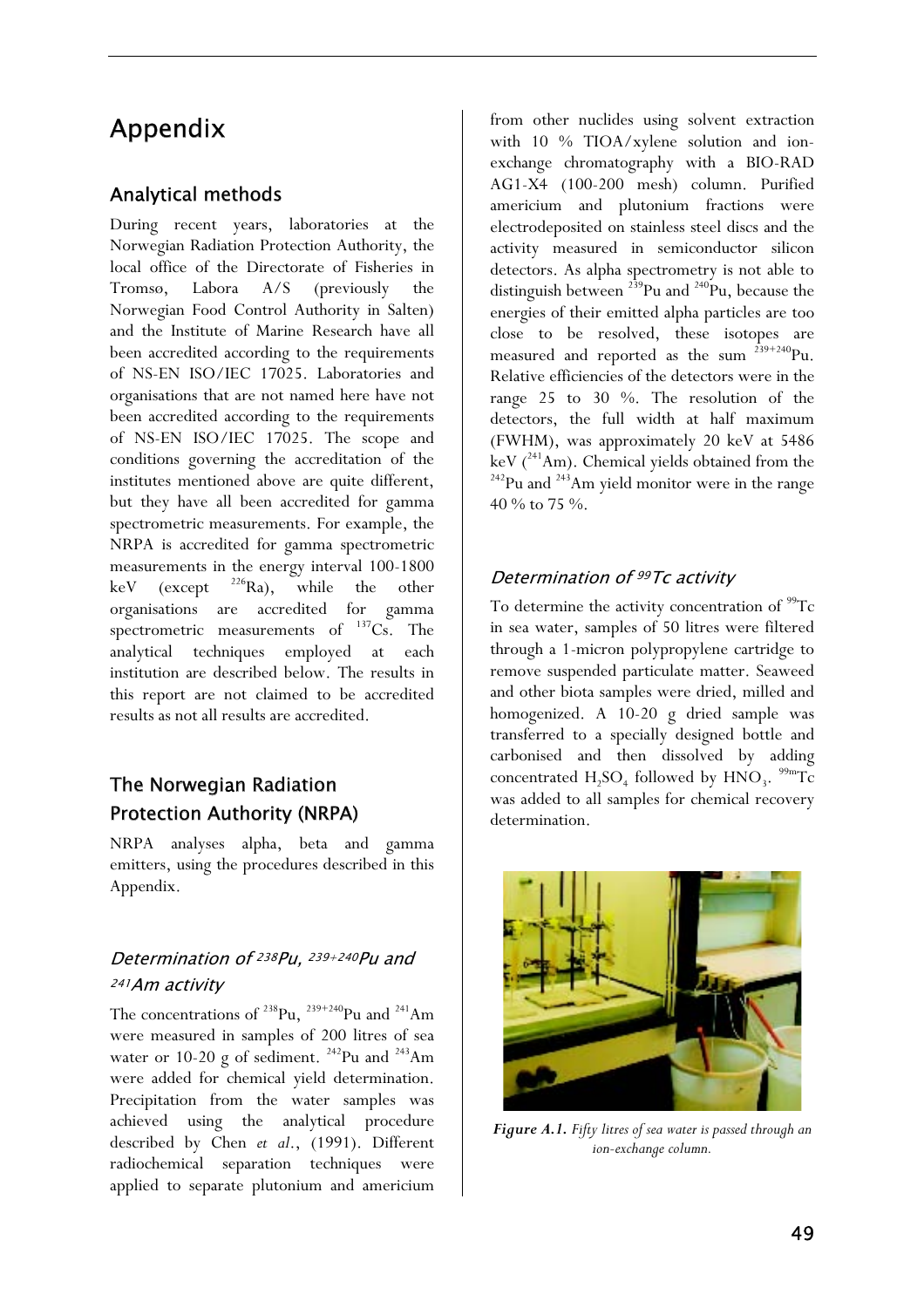The analytical procedure used is a modified version of that developed by Risø National Laboratory, Denmark (Chen *et al*., 2001). The procedure is outlined briefly below. Technetium is initially separated from the matrix by ion-exchange chromatography using a BIO-RAD AG1-X4 (100-200 mesh) column (Figure A.1) and separation techniques such as precipitation and solvent extraction are then applied before the technetium is electrodeposited onto stainless steel discs (Figure A.2). The chemical yields were determined by gamma counting of the <sup>99m</sup>Tc tracer in a NaI well-type detector. Typically, the radiochemical yields varied between 70 % and 85 %. After one week, the  $99$ Tc activity was measured using a low-background anti-coincidence beta counter (Model Risø GM-25-5).



*Figure A.2. Dried sample material in different containers ready for gamma measurements. To the right, 99Tc preparations ready for counting.*

The limits of detection for 10 g seaweed and 50 l sea water have been calculated to be approximately 0.5 Bq  $kg^{-1}$  (d.w.) and 0.10 Bq m<sup>-3</sup>, respectively. The limit of detection may vary slightly owing to variations in chemical yield, counting efficiency and the mass of the sample. The total uncertainty in <sup>99</sup>Tc analysis is normally around 10 %.

### Determination of 210Po activity

The analytical procedure for the determination of 210Po in fish has been described by Chen *et al.*  (2001). Samples of muscle tissue were wet ashed with nitric and hydrochloric acid

(followed by conc. HCl and  $H_2O_2$ ) after the addition of  $209$ Po as a yield determinant. Finally, polonium was spontaneously deposited onto silver discs at 90  $^{\circ}$ C for 2 hours from a dilute hydrochloric acid solution. After source preparation  $^{210}$ Po activity was measured by alpha spectrometry using ion-implanted silicon detectors.

### Determination of 226Ra

Radium was coprecipitated with MnO<sub>2</sub> from 10 l of sea water, after <sup>133</sup>Ba had been added as a yield determinant. The MnO<sub>2</sub> precipitate was then dissolved in hydrochloric acid and hydrogen peroxide, and after the addition of sulphuric acid,  $K_2SO_4$  and  $Pb(NO_3)_2$ , radium was coprecipitated with PbSO<sub>4</sub>. The precipitate was dissolved in EDTA at  $pH = 10$ , and transferred to a liquid scintillation vial. After measuring the radiochemical yield with gamma spectrometry, a liquid scintillation cocktail was added (OptiFluor O). The sample was then stored for about four weeks after which the activity of  $226$ Ra was measured through  $214$ Po with a low-background, liquid scintillation counter (Quantulus). The laboratory work was carried out at Risø National Laboratory.

### Detection of gamma emitters

At NRPA analyses of gamma-emitting nuclides are performed with HPGe detectors. All the detectors are situated in a low-background laboratory to ensure low detection limits. The HPGe detectors have relative efficiencies in the range of 23 % to 40 %. The resolution of the detectors, the full width at half maximum (FWHM) at 1332 keV, was less than 1.9 keV. Three of the detectors cover the energy interval 50-2000 keV, and two cover the interval 20- 2000 keV.

Caesium-absorbing filters (sometimes also the prefilter) from the filtering system for sea water samples were dried separately at  $105^{\circ}$ C and ashed at  $450^{\circ}$ C before the activity was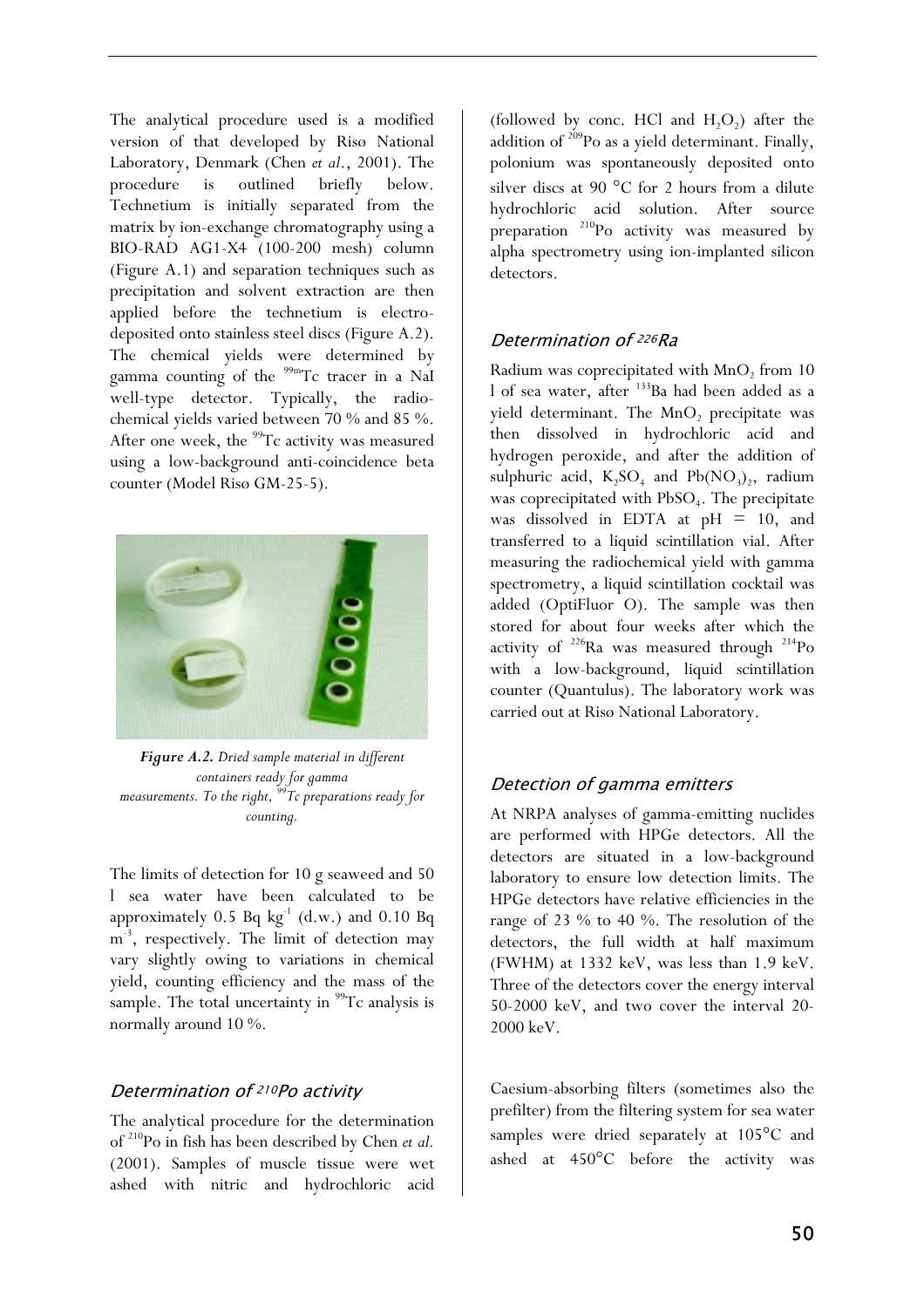determined with an HPGe detector. The counting time varied from 1 to 4 days.

Samples of fish and seaweed were dried at 105°C and homogenized, and placed in containers prior to gamma counting. The activity from each fish sample was counted for a minimum of 2 days. In fish and shrimp samples the detection limit of  $137Cs$  at the NRPA is around 0.1 Bq  $kg^{-1}$  (w.w.).

Sediment samples were freeze-dried and placed in containers prior to gamma counting. Samples were counted for a minimum of 2 days. At NRPA, the detection limits for  $^{137}Cs$  and  $^{134}Cs$  in the sediment samples ranged from approximately  $0.3-2$  Bq  $kg^{-1}$  (d.w.) Uncertainties in the analysis include uncertainties from counting statistics, calibration and sample preparation and are normally in the range 5% to 20%.

# The Institute of Marine Research (IMR)

### Detection of gamma emitters

Biota and sediment samples were transported deep-frozen to IMR, where they were subsequently ground, freeze-dried, homogenized and transferred to polyethylene containers of appropriate size prior to analysis. The gamma counting for  $137Cs$  detection was performed in IMR's low-background laboratory using a HPGe detector with 30 % relative efficiency and an HPGe detector with 60 % relative efficiency. Both detectors have electric cryostat cooling systems, and 10 cm lead shielding.

# Institute for Energy Technology (IFE)

### Determination of beta emitters

Samples of dried and homogenized *Fucus vesiculosus* were analysed with regard to <sup>99</sup>Tc content. The pretreatment was performed at Kjeller and the analysis at the Department of Radiation Physics, at Lund University. The following analytical procedure was used at the Department of Radiation Physics at Lund University, Sweden. Technetium was extracted into tri-butyl-phosphate (TBP) from sulphuric acid-hydrogen fluoride solution. Technetium was then back-extracted from the organic phase with a sodium hydroxide solution from which the technetium was electrodeposited onto stainless steel discs, and <sup>99m</sup>Tc was used as a radiochemical yield determinant. After decay of the yield determinant,  $^{99}$ Tc was measured with an anti-coincidence-shielded GM counter (Holm *et al*., 1984b).

For  $90$ Sr, the standard method using fuming nitric acid was used. The recovery of  $\rm{^{90}Sr}$  in the analytical process was monitored by adding <sup>85</sup>Sr as a yield determinant, and the recovery of the daughter nuclide  $90Y$  was determined by titration with EDTA (Varskog *et al*., 1997). Finally,  $90Y$  was measured with an anticoincidence-shielded GM counter.

### Detection of gamma emitters

At IFE analyses of gamma-emitting nuclides are performed with low-background HPGe detectors. Samples of seaweed were dried at 105°C and then homogenized, and placed in suitable containers prior to gamma counting.

### Determination of 239+240Pu

Samples of dried and homogenized *Fucus vesiculosus* were ashed and treated with *aqua regia* before separation of plutonium isotopes.<br><sup>242</sup>Pu was used as a tracer for radiochemical yield determination. The separation process involved solvent extraction with 10 % TIOA/Xylene followed by anion exchange on AG1-X4 columns. The plutonium fraction were then electrodeposited on a stainless steel disc and counted using alpha spectrometry.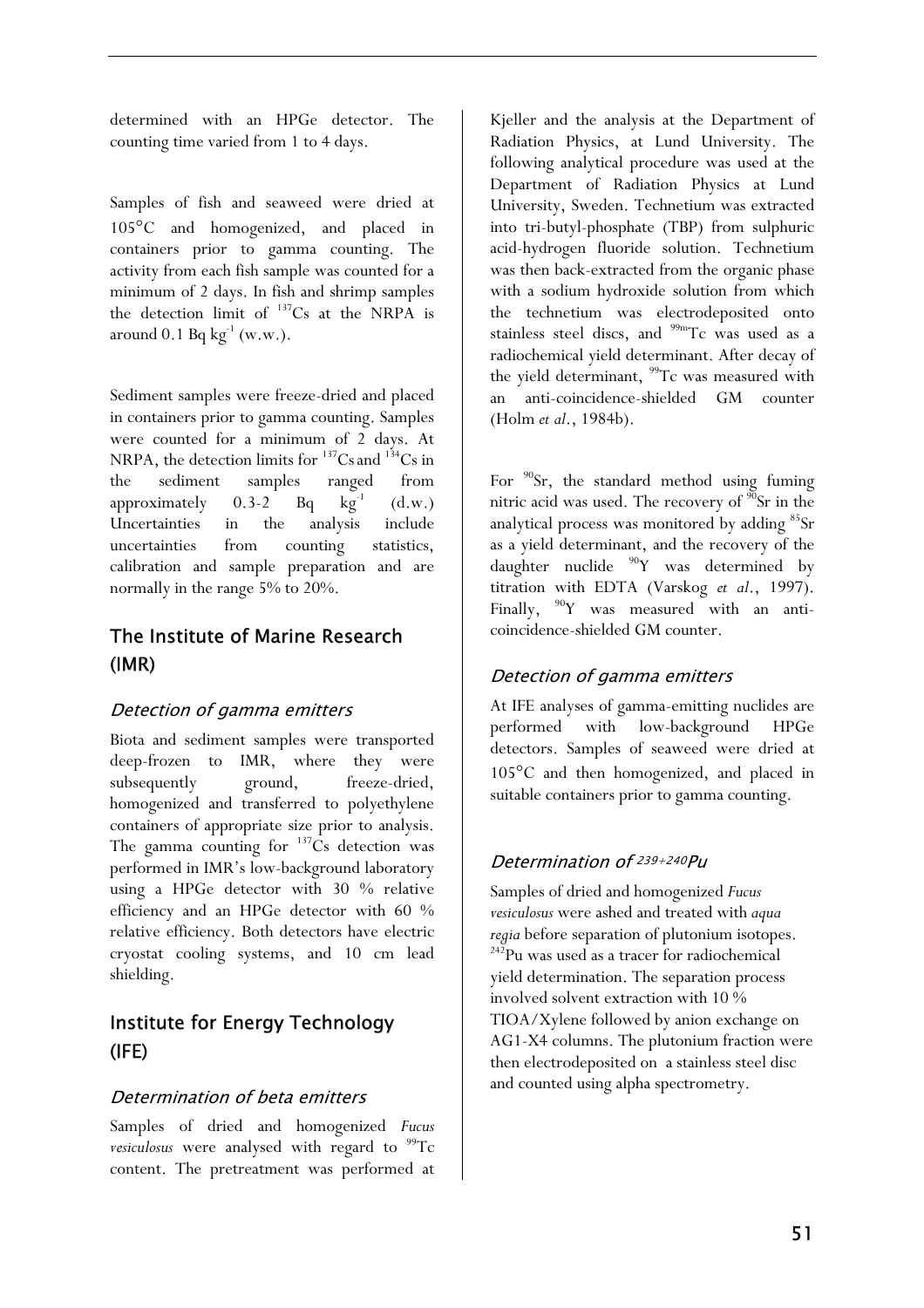# The Agricultural University of Norway (AUN)

### Determination of 99Tc

Blades and stipes were separated, dried and ground before analysis. Fish was freeze dried, ashed and ground prior to analysis.

Tc-99 was extracted using microwave acid digestion followed by separation on a TEVA ion-exchange column. Tc-99m was used as yield monitor for the extraction. The concentration of Tc-99 in the extracts was determined using Inductively Coupled Plasma - Mass Spectromtry (ICP-MS).

# Labora A/S in Salten (previously The Norwegian Food Control Authority (SNT) in Salten)

### Detection of gamma emitters

Labora A/S in Salten uses both a NaI and an HPGe detector for gamma measurements. The NaI detector is a Canberra series 10 portable detector. The detection limit for radiocaesium is about 20 Bq  $kg^{-1}$ .

The Laboratory uses an HPGe detector when investigating samples of fish and shrimp with low activity. The detector is an EG&G Ortec GEM (p-type) detector with 45 % relative efficiency. Dried muscle (500 g, pooled sample of 25 fish) was put in a Marinelli beaker and the activity counted for 2 to 3 days. The detection limit is estimated to be 0.1 Bq  $kg^{-1}$  (w.w.).

# The Laboratory of the Local Office of the Directorate of Fisheries in Tromsø

### Detection of gamma emitters

The laboratory of the local office of the Directorate of Fisheries in Tromsø is equipped

with a Canberra series 10 portable NaI detector. The detection limit for fish reported by the Directorate is approximately 11 Bq  $kg^{-1}$ . Samples of 200 g fresh fish containing both muscle tissue and bone were analysed.